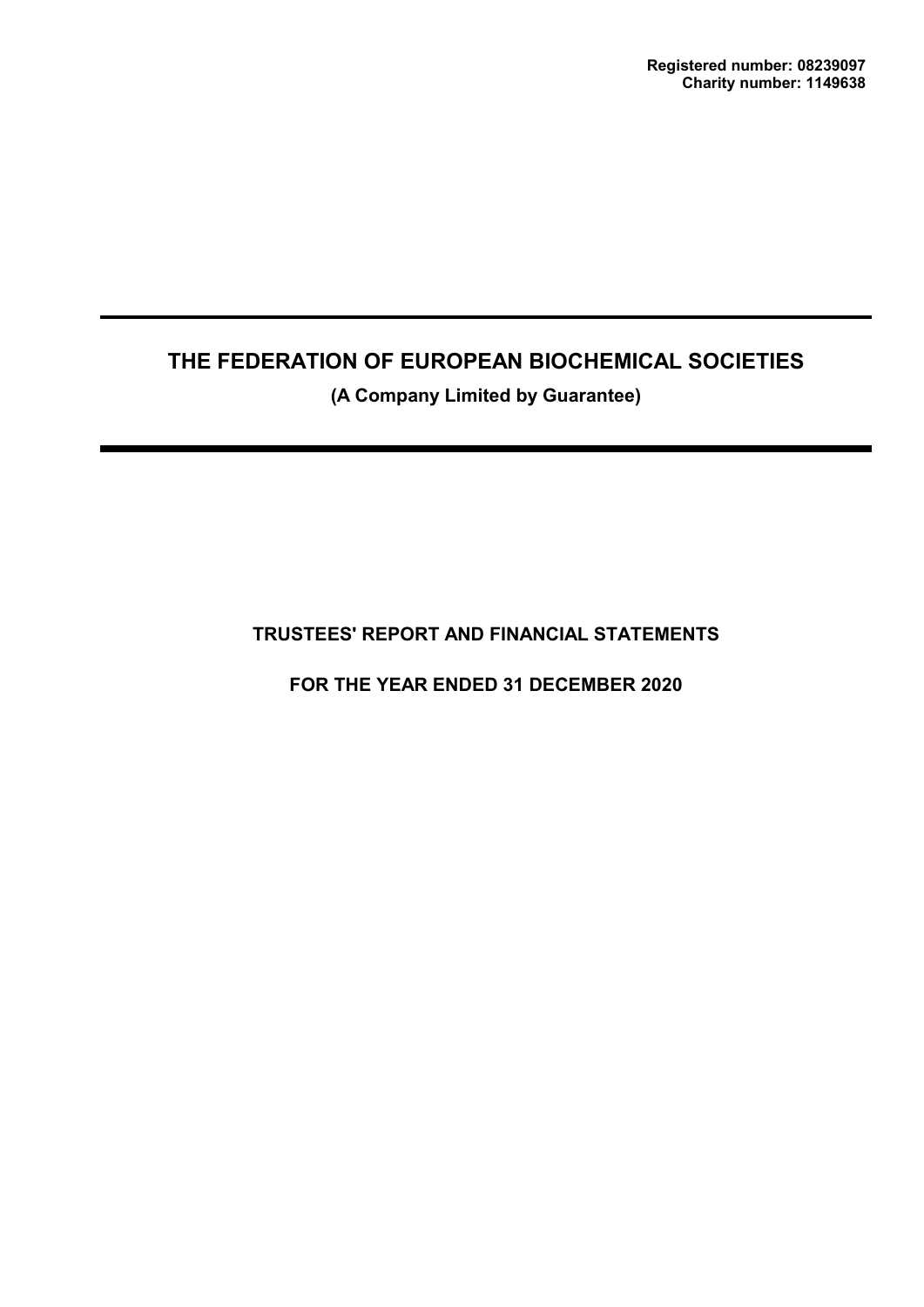# **THE FEDERATION OF EUROPEAN BIOCHEMICAL SOCIETIES (A Company Limited by Guarantee)**

# **CONTENTS**

|                                                                                | Page      |
|--------------------------------------------------------------------------------|-----------|
| Reference and Administrative Details of the Company, its Trustees and Advisers | $1 - 2$   |
| <b>Trustees' Report</b>                                                        | $3 - 19$  |
| <b>Trustees' Responsibilities Statement</b>                                    | 20        |
| <b>Independent Auditors' Report on the Financial Statements</b>                | $21 - 24$ |
| <b>Statement of Financial Activities</b>                                       | 25        |
| <b>Balance Sheet</b>                                                           | 26        |
| <b>Statement of Cash Flows</b>                                                 | 27        |
| <b>Notes to the Financial Statements</b>                                       | $28 - 47$ |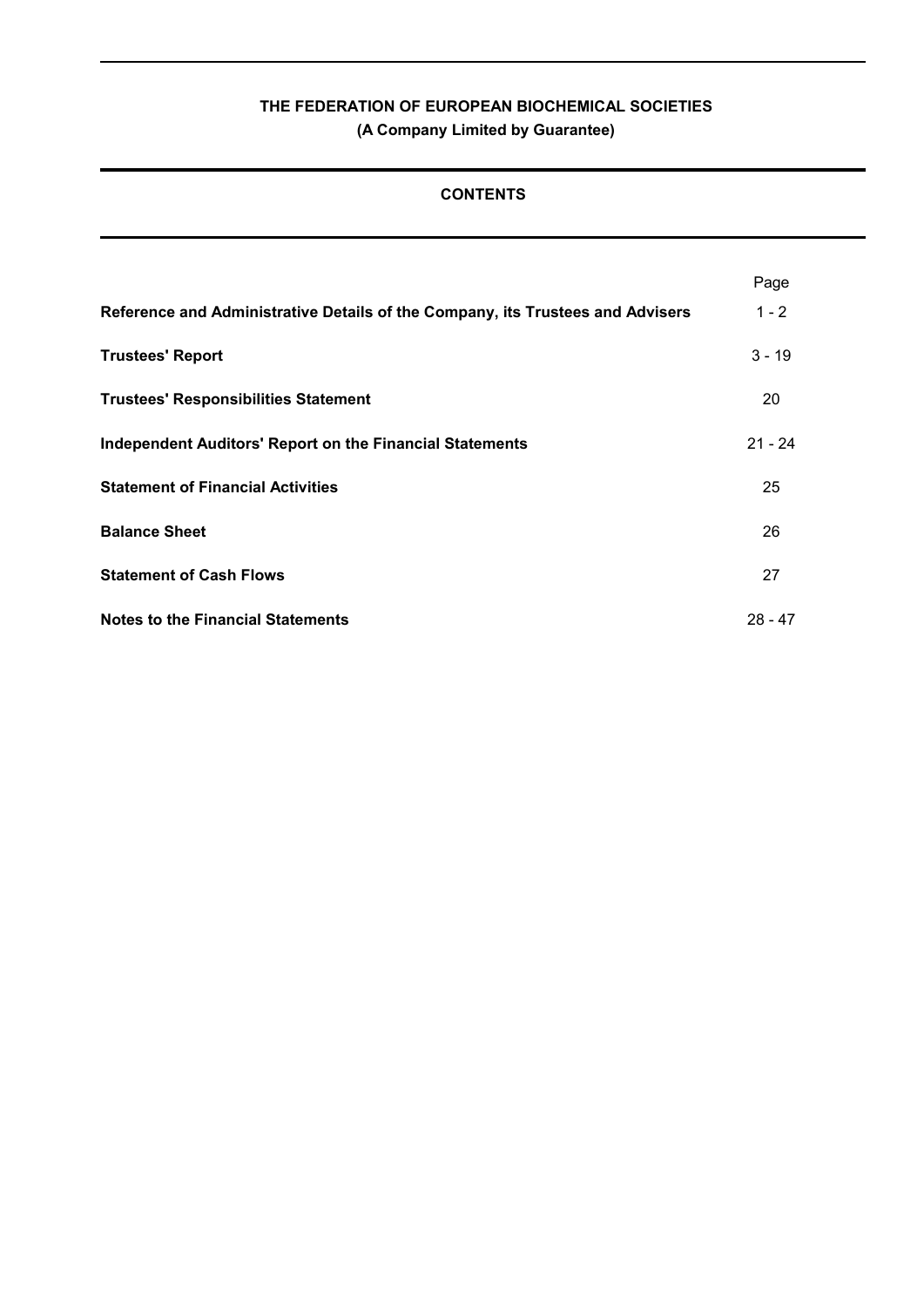**(A Company Limited by Guarantee)**

#### **REFERENCE AND ADMINISTRATIVE DETAILS OF THE COMPANY, ITS TRUSTEES AND ADVISERS FOR THE YEAR ENDED 31 DECEMBER 2020**

| <b>Trustees</b>                     | C Arraiano, Chair, Working Group on Women in Science<br>M De La Rosa, Congress Counsellor<br>I Diaz Moreno, Chair, Working Group on the Careers of Young Scientists<br>J Dumić, Chair, Working Group on Integration<br>E Fragkoulis, Chair, Science and Society Committee<br>L Fésüs, Chair, Publications Committee<br>A Krol, Chair, Fellowships Committee<br>J Buchner (appointed 1 January 2021)<br>F Michelangeli, Treasurer<br>V Pačes Secretary General<br>J Kos (appointed 1 January 2021)<br>B Vértessy, Chair, Advanced Courses Committee<br>T Zima, Chair (resigned 31 December 2020)<br>F G Sağin, Chair, Education Committee<br>P Laidler, Vice Chair |
|-------------------------------------|-------------------------------------------------------------------------------------------------------------------------------------------------------------------------------------------------------------------------------------------------------------------------------------------------------------------------------------------------------------------------------------------------------------------------------------------------------------------------------------------------------------------------------------------------------------------------------------------------------------------------------------------------------------------|
| <b>Company registered</b><br>number | 08239097                                                                                                                                                                                                                                                                                                                                                                                                                                                                                                                                                                                                                                                          |
| <b>Charity registered</b><br>number | 1149638                                                                                                                                                                                                                                                                                                                                                                                                                                                                                                                                                                                                                                                           |
| <b>Registered office</b>            | St Andrew's House Suite B1 Third Floor<br>59 St Andrew's Street<br>Cambridge<br>CB2 3BZ                                                                                                                                                                                                                                                                                                                                                                                                                                                                                                                                                                           |
| <b>Company secretary</b>            | Professor V Pačes                                                                                                                                                                                                                                                                                                                                                                                                                                                                                                                                                                                                                                                 |
| <b>Independent auditors</b>         | Hill Wooldridge & Co. Limited<br>107 Hindes Road<br>Harrow<br>Middlesex<br>HA1 1RU                                                                                                                                                                                                                                                                                                                                                                                                                                                                                                                                                                                |
| <b>Bankers</b>                      | <b>HSBC UK Bank PLC</b><br><b>Business Banking UK</b><br>1st Floor, Sunningdale<br>The Belfry Business Park<br><b>Colonial Way</b><br>Watford<br><b>WD24 4WH</b><br>The Royal Bank of Scotland<br>171 Tottenham Court Road<br>London<br>W1P 0DL                                                                                                                                                                                                                                                                                                                                                                                                                   |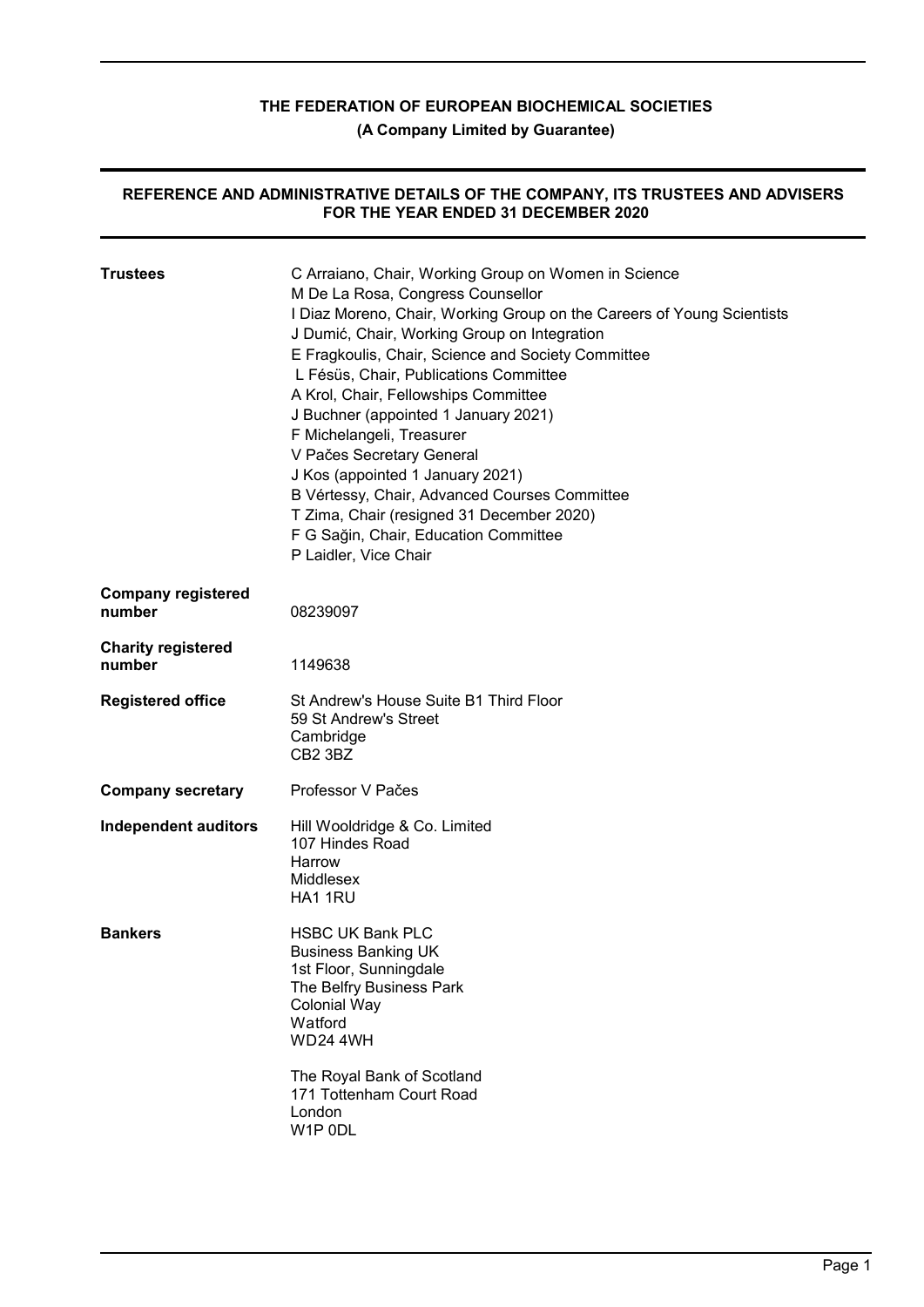# **THE FEDERATION OF EUROPEAN BIOCHEMICAL SOCIETIES (A Company Limited by Guarantee)**

#### **REFERENCE AND ADMINISTRATIVE DETAILS OF THE COMPANY, ITS TRUSTEES AND ADVISERS (CONTINUED) FOR THE YEAR ENDED 31 DECEMBER 2020**

| <b>Investment managers</b> |  |
|----------------------------|--|
|----------------------------|--|

**Investment managers** J.P. Morgan Private Bank 60 Victoria Embankment London EC4Y 0JP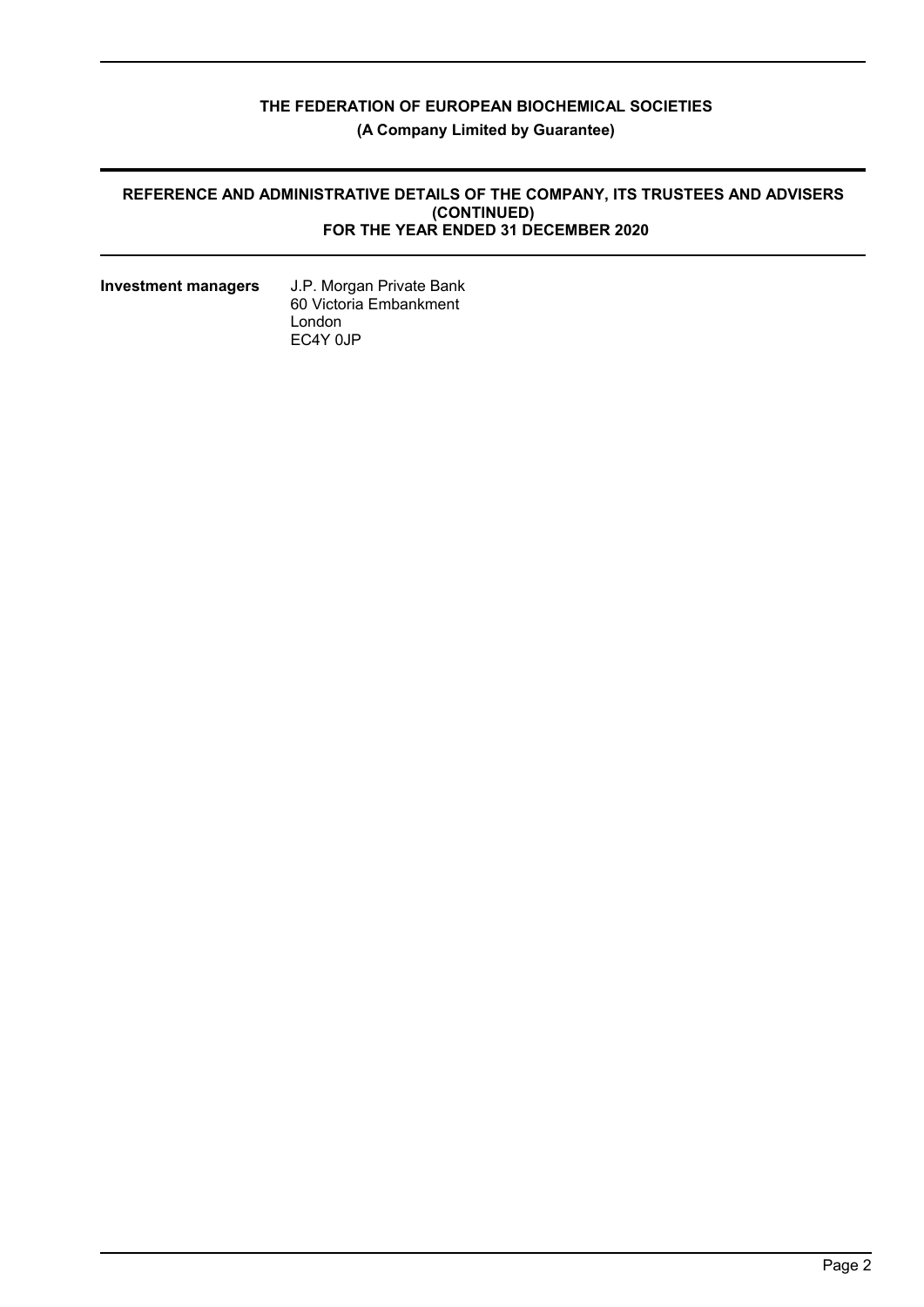**(A Company Limited by Guarantee)**

#### **TRUSTEES' REPORT FOR THE YEAR ENDED 31 DECEMBER 2020**

The Trustees present their annual report together with the audited financial statements of the Company for the year ended 31 December 2020. The Annual Report serves the purposes of both a Trustees' report and a directors' report under company law. The Trustees confirm that the Annual Report and financial statements of the charitable company comply with the current statutory requirements, the requirements of the charitable company's governing document and the provisions of the Statement of Recommended Practice (SORP) applicable to charities preparing their accounts in accordance with the Financial Reporting Standard applicable in the UK and Republic of Ireland (FRS102) (second edition of the Charities SORP October 2019), effective 1 January 2019.

#### **STRUCTURE, GOVERNANCE AND MANAGEMENT**

#### **Constitution**

FEBS is registered as a charity (registered charity number 1149638), and is a company limited by guarantee (registered company number 08239097). The Memorandum and Articles of Association by which FEBS was governed in 2020 can be found at Appendix 1.

#### **Organisation and membership**

FEBS was founded on 1st January 1964 and is a Federation of biochemistry and molecular biology societies. In 2020, its Constituent Societies spanned 39 countries in Europe and neighbouring regions and included 35 Member Societies and 4 Associate Member Societies. The Constituent Societies of the Federation in 2020 are given in Appendix 2, and their membership numbers in Appendix 3 (totalling 34,203 individual members in  $2020$ ).

FEBS is governed by a Council composed of one delegate from each of the Constituent Societies as well as the members of the Executive Committee. FEBS Council meets once a year at the annual FEBS Congress. In 2020, due to COVID-19 pandemic travel restrictions causing the FEBS Congress to be postponed, the Council meeting took place online as a virtual meeting. The Council elects members of the FEBS Executive Committee for threeyear terms (except the Chair and Vice-Chair positions), as well as ordinary members of the FEBS Committees and Working Groups (delegated specific areas of FEBS work) for four-year terms, in a secret ballot. The Vice-Chair of the Executive Committee, who after one year becomes Chair, is appointed by the Society hosting the annual Congress and Council Meeting in the previous year. In 2020, due to the postponement of the FEBS Congress, it was agreed the new Chair and Vice-Chair will both be in post for two years starting 1.1.2021. The new Vice-Chair will become Chair on 1.1.2023.

Subject to the Council, the administration of the Federation is vested in the FEBS Executive Committee (the 'FEBS Officers'). The Executive Committee consists of the Chairperson, the Vice-Chairperson, the FEBS Secretary General, the FEBS Treasurer, the FEBS Congress Counsellor, and the FEBS Committee and Working Group Chairpersons. With the exception of co-opted Acting Chairpersons (e.g. following resignations prior to Council elections), FEBS Officers are the FEBS charity Trustees and company Directors responsible for the actions of FEBS. The names of the members of the Executive Committee and the names of members of other Committees and Working Groups in 2020, together with dates of appointments and geographical distribution, are set out in Appendix 4.

The FEBS Trustees/Directors are distinguished scientists and (with the exception of the Executive Committee Vice Chair and Chair, as explained above) elected by FEBS Council from nominations put forward by FEBS Constituent Societies. Before formal appointment, newly elected Trustees/Directors sign the Charity Commission's 'Declaration of eligibility for newly appointed Trustees' and are referred to the Charity Commission's guidance on the role of Trustees as well as Companies House information on Director/Secretary roles.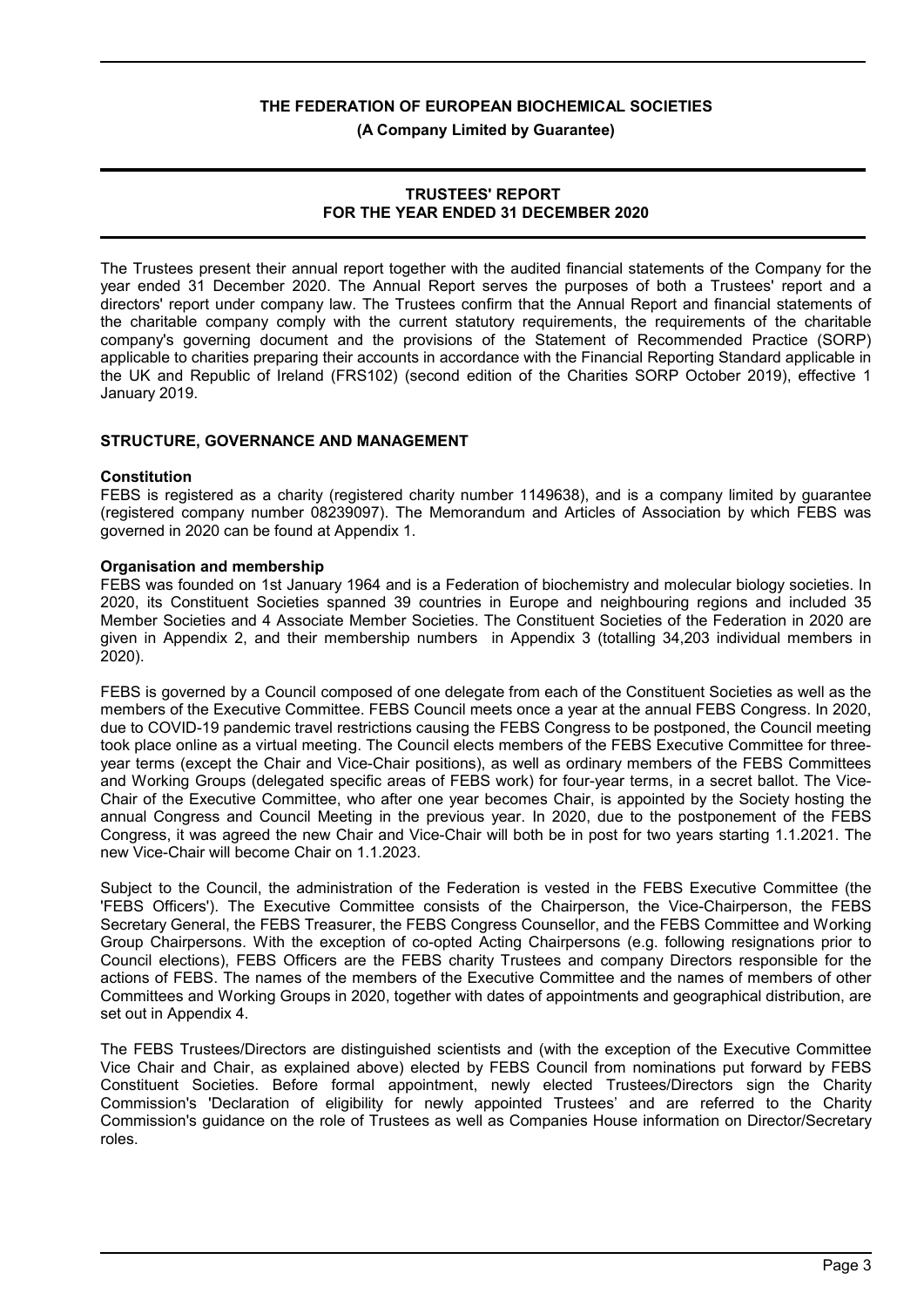#### **(A Company Limited by Guarantee)**

### **TRUSTEES' REPORT (CONTINUED) FOR THE YEAR ENDED 31 DECEMBER 2020**

#### **OBJECTIVES AND ACTIVITIES**

#### **Objectives**

The objectives of FEBS are to contribute to and promote the advancement of research and education for the public benefit in the sciences of biochemistry, molecular biology and related disciplines (but only in so far as such related disciplines are ancillary to the main object), by all suitable means and in particular by:

- holding and arranging congresses, training and educational courses on matters connected with biochemistry and molecular biology and related disciplines.
- facilitating and supporting the exchange of scientific information between biochemists, molecular biologists and scientists working in related disciplines generally and especially in Europe and other countries of Constituent Societies.
- facilitating and supporting the training of young scientists in research, in the form of fellowships; and
- organising the editing and publication of scientific research and educational material in biochemistry and molecular biology and related disciplines.

#### **Activities**

The following paragraphs and their associated appendices outline activities in 2020 from the different Committees and Working Groups of FEBS. Extensive information on FEBS work is also available on the FEBS website at http://www.febs.org, and highlights appeared in the issue of FEBS News (pdf magazine) in 2020: http://www.febs.org/news/newsletter/.

#### **Scientific publications**

FEBS owns four journals for the publication of research papers, reviews and discussion in the molecular life sciences: The FEBS Journal, FEBS Letters, Molecular Oncology and FEBS Open Bio. They are published on behalf of FEBS by Wiley and aim to provide high-quality peer review, fast publication, and a variety of enhanced features for both authors and readers. The FEBS Journal and FEBS Letters also provide most of the income to fund FEBS' other activities; the contribution from the open access journals Molecular Oncology and FEBS Open Bio is increasing.

The Publications Committee oversees the operation and development of FEBS' journals and in 2020 was under the chairmanship of Prof. László Fésüs. Income and costs of the journals in 2020 are in the Strategic Report section of this Annual Report.

The internationally recognised high quality of our two subscription journals (*The FEBS Journal* and *FEBS Letters*) ensured maintenance of their subscription base in 2020 in a very competitive environment, and our fully open access journals (*FEBS Open Bio* and *Molecular Oncology*) were able to increase further both their reputations and the number of published papers. The four journals are now fully digital and can be reached through the FEBS Press platform (http://www.febspress.com) established in 2016.

Since 2019, the FEBS Press Publisher position, held by Mary Purton, has been in place to make editorial work and staff management more efficient.

 The FEBS Journal (http://www.febsjournal.org) publishes high-quality full-length research papers reporting significant advances in the molecular life sciences. The journal publishes issues twice each month (24 issues/ year including 2 special issues and a focus issue on COVID-19). The journal also publishes a diverse portfolio of commissioned front-half content review and editorial content, including State-of-the-Art Reviews, Commentaries, Discovery-in-Context Reviews, Structural Snapshots, Viewpoints, Words-of-Advice guides and interviews with eminent scientists (Conversation With). The impact factor (published in 2021 for 2020) was 5.542 (highest so far) (2019: 4.392) and this journal remains in the first quartile of journals in biochemistry and molecular biology. In 2020, the number of published articles remained constant, in line with the journal's strategy to increase overall quality and to raise the prestige of the journal.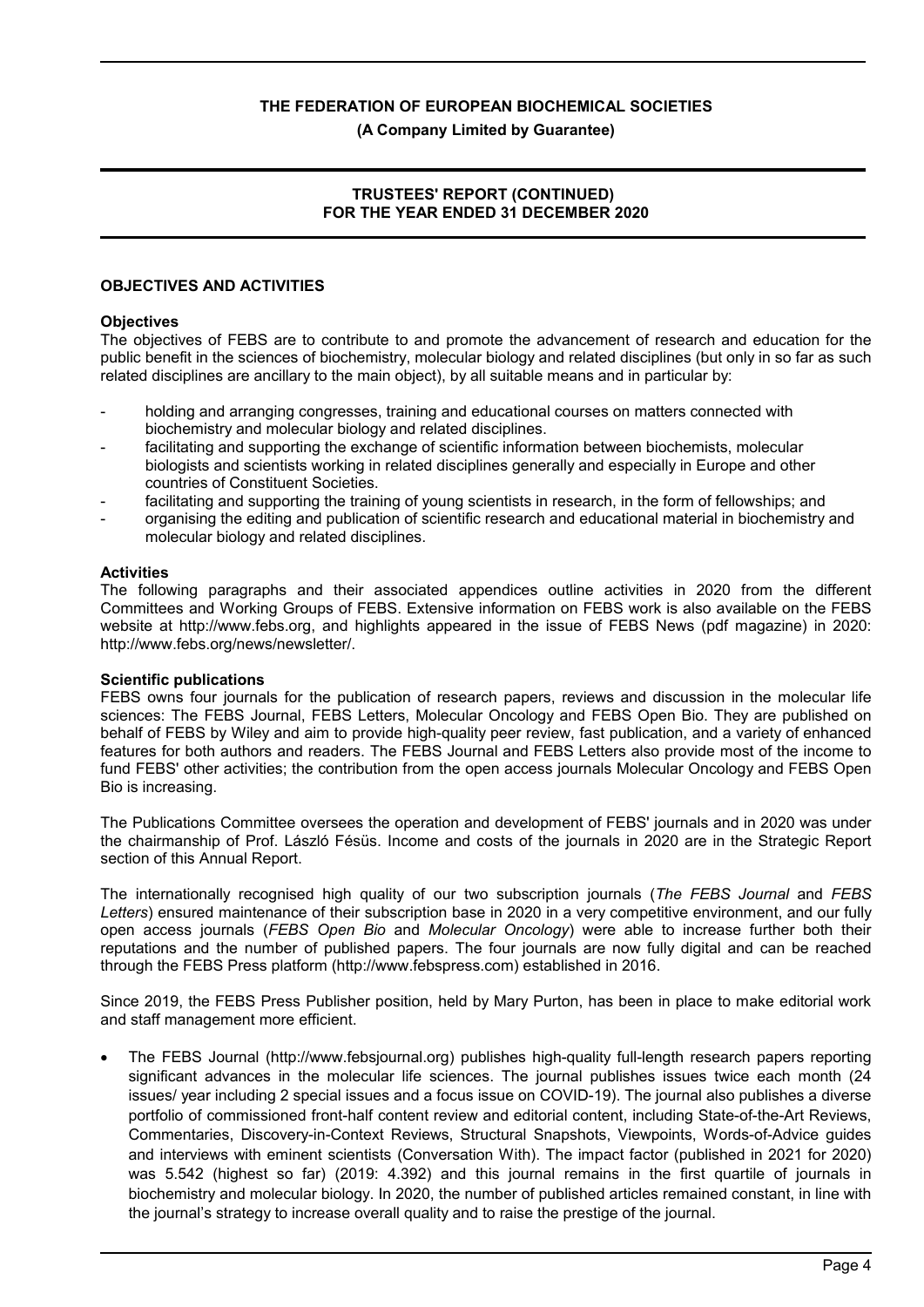**(A Company Limited by Guarantee)**

## **TRUSTEES' REPORT (CONTINUED) FOR THE YEAR ENDED 31 DECEMBER 2020**

- FEBS Letters (http://www.febsletters.org) publishes research articles and reviews describing novel and specific effects with a biologically or biochemically significant function, and attracts submissions from all over the world. Since 2019, the journal has encouraged submission of longer research articles in addition to short reports on which the journal built its reputation. The journal publishes issues twice each month (24 issues/year) including 3 special review issues in 2020. Editorial speed is still a key feature of FEBS Letters (with a median of 24 days for a first decision with peer review). The journal also publishes a diverse range of Reviews (including In a Nutshell and Perspectives) and other front-half content (Commentaries, Scientists' Forum). The 2020 impact factor (reported in 2021) was 4.124 (the highest so far), from 3.057 in 2019 and the journal is in the first quartile of journals in biophysics.
- Molecular Oncology (http://www.moloncol.org) publishes articles focusing on the translation of laboratory cancer research to clinical applications. It is a fully open access journal and publishes 12 issues per year, including two thematic reviews issues. Since 2019, the journal has had an Editorial Manager to coordinate the work of the academic editors. A second co-Editor-in-Chief started in January 2020. The 2020 impact factor (reported in 2021) was 6.603 (2019: 6.574) and the journal remains in the first quartile of oncology journals. FEBS' support of Molecular Oncology for publication of papers with potentially high medical impact fits with its charitable objectives in scientific publishing. Molecular Oncology intends to publish more papers reflecting the translational process in cancer research and articles on science policy issues, particularly the EU cancer mission at the European level.
- FEBS Open Bio (http://www.febsopenbio.org), is a fully open access journal publishing research articles across the molecular life sciences. The journal publishes 12 issues per year. Established in 2011 to handle manuscripts transferred from the more-established FEBS publications (if the papers are judged scientifically sound but unsuitable in topic or scope), direct submissions now account for 77% of all submissions. Submissions rose by 70% in 2020. To replace the Executive Editor, an Editorial Manager started in October 2019 and an Editor-in-Chief in January 2020. The journal received an impact factor of 2.693 for 2020, reported in 2021, (2019 IF 2.231), its highest value to date. The Education section, introduced in 2017 with no fees for publication, published five articles.

All together in 2020 the FEBS Press journals received 13% more manuscript submissions, accepted and published 8% more articles compared to 2019. 59% percent of the published articles were open access (gold or hybrid). Authors of articles rejected by one FEBS Press journal can now choose to have their manuscript automatically transferred to another, and there was a 25% increase in such transfers in 2020, compared with 2019.

#### **The FEBS Network**

The 'FEBS Network' platform, a new initiative launched in autumn 2017, (1) hosts blog-type posts offering insight, advice and commentaries for molecular life scientists (under the themes Early-Career Scientist, Educator, Viewpoints and Research), and (2) supports the development of an online community of scientists through presentation of profiles, and functionalities such as following, commenting and private rooms. The FEBS Network in 2020 was overseen by an ad hoc FEBS Network Working Group comprising current and former members of the FEBS Executive and other Committees and chaired by Prof. László Fésüs. Wiley had offered collaboration to develop a FEBS Network in the journal Publishing Agreement 2016–2023 and bears the cost of the software provision from the platform provider, Zapnito. The current aims of the FEBS Network include (1) supporting and enhancing the key FEBS activities of journals and events, as well as other FEBS work such as education, science & society and fellowships; (2) providing an innovative offering from FEBS as a new way to support the molecular life sciences community; and (3) building more access to scientists interested in FEBS activities.

#### **FEBS Fellowships**

The report from the 2020 Chairman of the Fellowships Committee, Prof. Alain Krol, provides information on the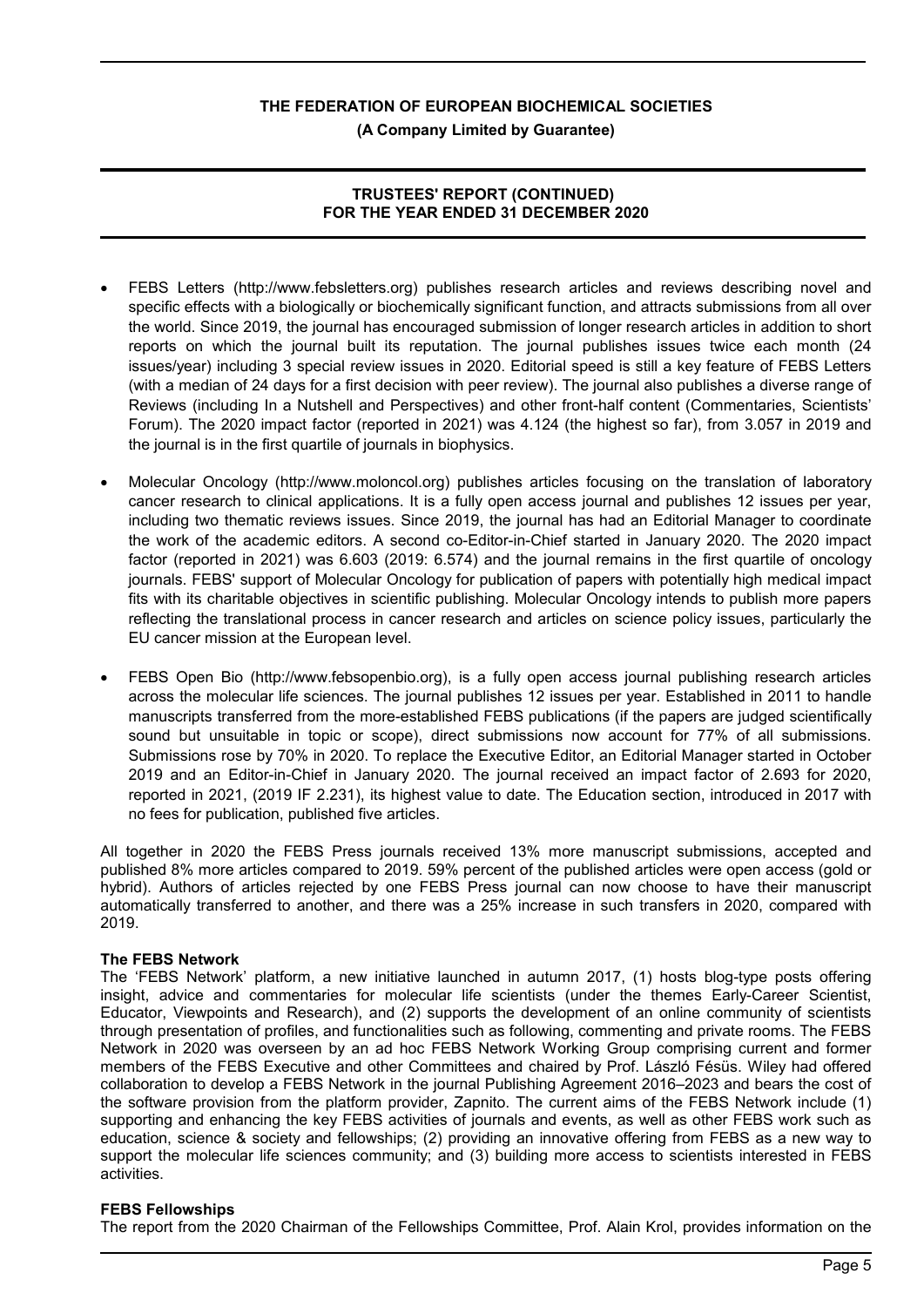**(A Company Limited by Guarantee)**

### **TRUSTEES' REPORT (CONTINUED) FOR THE YEAR ENDED 31 DECEMBER 2020**

range of applications received for the various categories of Fellowships. 2020 was the final year of the call for Long-Term Fellowships programme for which strong competition was still observed: 77 applications were received, 76 were eligible and 6 new Fellowships were awarded in November 2020 and were taken up from January 2021. The total in post during the year was 31 (2019: 18) (Appendix 5).

34 eligible Short-term Fellowships (STFs) applications were received in 2020, 19 were awarded and 5 were taken up in 2020, 11 in 2021 and the other 3 were cancelled because of the COVID-19 pandemic. These funds enable active young scientists to work for up to two or three months in laboratories in another FEBS country. In 2020, 17 eligible Summer Fellowship applications were received and 10 were awarded and 7 taken up to promising Masters/PhD students to provide a laboratory experience. One single Collaborative Experimental Scholarship (CDS) application was received in 2020; the aim of the CDS is to provide PhD students from HINARI B countries with travel and daily allowance so that they can carry out experiments which would be impossible in their home countries.

#### **FEBS Excellence Award**

This new programme was conceived and elaborated in 2020. It is intended for early-career scientists who have been established in a salaried capacity in a host institution of a FEBS Constituent Society as a Principal Investigator (PI) for at least one year. The Award is endowed with a €100,000 grant for 3 years to be used exclusively for purchasing consumable/equipment. The first call will be In June 2021.

#### **Advanced Courses**

22 FEBS-supported events were planned for 2020 (23 in 2019), but due to the COVID-19 pandemic, only 3 events were able to take place in person (2 Practical Courses and 1 Special Meeting) and 2 Advanced Lecture Courses were held as virtual events during 2020. 15 events were postponed to 2021 (4 Advanced Lecture Courses, 2 joint FEBS-EMBO Lecture Courses, 3 Practical Courses, 2 Practical and Lecture Courses and 4 Workshops), 1 joint FEBS-EMBO Lecture Course to 2022 and 1 Advanced Lecture Course to 2023. EMBO and IUBMB agreed to transfer their support to 2021. FEBS Advanced Courses provide research updates and teaching from scientific leaders in a particular field and are particularly valuable for early-career researchers. Interaction of participants with experts and peers is facilitated through a variety of session formats.

In 2020, grants to course organisers totalled approximately €76,000 (Appendix 6). Furthermore, Youth Travel Fund grants (YTF), in 2020 totalled €9,624, to support participation in Advanced Courses and 12 were given to young members of FEBS Constituent Societies from outside the host country (137 YTFs were given in 2019,). 1 young scientist outside the FEBS area was awarded with an IUBMB-transcontinental-YTF grant to support their participation at a FEBS course.

A collaboration continued between FEBS Advanced Courses Committee and FEBS Letters, which was initiated in 2019. Organisers are encouraged to participate in providing high-quality material in a form of a Special Issue or a Virtual Issue in order to provide the course organisers with the opportunity to gain broad visibility of their work in a well-reputed journal.

#### **The 45th FEBS Congress**

The annual FEBS Congress is overseen by the FEBS Congress Counsellor (Prof. Miguel A. De la Rosa), jointly with the Secretary General, Prof. Václav Pačes. The 45th FEBS Congress bid was submitted by the Slovenian Biochemical Society with the theme 'Molecules of Life: Towards New Horizons'. The bid was accepted in a vote by the FEBS Council at their meeting in 2017.

Due to be held in 2020, the Congress was postponed due to the COVID-19 pandemic to 2021 and then, due to ongoing uncertainty with the pandemic, the decision was taken in early 2021 to hold the 45<sup>th</sup> FEBS Congress as a virtual event online. The virtual Congress was held 3<sup>rd</sup> to 8<sup>th</sup> July 2021 and a full report will be included in the 2021 Annual Report.

In addition to providing a grant for the organisation of the Congress, FEBS continues to support the participation of young scientists at the event through Congress bursaries and through its Young Scientists' Forum awards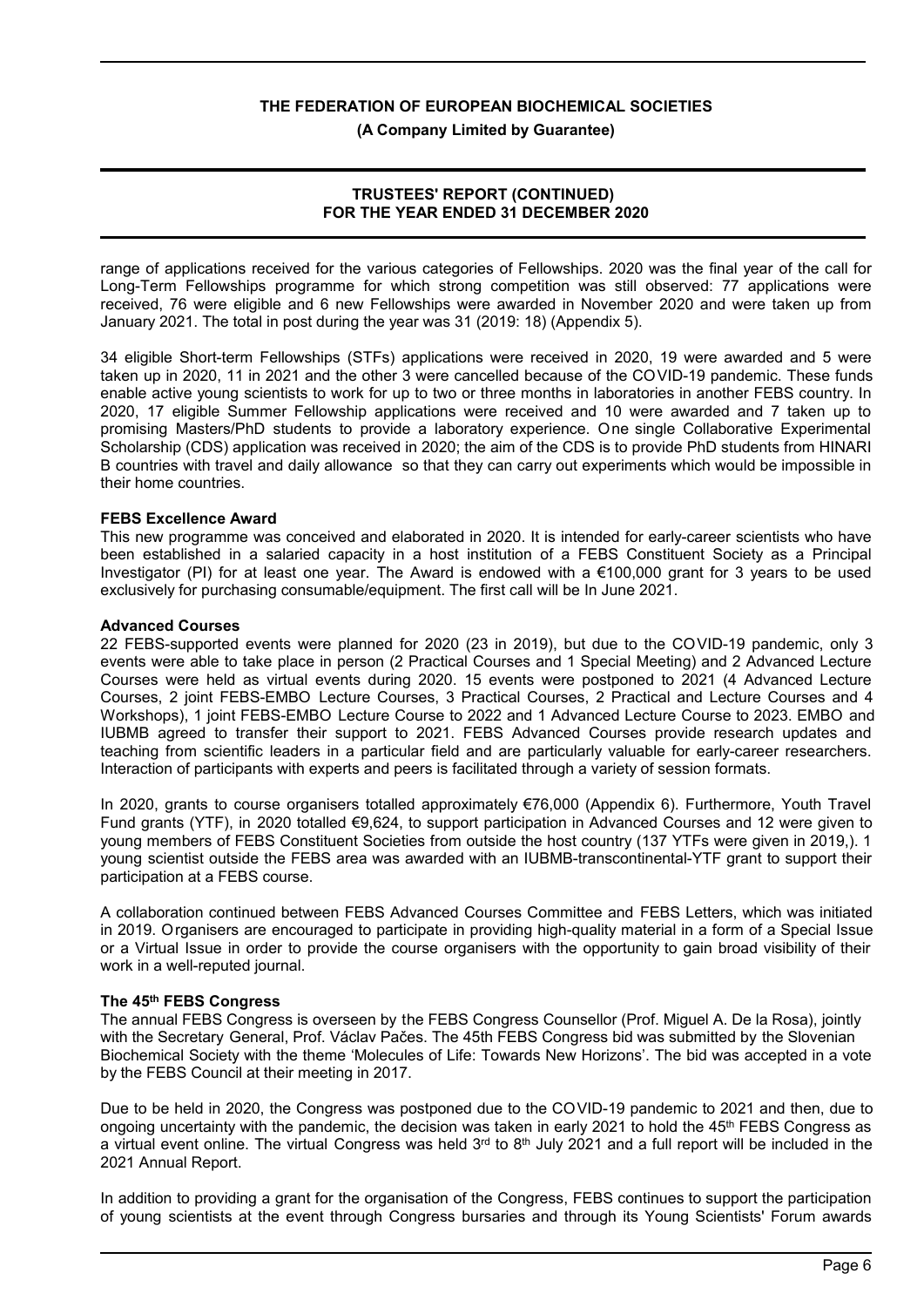**(A Company Limited by Guarantee)**

## **TRUSTEES' REPORT (CONTINUED) FOR THE YEAR ENDED 31 DECEMBER 2020**

(usually 100 participants, including the organising committee). FEBS provides support with reduced registration fees for FEBS members of HINARI B countries in the FEBS area called the Sprinzl Scheme.

#### **Congress Management and Development and future Congresses**

With the 45<sup>th</sup> Congress, which was due to be held in 2020, being postponed to 2021, the subsequent FEBS Congresses and Young Scientist Forums were also postponed by one year as follows: the 46<sup>th</sup> FEBS Congress and preceding 21<sup>st</sup> FEBS Young Scientists Forum held in conjunction with IUBMB and PABMB will be taking place in Lisbon, Portugal in 2022 (YSF 6<sup>th</sup> to 9<sup>th</sup> July 2022 and Congress 9<sup>th</sup> to 14<sup>th</sup> July 2022); and the 47<sup>th</sup> FEBS Congress and preceding 22<sup>nd</sup> FEBS Young Scientists Forum will now be taking place in Moscow, Russia in July 2023.

Bids to host the 48<sup>th</sup> FEBS Congress in 2024 were opened in January 2020 and the bid from the Italian Society of Biochemistry and Molecular Biology (SIB) to host the Congress and YSF in Milan, Italy was approved at the FEBS Council meeting in October 2020. A follow-up site visit to Milan will be conducted in 2022 to view the proposed venues and meet the organisers.

FEBS continues to take out a cancellation insurance policy for each Congress and, although event insurance cover has changed because of the COVID-19 pandemic, FEBS continues to take out this insurance policy, as an example of FEBS' responsibilities as a charity to manage risk and effectively deliver its aims, along with the contracts in place with the Professional Congress Organiser (PCO) and Host Society.

#### **Young Scientists' Forum**

The Chairperson of the Working Group on the Careers of Young Scientists, Prof. Irene Díaz-Moreno, and a local organising committee of young scientists organise the Young Scientists Forum (YSF). The 20<sup>th</sup> YSF was due to be held in Lovran, Croatia in July 2020, but due to the COVID-19 pandemic, it was postponed to 2021 and in early 2021 due to the ongoing pandemic, the decision was taken to hold the YSF as a virtual meeting. The 20<sup>th</sup> YSF organising committee consisted of Maja Katalinic (Chair), Moranaa Dulic, Nino Sincic, Jerica Sabotic and Anja Pišlar. A full report will be included in the 2021 Annual Report.

FEBS supports scientific events of its Constituent Societies through the FEBS3+ meetings programme and the FEBS National Lecture scheme, overseen by the FEBS Congress Counsellor (Prof. Miguel A. De la Rosa in 2020). The FEBS3+ meetings programme provides funding for meetings organised through collaborations of at least three FEBS Constituent Societies. FEBS approved applications for two FEBS3+ meetings in 2020. The Machines on Genes meeting to be hosted by the Biochemical Society (UK) and held in Alicante, Spain in conjunction with NVBMB (The Netherlands) and SEBBM (Spain) was postponed to May 2022 due to the COVID-19 pandemic. The LS2 Annual Meeting hosted by the Swiss society, took place in Zurich, Switzerland in February 2020 in conjunction with GBM (Germany) and ÖGMBT (Austria) and had 447 participants, 39 sponsors and exhibitors, 5 plenary lectures, 40 invited speakers and 135 posters of which more than 50 were selected for oral presentations. FEBS support consists of €10,000 to the host society for general meeting organisation and €10,000 to support the attendance of young scientists from the two other participating societies.

In 2020, FEBS approved six applications to fund the attendance of key speakers from a different FEBS country invited by a FEBS Constituent Society to their national meeting through FEBS National Lecture Awards. Of the six FEBS National Lectures awarded to national society meetings, the COVID-19 pandemic led to the meetings hosted in France and Poland being cancelled, the meeting hosted in The Netherlands was postponed to 2021 and the meetings hosted in Finland and Italy were postponed to 2022. The 56<sup>th</sup> NBS Contact Meeting, hosted by the Norwegian society, took place in January 2020 in Voss, Norway with the FEBS National Lecturer Dr Pavel Tomancak (Germany).

#### **Other events**

In the framework of promoting FEBS' journals and FEBS' collaborations with related international organisations of molecular life sciences, FEBS continues to support, through sponsorship of events and travel costs for distinguished speakers to deliver lectures at annual meetings of learned societies of biochemistry/molecular biology/cell biology in parts of the world with rapidly developing contributions to molecular life sciences research.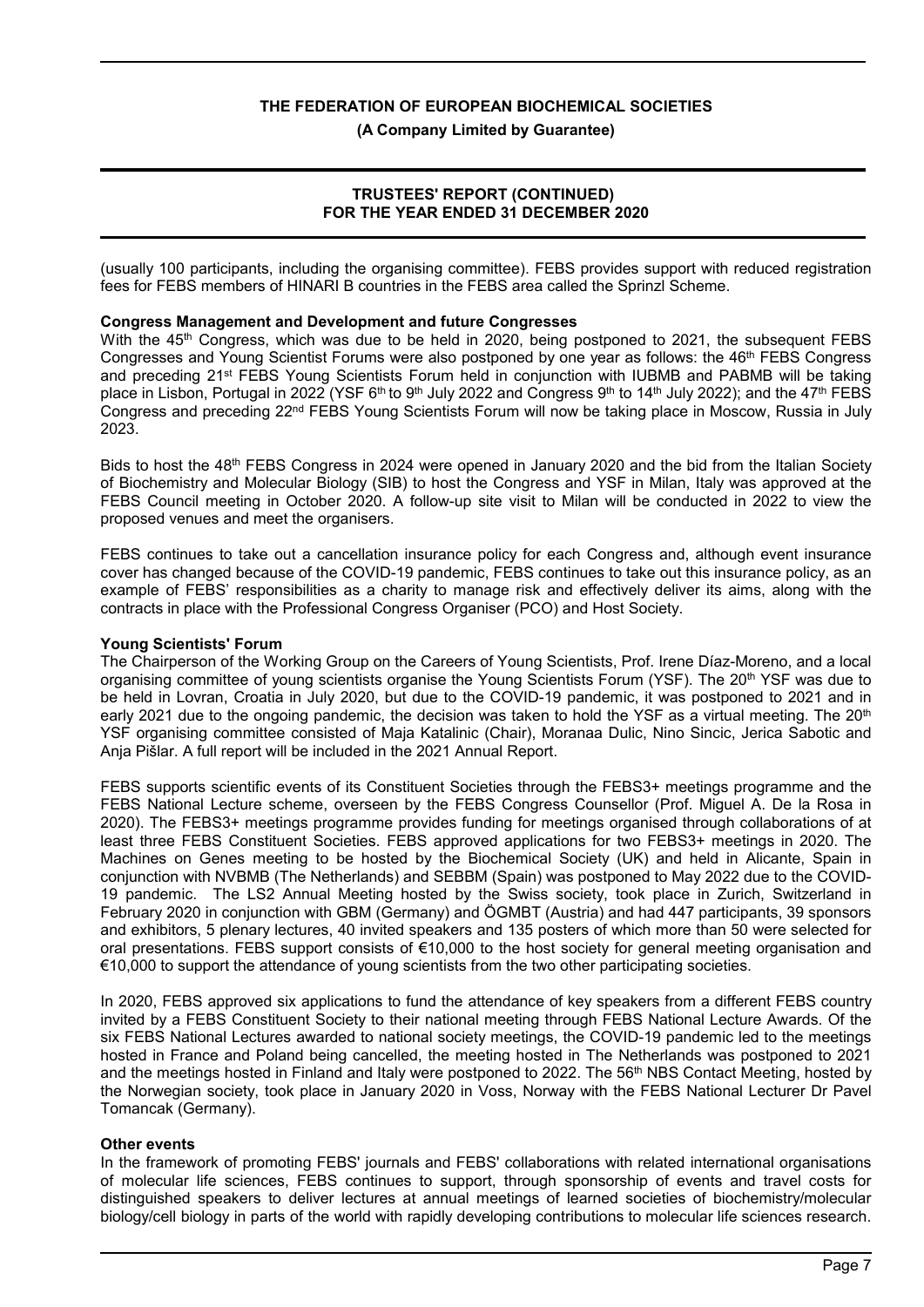**(A Company Limited by Guarantee)**

#### **TRUSTEES' REPORT (CONTINUED) FOR THE YEAR ENDED 31 DECEMBER 2020**

In 2020, FEBS supported, as a sponsor, the RAFV XXXIII Argentinian meeting of Plant Physiology, which due to the COVID-19 pandemic, was postponed to October 2021 as a virtual meeting, and sponsored the 2020 Gordon Research Conference on Bacterial Cell Surfaces in the USA, which also due to the pandemic was postponed to 2022. FEBS also provided sponsorship support to the ÖGMBT (Austrian society) new series of virtual meetings. This area of FEBS funding in 2020 was coordinated and overseen by the FEBS Congress Counsellor, in consultation with the Secretary General and Treasurer.

#### **Science & Society (S&S)**

The Science and Society Committee activities in the year 2020 included:

- 1. The Science and Society Special Session planned for the 2020 Congress was titled 'Plastics: revolution, pollution and substitution', was to be chaired by Emmanouil Fragkoulis (Greece) and Raffaele Porta (Italy) and was to feature the speakers Oliver Bajt (Slovenia), Paola Fabbri (Italy) and Frederic Debeaufort (France). Due to the COVID-19 pandemic, this session was postponed to July 2021 and took place as part of the virtual FEBS Congress.
- 2. Participation in Biomedical Alliance activities. Through active participation on activities of Biomed Alliance (General Assemblies, Policy officers' meetings and task forces) the S&S Committee contributed in several suggested documents for the shaping of European policy.
- 3. Organisation of events in collaboration with the constituent societies. The S&S Committee decided the selection of three constituent societies (Greece, Italy, Bosnia) to organise an event in 2020 on personalised medicine, but due to the COVID-19 pandemic, these event plans have changed.
- 4. Participation in the FEBS Network
- 5. Participation in the FEBS3+ Conference organised by Swiss biochemical Society, LS2 held in February 2020. The Committee Chair, Emmanouil Fragkoulis, gave a lecture entitled "EU funding for Research and Innovation on the frame of Horizon Europe 2021-2027'.
- 6. Participation in the discussion for the shaping of EurSci4Health mission statement. European Science for Health (EurSci4Health) is a platform to promote innovative research and technologies, enabling affordable and transformational changes in healthcare, by mobilising scientists and citizens.
- 7. On the occasion of the 20th anniversary of the operation of the S&S committee, it was decided to honour the first president of the committee and in principle the founder of the ERC, Frederico Mayor Zaragoza, with the approval from the Secretary General for the award to be presented during the Congress opening ceremony. Frederico Mayor accepted the honour with a warm thank you letter and, due to the 2020 Congress taking place as a virtual meeting, he will be presented with the award at the 2022 Lisbon Congress.

#### **Education**

The Education Committee has the mission of promoting education of the highest quality in biochemistry and molecular biology in Europe at both undergraduate and postgraduate levels. This is the report from the Chairperson, Prof. Ferhan Sağin on Education Committee activities planned for 2020.

#### **Education Committee-sponsored activities under the Education Ambassadors Scheme**

FEBS Education Committee sponsored two events of FEBS Educational Ambassadors in 2020:

1) 'Activate your Teaching – Innovation Workshop', 21-24 September 2020 held as a virtual meeting and hosted by the Spanish Society for Biochemistry and Molecular Biology (SEBBM) and 2) 'Excellent Lab Book for an excellent career – Better skills for better jobs' 17-18 December 2020 held as a virtual meeting and hosted by the Croatian Society of Biochemistry and Molecular Biology (HDBMB).

#### **Education Committee Seasonal Webinars**

In 2020, the committee planned four seasonal webinars to be held throughout 2021. The series is aimed at disseminating evidence and best practice examples related to teaching and learning in molecular life sciences.

Some of the important outcomes were co-option of Winnie Eskild and Nino Sincic for 2 years, welcoming the new member Manuel Joao Costa and discussions on planned and postponed activities.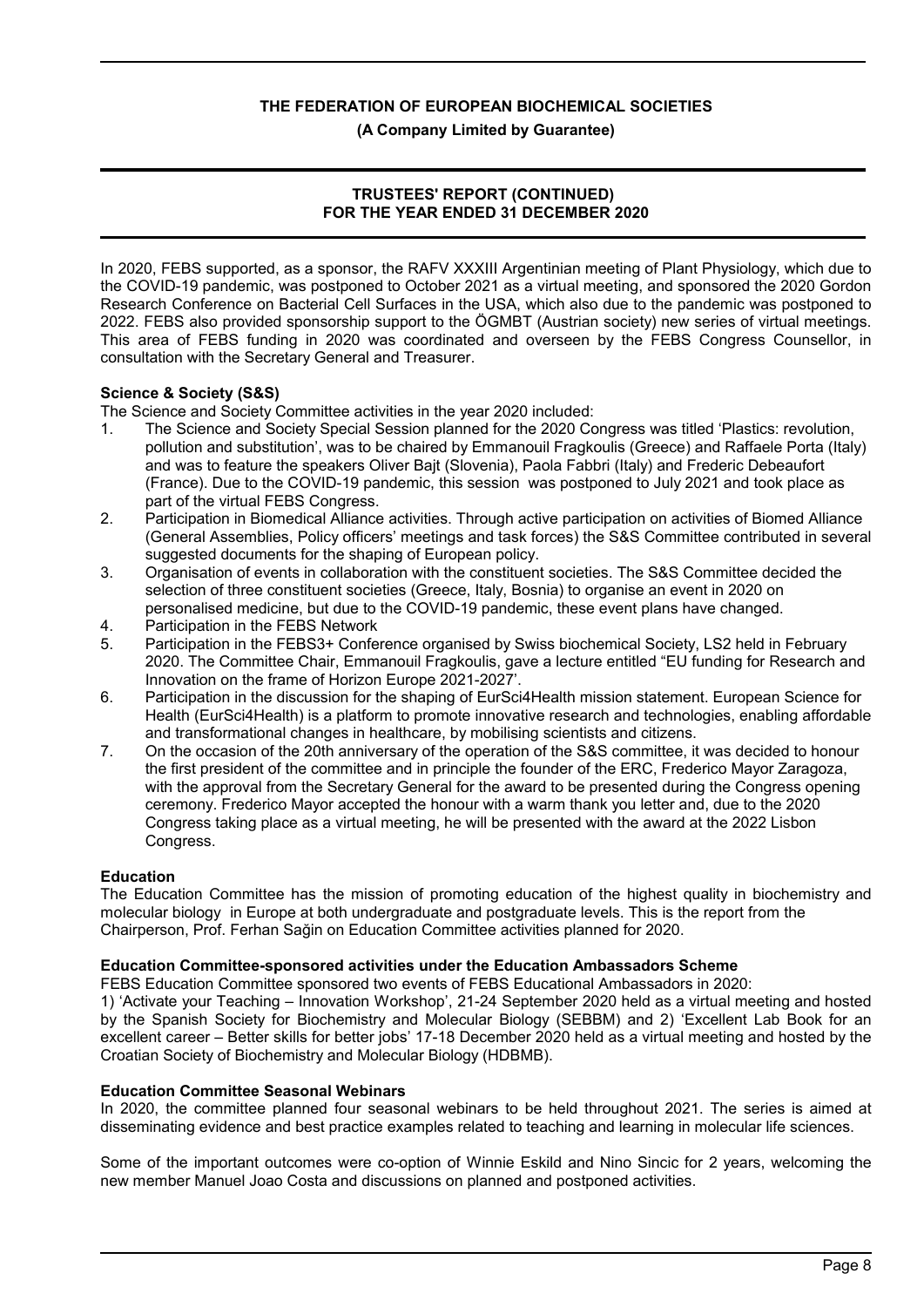**(A Company Limited by Guarantee)**

### **TRUSTEES' REPORT (CONTINUED) FOR THE YEAR ENDED 31 DECEMBER 2020**

#### **Planned events in 2020 which, due to the COVID-19 pandemic, were postponed to 2021 include:**

- 5th FEBS Education Ambassadors Meeting, to be held in Vilnius, Lithuania (original date 8-9 May 2020);
- A Biochemical Society and FEBS Training Event: Evolving Molecular Bioscience Education, due to be held in Glasgow, UK (original date 3-4 April 2020);
- FEBS Education Workshop in Chisinau, Moldova (original date 2-3 October 2020);
- Education activities at the 45th FEBS Congress:
	- FEBS/IUBMB Special Sessions on Education at the 45th Congress, Ljubljana, Slovenia: Session 1 'Learning and the brain: Translating the science of learning to educational practice', Tuesday 6 July; Session 2 – You should…I should…Let's clarify our roles and responsibilities in PhD education, Wednesday 7 July;
	- Plenary talk: 'Why Science Education is More Important Than Most Scientists Think' by Bruce Alberts (San Francisco, USA).
	- Poster session on Education
- Evidence based teaching in your biomolecular classroom: catalysing student engagement (29 May 2020) hosted by the Portuguese Biochemical Society (SPB);
- Education and training for successful research careers (18-19 June 2020) hosted by the Lithuanian Biochemical Society (LBD).

## **Contribution to FEBS Network**

FEBS Education Committee activity on FEBS Network Education Channel included eight contributions and Angel Herraez and the FEBS Networking team deserve special mention.

#### **Integration**

The Working Group on Integration (WGI), which was chaired in 2020 by Prof. Jerka Dumić, continued its outreach and support for scientists in European countries with economic challenges and/or no existing or active biochemical society, within the restrictions presented by the COVID-19 pandemic.

The WGI meeting took place online in October 2020. Planned activities of the WGI for 2020 included:

- supporting the three societies of Estonia, Latvia and Lithuania with their organisation of joint meetings, with the next meeting due to be held in Lithuania postponed, due to the COVID-19 pandemic, from 2020 to 2021;
- visits to Romania and western Ukraine, in conjunction with the respective national societies, have been postponed to 2021 due to the pandemic;
- ongoing communications regarding the national society in Cyprus.

As part of the WGI activities and the FEBS Congress, financial support was given under the 'Sprinzl Scheme' with a 50% registration fee discount to scientists resident (studying/working) in Armenia, Belarus, Bosnia-Herzegovina, Georgia, Moldova, Morocco, Serbia, Tunisia and Ukraine to attend the FEBS Congress which due to the pandemic was postponed to 2021 and held as a virtual meeting.

#### **Women in Science**

The planned activities of the Working Group on Women in Science (WISE) with Prof. Cecilia Arraiano as Chairperson, were as follows:

The FEBS/EMBO Women in Science Award, now in its thirteenth year, recognises and rewards the exceptional achievements of a female researcher in molecular biology giving particular attention to the previous five years. Winners of the award are role models who inspire future generations of women in science.

The 13th meeting of the FEBS/EMBO Women in Science Award Committee took place on 17th January 2020 at the Centre de Regulaco Genomica, Barcelona, Spain (hosted by the committee member Isabelle Vernos, with the Chair and seven other committee members and the EMBO Deputy-Director present) to review the nominations received for The FEBS/EMBO Women in Science Award. Many of the candidates were excellent. After discussion, the working group voted to award the 2020 prize to Prof. Elly Tanaka of the Vienna BioCenter, Austria for her pioneering work developing a molecular understanding of limb and spinal cord regeneration. Due to the postponement of the 2020 FEBS Congress due to the COVID-19 pandemic, she was presented with the award during the virtual Congress in July 2021.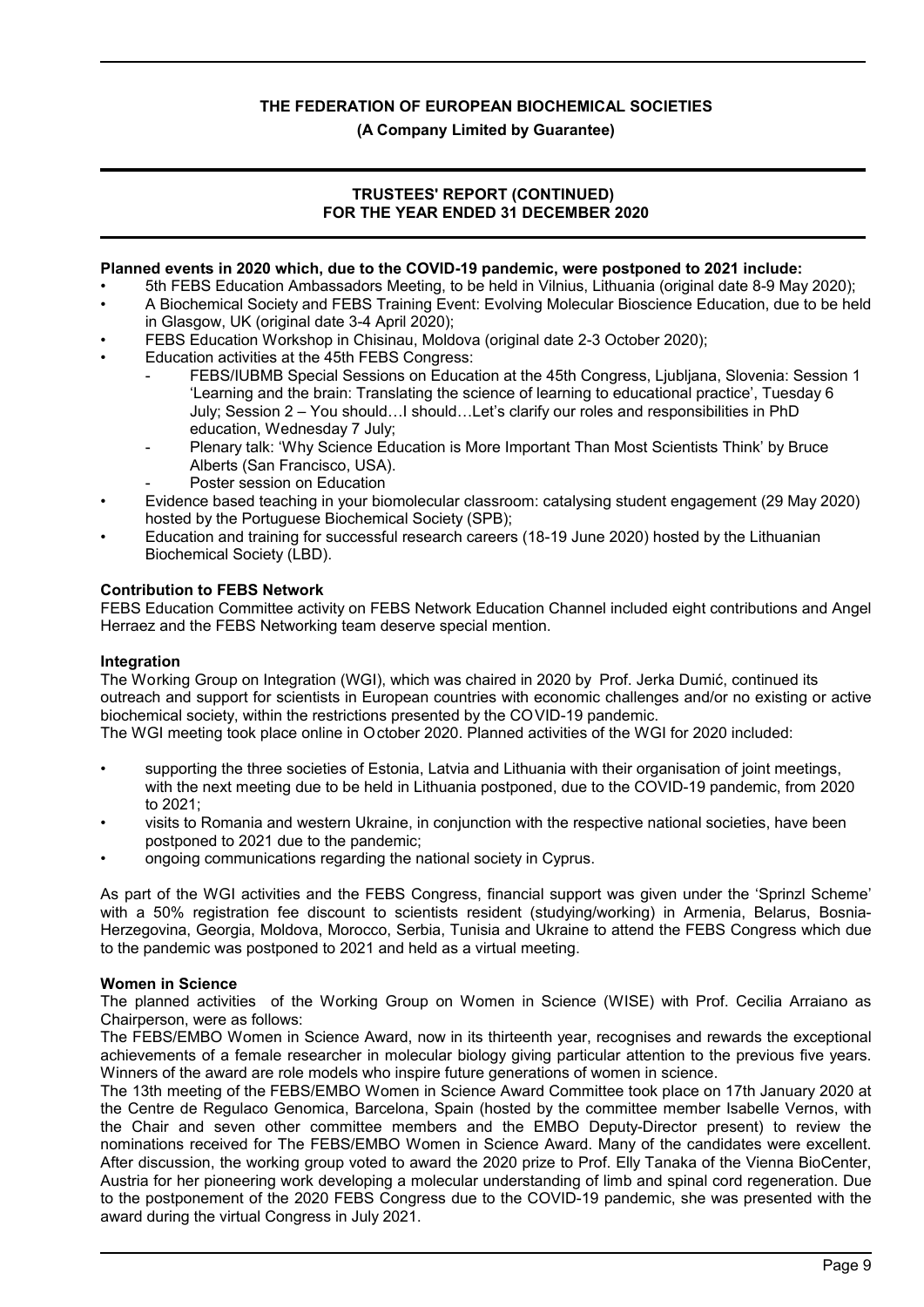**(A Company Limited by Guarantee)**

#### **TRUSTEES' REPORT (CONTINUED) FOR THE YEAR ENDED 31 DECEMBER 2020**

The Chairperson promoted FEBS and its role in gender issues in science by attending two events in 2020: 1) the India/EMBO International Symposium on 'Engineering meets evolution: Designing biological systems' at the Indian Institute of Technology, Chennai in January 2020 as a main speaker and leading a discussion session; and 2) the Global Women's Breakfast at Universidade NOVA de Lisboa, Portugal as part of the IUPAC global networking event to assist women in STEAM careers.

The working group planned events for the 2020 FEBS Congress, which was postponed to 2021 due to the pandemic:

- the FEBS/EMBO 2020 Women in Science Award plenary lecture will be delivered by the awardee, Prof. Elly Tanaka with the title: 'Decoding the molecular basis of limb regeneration';
- the FEBS Special Session 'Gender Issues in Science' will feature the speakers Prof. Michele Swanson (Michigan, USA), Prof. Carme Gallego (Barcelona, Spain) and Prof. Jerka Dumić (Chair of FEBS WGI);
- the Women in Science Career Luncheon event for 50 participants to network in small groups with senior scientists.

#### **OBJECTIVES AND ACTIVITIES FOR THE PUBLIC BENEFIT**

The overall objective of FEBS is to contribute to and promote the advancement of research and education for the public benefit in the sciences of biochemistry, molecular biology and related disciplines. As indicated by the specific key objectives of FEBS set out above under 'Objectives', FEBS does this particularly through:

- funding forums for presentation and discussion of research results and related areas of interest at its large annual Congress, Young Scientists' Forum (YSF), FEBS Fellows Meeting, Special Meetings and other Advanced Courses; promoting training through lectures courses, workshops and practical courses of its Advanced Courses programme, as well as its education workshops; and supporting participation of promising young scientists in these events through YSF awards, Youth Travel Fund grants and Congress bursaries;
- facilitating and supporting the exchange of scientific information between biochemists and molecular biologists especially in Europe and other countries of FEBS Constituent Societies principally through these forums and mechanisms, but also through Constituent Society meetings (National Lecture scheme), FEBS3+ meetings, FEBS Fellowships (which promote mobility), and schemes to support integration of bioscientists working in economically disadvantaged countries of the FEBS area;
- providing stipends through its Fellowships programme to allow research to be carried out in host laboratories by talented early-career scientists;
- offering high-quality publication of research findings for both authors and readers through its four international molecular life science journals.

Through the many activities of FEBS outlined above, the beneficiaries of FEBS include scientists at all levels directly engaged in research and education in the molecular life sciences, and ultimately humankind across the globe through the contributions of these areas of science to human health, agriculture, biotechnology and related areas, and enrichment of human knowledge.

FEBS wholly owns its international journals, which are of importance to FEBS both by directly contributing to its objectives and as a source of income to support its other purposes. FEBS follows all directives on Open Access publishing from the UK, EU and relevant research funders across the world. Two of the FEBS publications – FEBS Open Bio and Molecular Oncology – are fully open access. Its two subscription journals – The FEBS Journal and FEBS Letters – offers authors an immediate open access option for new articles and an option to turn past papers open access; in addition, authors are able to deposit accepted research articles, as required by funders, in institutional repositories, through which they are accessible to the public, and all published articles in our subscription-model journals are freely available after 12 months to all readers.

FEBS events are normally open to scientists throughout the world. Recipients of FEBS grants for fellowships and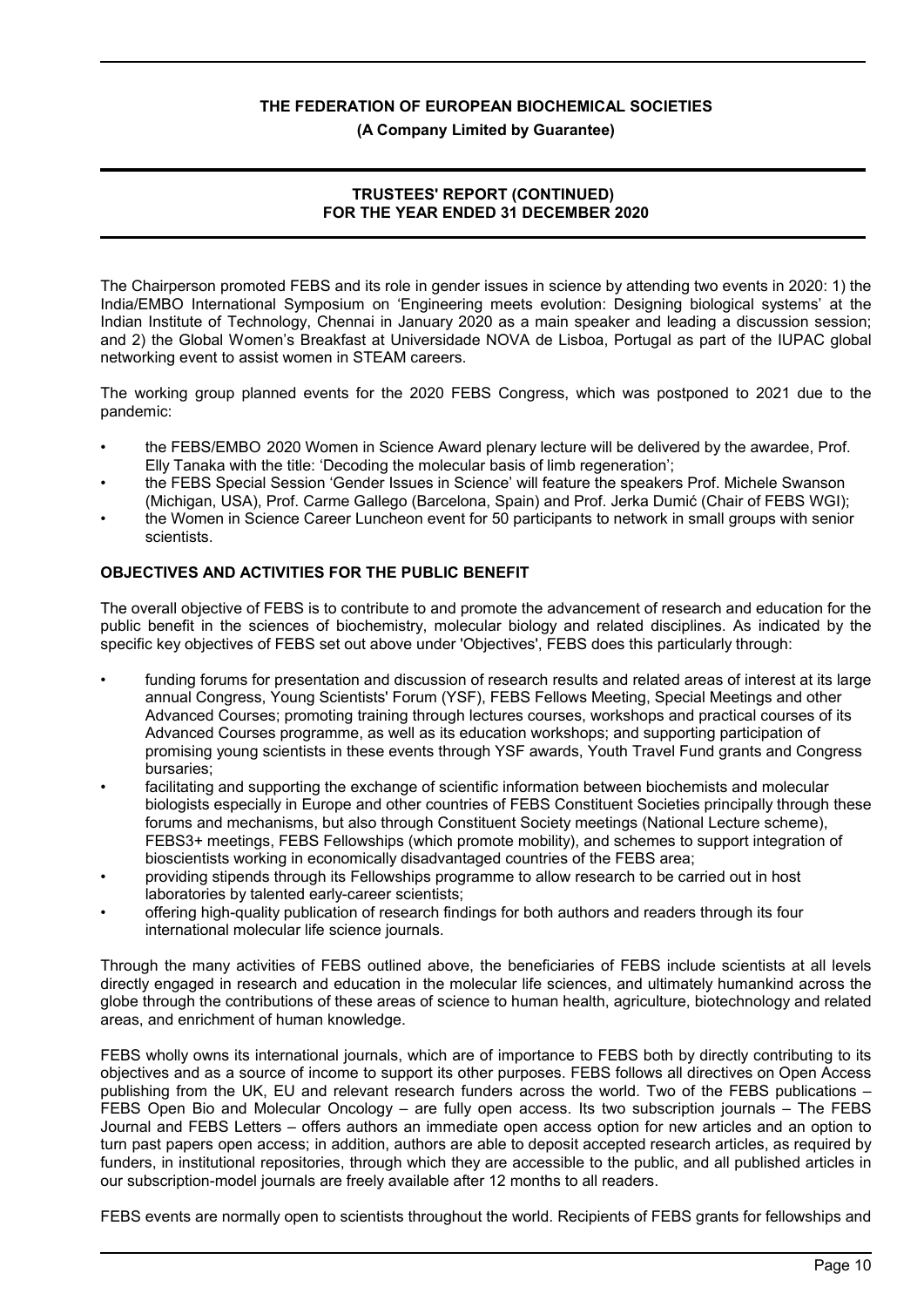**(A Company Limited by Guarantee)**

#### **TRUSTEES' REPORT (CONTINUED) FOR THE YEAR ENDED 31 DECEMBER 2020**

for support of participation in meetings are normally required to be members of FEBS' Constituent Societies (where membership criteria are those expected of learned societies) and resident within the FEBS area of Europe and neighbouring countries. Some FEBS programs particularly benefit disadvantaged scientists.

The trustees confirm that they have referred to the guidance contained in the Charity Commission's general guidance on public benefit when reviewing the organisation's aims and objectives and in planning future activities.

#### **Grant Making Policy**

The overall objective of FEBS is to contribute to and promote the advancement of research and education for the public benefit in the molecular life sciences and related disciplines. Policies for key grants awarded by FEBS to achieve these goals are outlined below.

#### **Fellowships**

As part of our commitment to young scientists under the FEBS Fellowship programme set up in 1978, and to further research in the molecular life sciences, we offer both Short-Term and Long-Term Fellowships (LTF) to members of Constituent Societies, as well as Summer Fellowships to promising Masters/PhD students. The last call for new LTF applications was held in 2020 and is now replaced by the new FEBS Excellence Award. As part of our Fellowships programme, we also offer scholarships designed exclusively for members of our Constituent Societies based in FEBS countries with HINARI status. Our Fellowships are intended to allow members of our Constituent Societies working in a FEBS country to work in a laboratory in another FEBS country.

Eligibility criteria for FEBS Fellowships are set out in detailed guidelines on the FEBS website. The initial applications for Fellowships are assessed on merit by the FEBS Fellowships Committee. At the end of each six months of the Long-term Fellowships, Fellows must prepare a short report highlighting the progress of their work and, within three months of completion of all Fellowships, awardees are required to prepare a final report on the work carried out during the tenure of the Fellowship.

#### **Grants for organising FEBS Advanced Courses**

Grants for organising FEBS Advanced Courses (including lecture courses, workshops, practical courses and special meetings) are awarded to senior scientists by the FEBS Advanced Courses Committee on a competitive basis. Reports (including scientific and financial) from the organisers are required within 3 months after the event.

#### **Grants for young scientists attending Advanced Courses**

Students participating in FEBS Advanced Courses (including lectures courses, workshops and practical courses) may apply for financial support through the FEBS Youth Travel Fund (YTF). In 2020, grants were made to persons travelling from their current country of residence to another country, mostly in the European area. Applicants for these grants should normally be registered as a student at an institution of higher learning in a country where there is a FEBS Constituent Society or be within five years of having completed a PhD thesis, be a member of a FEBS Constituent Society, and not have received a grant from the Youth Travel Fund to attend an Advanced Course in the current or preceding year or received a grant to attend the Young Scientists' Forum in the current year. Candidates are shortlisted by the Course organisers on merit.

#### **Grants for organising the FEBS Congress and FEBS3+ meetings, and requests for National Lecture support**

FEBS evaluates bids for organising its yearly Congresses and also FEBS3+ meetings, as well as requests from Constituent Societies for National Lecture support, according to their quality; the administrative responsibility for these is in the hands of the FEBS Congress Counsellor (Prof. Miguel A. De la Rosa in 2020).

#### **Grants for attending the FEBS Young Scientists' Forum and Congress (YSF awards)**

Recipients of YSF awards are selected by the Chair of the Working Group on the Careers of Young Scientists (Irene Díaz-Moreno in 2020) and the local organising committee on merit, with eligibility criteria that normally include: i)being a PhD student or postdoctoral fellow within 5 years of finishing his/her PhD at an institution of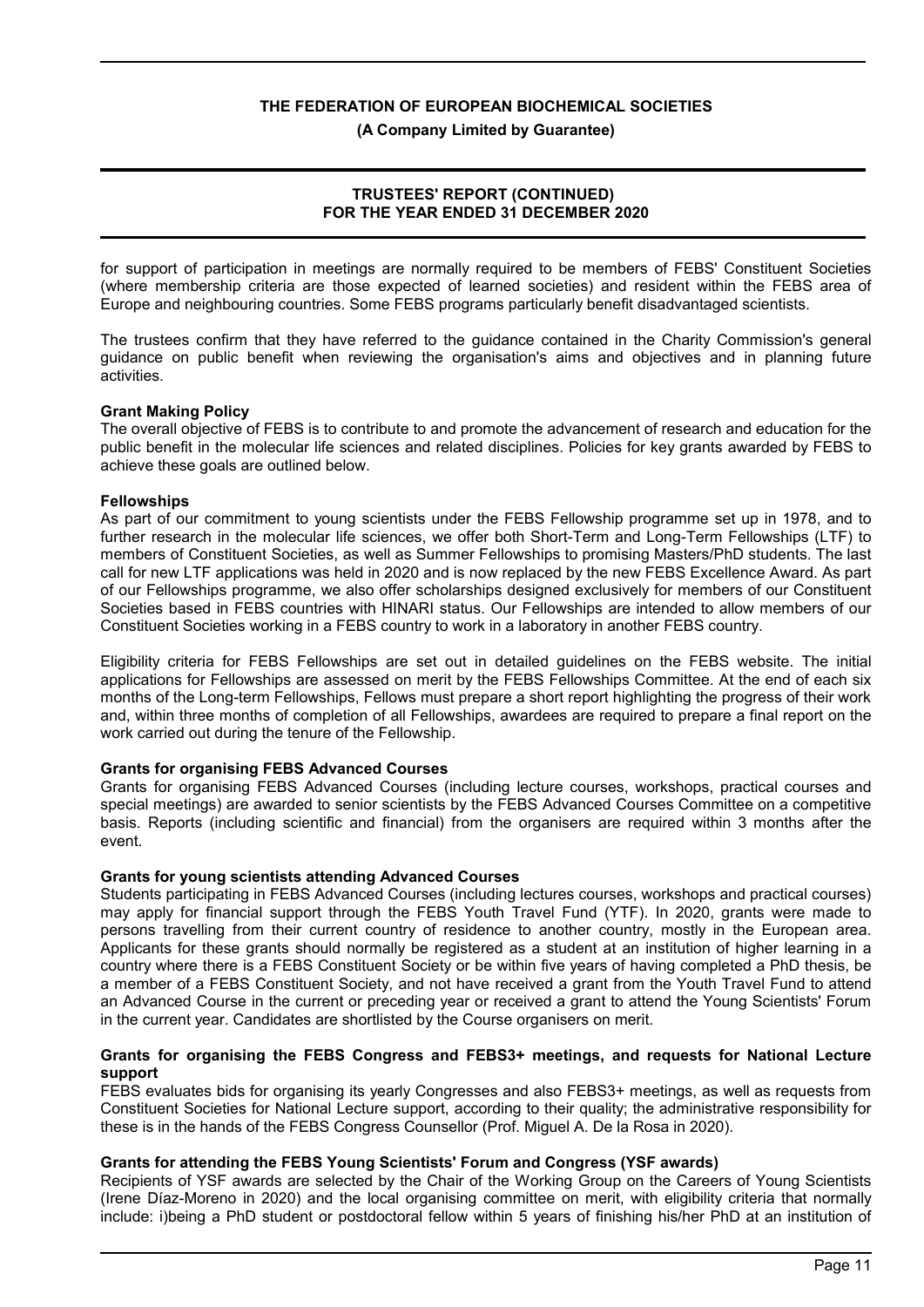**(A Company Limited by Guarantee)**

#### **TRUSTEES' REPORT (CONTINUED) FOR THE YEAR ENDED 31 DECEMBER 2020**

higher education in a country where there is a FEBS constituent Society; ii) being under 35 years old; iii) being a member of a FEBS Constituent Society; iv) not having attended a recent YSF, v) and not having received a Youth Travel Fund award in the same year.

#### **Congress Bursaries**

Recipients of bursaries (which offer financial support with registration, travel and accommodation costs for the Congress) are selected by the host society of that year's Congress on merit, with eligibility criteria similar to those for YTF and YSF awards.

#### **ACHIEVEMENTS AND PERFORMANCE**

This section summarises and assesses our principal achievements in 2020 against the formal objectives of FEBS. More details of the activities included in brief here can be found in the 'Activities' section above.

#### **Objective 1: holding and arranging congresses, training and educational courses on matters connected with biochemistry and molecular biology and related disciplines**

| <b>Achievements</b>                                                                                                                                                                                                                                                                | <b>Comments</b>                                                                                                                                                                                  |  |  |  |  |
|------------------------------------------------------------------------------------------------------------------------------------------------------------------------------------------------------------------------------------------------------------------------------------|--------------------------------------------------------------------------------------------------------------------------------------------------------------------------------------------------|--|--|--|--|
| <b>FEBS Advanced Courses</b><br>22 FEBS-supported events were planned for 2020:<br>due to the COVID-19 pandemic, 3 took place as<br>scheduled (2 Practical Courses and 1 Special<br>Meeting), 2 Advanced Lecture Courses were held<br>as virtual meetings and 15 were postponed to | In 2020, FEBS continued to fund numerous<br>Advanced Courses with high scientific content and<br>also funded many YTF grants to allow participation<br>of young researchers at the FEBS courses. |  |  |  |  |
| 2021 (4 Advanced Lecture Courses, 2 joint FEBS-<br>EMBO Lecture Courses, 3 Practical Courses, 2<br>Practical and Lecture Courses and 4 Workshops),<br>1 joint FEBS-EMBO Lecture Course to 2022 and 1<br>Advanced Lecture Course to 2023.                                           |                                                                                                                                                                                                  |  |  |  |  |
| The assessment procedure for course selection<br>and funding was refined. The online database<br>for applications and reporting was enhanced,<br>FEBS-owned and branded course websites<br>were introduced and collaborations with EMBO<br>and IUBMB continued                     |                                                                                                                                                                                                  |  |  |  |  |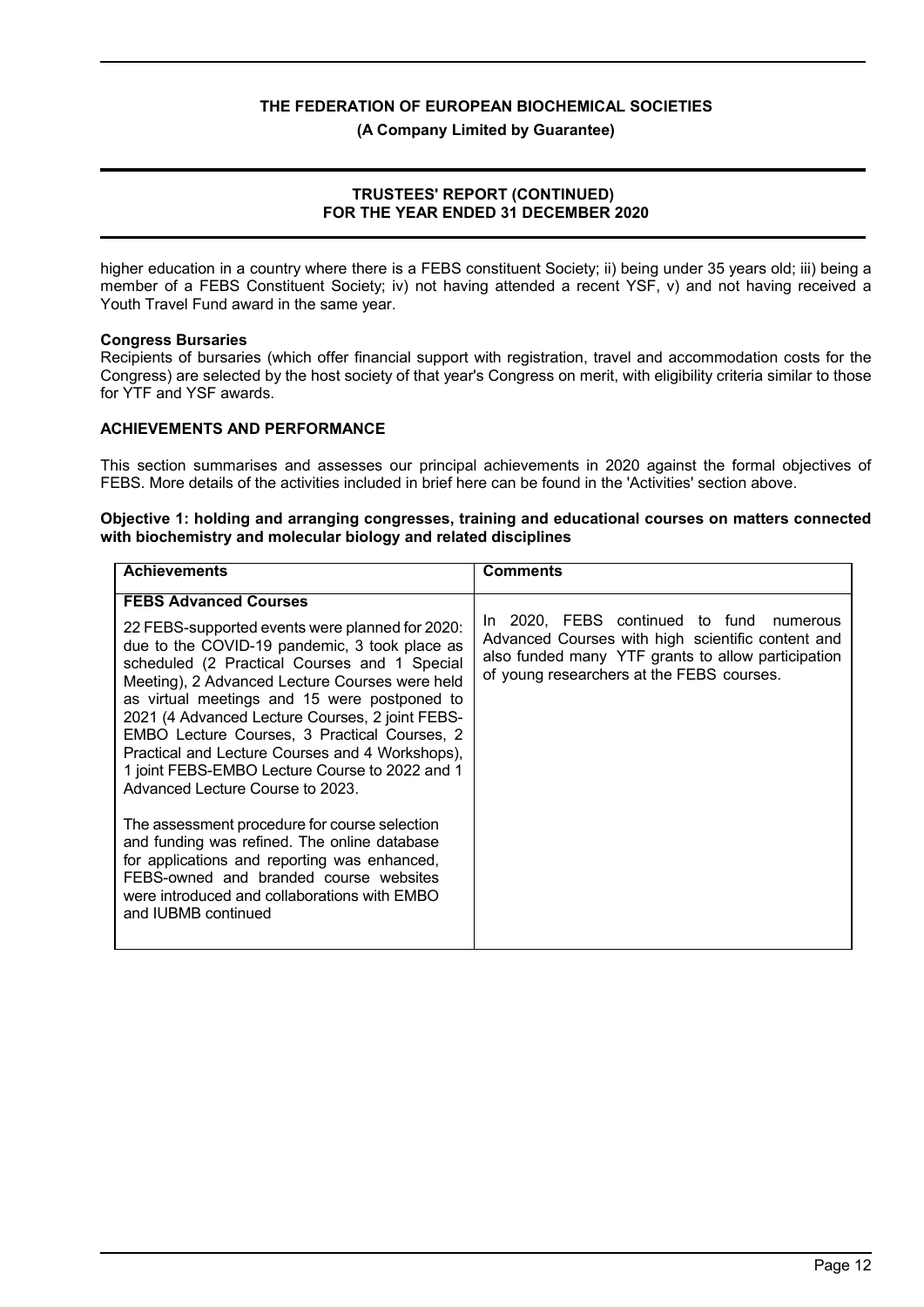**(A Company Limited by Guarantee)**

#### **TRUSTEES' REPORT (CONTINUED) FOR THE YEAR ENDED 31 DECEMBER 2020**

| <b>FEBS Education events</b><br>FEBS Education Committee sponsored 2 FEBS<br>Education Workshops, each hosted by the<br>relevant country's FEBS Education Ambassador<br>and in 2020, these were held as virtual events:<br>1) 'Activate your Teaching - Innovation<br>Workshop', 21-24 September held as a virtual<br>meeting and hosted by the Spanish Society for<br>Biochemistry and Molecular Biology (SEBBM) and<br>2) 'Excellent Lab Book for an excellent career -<br>Better skills for better jobs' 17-18 December held<br>as a virtual meeting and hosted by the Croatian<br>Society of Biochemistry and Molecular Biology<br>(HDBMB).                                | Promoting education of the highest quality in<br>biochemistry and molecular biology in Europe at<br>both undergraduate and postgraduate levels.<br>Good 'value for money' in raising standards<br>in molecular life science education.<br>The workshops have a positive impact on the<br>participants, who are mainly young scientists.<br>Good representation of FEBS Education<br>Committee and the FEBS Executive Committee in<br>workshops enables closer networking and<br>collaboration. |
|--------------------------------------------------------------------------------------------------------------------------------------------------------------------------------------------------------------------------------------------------------------------------------------------------------------------------------------------------------------------------------------------------------------------------------------------------------------------------------------------------------------------------------------------------------------------------------------------------------------------------------------------------------------------------------|------------------------------------------------------------------------------------------------------------------------------------------------------------------------------------------------------------------------------------------------------------------------------------------------------------------------------------------------------------------------------------------------------------------------------------------------------------------------------------------------|
| The 5th FEBS Education Ambassadors' Meeting<br>due to be held in Vilnius, Lithuania was<br>postponed and held in 2021 as a virtual event.<br>Ambassadors are invited from each of FEBS' 39<br>Constituent Societies along with the FEBS<br>Education Committee Members to attend these<br>successful events.                                                                                                                                                                                                                                                                                                                                                                   |                                                                                                                                                                                                                                                                                                                                                                                                                                                                                                |
| With collaboration of IUBMB, FEBS Education<br>Committee organised 2 successful Special<br>Sessions during the 45th FEBS Congress<br>(postponed to 2021 and held as a virtual event):<br>1. 'Learning and the brain: Translating the<br>science of learning to educational practice', to<br>be chaired by Ferhan Sağin (Turkey) and to<br>feature the speakers Janet Zadina (USA) and<br>Ido Davidesco (USA); and 2. 'You should I<br>shouldLet's<br>clarify<br>roles<br>and<br>our<br>responsibilities in PhD education', to be chaired<br>by Jerka Dumić (Croatia) and Jason Perret<br>(Belgium) and to feature the speakers Robert<br>Harris (Sweden) and Geula Hanin (UK). | The education events organized at the Congress<br>attract a large number of participants, including<br>young scientists and faculty, offering them the<br>possibility of exposure to novel learning and<br>teaching methods.                                                                                                                                                                                                                                                                   |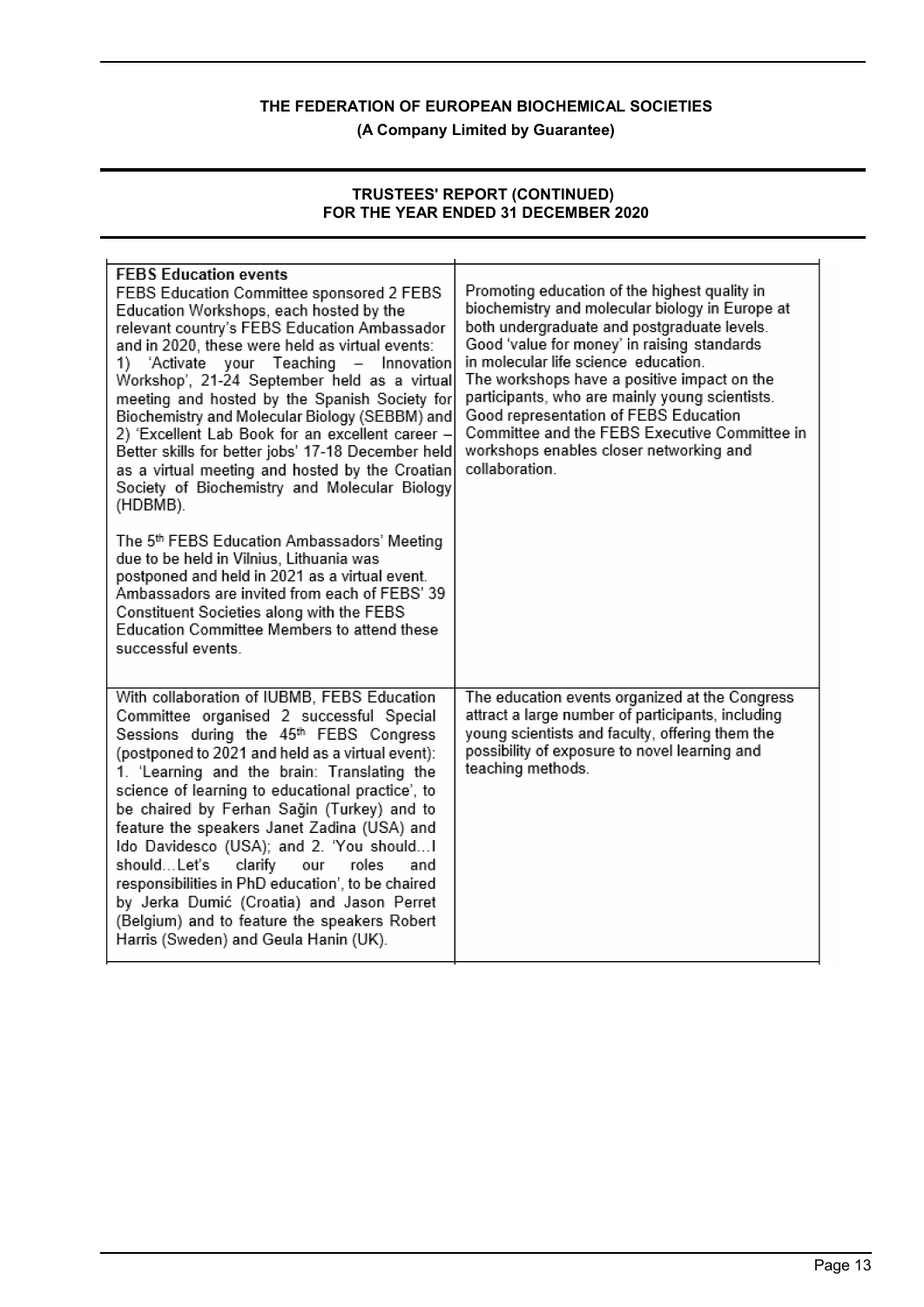**(A Company Limited by Guarantee)**

#### **TRUSTEES' REPORT (CONTINUED) FOR THE YEAR ENDED 31 DECEMBER 2020**

| FEBS3+ Meetings:<br>Zurich, Switzerland 13-14 February 2020.<br>Switzerland: the LS2 Annual Meeting, hosted by<br>Life Sciences Switzerland, with GBM (Germany)<br>and OGMBT (Austria) and with 447 participants.<br>Alicante, Spain 22-26 May 2022 (postponed<br>from 2020) hosted by the Biochemical Society<br>(UK) with NVBMB (The Netherlands) and SEBBM<br>(Spain).<br>Each meeting received support comprising<br>€10,000 to the host society for general meeting<br>organization and €10,000 to support the<br>attendance of young scientists from the two<br>other participating societies. | Support for scientists in Switzerland, Germany,<br>Austria, UK, Spain and The Netherlands and<br>enhanced links between these FEBS Constituent<br>Societies. See 'Support for Constituent Society<br>events' section for more details                                                                                                           |
|------------------------------------------------------------------------------------------------------------------------------------------------------------------------------------------------------------------------------------------------------------------------------------------------------------------------------------------------------------------------------------------------------------------------------------------------------------------------------------------------------------------------------------------------------------------------------------------------------|-------------------------------------------------------------------------------------------------------------------------------------------------------------------------------------------------------------------------------------------------------------------------------------------------------------------------------------------------|
| 20 <sup>th</sup> Young Scientists Forum (YSF) and 45 <sup>th</sup><br><b>FEBS Congress:</b><br>The 20 <sup>th</sup> Young Scientists' Forum was due to be<br>held in Lovran, Croatia in July 2020 but, due to the<br>COVID-19 pandemic was first postponed to 2021<br>and then held as a virtual event in June 2021, with<br>the same accepted participants and the same<br>scientific programme.                                                                                                                                                                                                    | The YSF includes over 100 PhD students and<br>young postdocs, whose attendance at this and<br>the Congress is funded by FEBS YSF awards. In<br>addition, FEBS supports participation of a large<br>number of young scientists in its annual<br>Congress through the FEBS Bursaries scheme.<br>The annual FEBS Congress provides a platform      |
| The 45 <sup>th</sup> Congress was due to be held in Ljubljana,<br>Slovenia in July 2020 but, due to the COVID-19<br>pandemic was first postponed to 2021 and then<br>held as a virtual event in July 2021, featuring the<br>same scientific programme.                                                                                                                                                                                                                                                                                                                                               | for international scientific exchange and<br>showcases the newest developments in<br>biochemistry, molecular biology and related<br>areas. The Congress comprises plenary lectures,<br>symposia, poster sessions, workshops and other<br>activities on related topics. The Congress is held<br>in countries with a Constituent Society of FEBS. |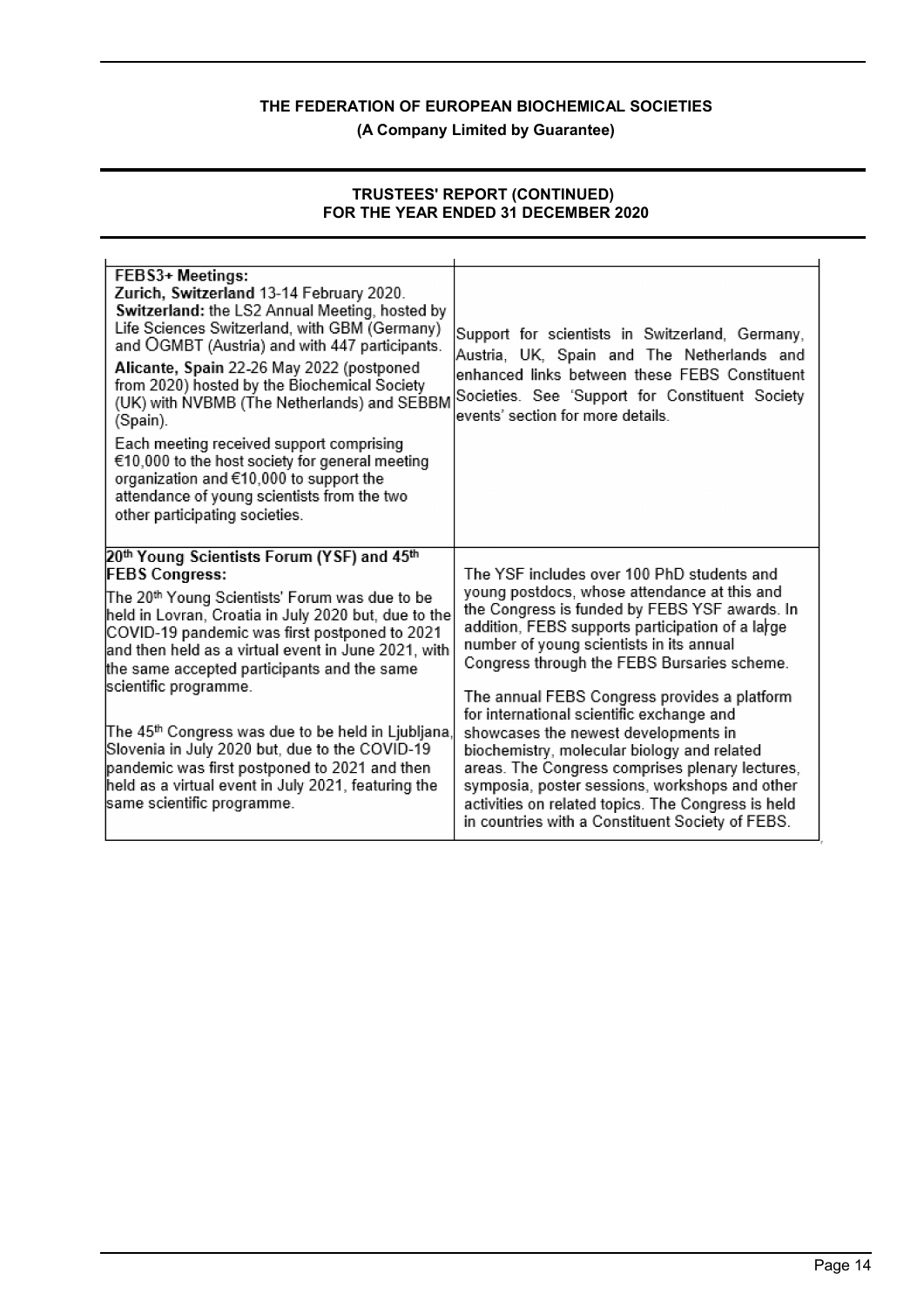**(A Company Limited by Guarantee)**

#### **TRUSTEES' REPORT (CONTINUED) FOR THE YEAR ENDED 31 DECEMBER 2020**

**Objective 2: facilitating and supporting the exchange of scientific information between biochemists, molecular biologists and scientists working in related disciplines generally and especially in Europe and other countries of Constituent Societies**

| <b>Achievements</b>                                                                                                                                                                                                                              | <b>Comments</b>                                                                                                                                                                  |
|--------------------------------------------------------------------------------------------------------------------------------------------------------------------------------------------------------------------------------------------------|----------------------------------------------------------------------------------------------------------------------------------------------------------------------------------|
| <b>FEBS Congress, Advanced Courses and</b><br><b>Education Workshops</b><br>See above                                                                                                                                                            | See above                                                                                                                                                                        |
| Lecturers for Constituent Society and other<br>scientific meetings National Lectures in<br>Norway (held in January 2020), The<br>Netherlands (postponed to 2021), Finland and<br>Italy (postponed to 2022) and France and<br>Poland (cancelled). | Effective enhancement of regional, national and<br>international meetings by funding of<br>distinguished speakers.                                                               |
| Other meeting sponsorship<br>In 2020: RAFV XXXIII Argentinian meeting<br>(postponed to 2021), Gordon Research<br>Conference USA (postponed to 2022) and<br>ÖGMBT (Austria society) new series of virtual<br>meetings.                            | Eminent speakers for special events and<br>meetings beyond Europe, which also allowed<br>collaboration with international organizations and<br>yielded FEBS journals' promotion. |

| <b>Achievements</b>                                                                                                                                                                                                                                                                                                                                                            | <b>Comments</b>                                                                   |
|--------------------------------------------------------------------------------------------------------------------------------------------------------------------------------------------------------------------------------------------------------------------------------------------------------------------------------------------------------------------------------|-----------------------------------------------------------------------------------|
| <b>FEBS Fellowships</b><br>Fellows move to work in host lab in different<br>country (see Objective 3 below).                                                                                                                                                                                                                                                                   | Promotion of exchange of<br>skills/knowledge.                                     |
| <b>WGI schemes</b><br>Support for communities of molecular life<br>scientists in European countries with economic<br>challenges and/or no existing or active<br>biochemical society through visits, Education<br>Workshops, CES Fellowships and literature<br>access scheme as well as encouraging the<br>establishment of new societies and for them to<br>benefit from FEBS. | Contributes to developing/maintaining pool of<br>effective researchers in Europe. |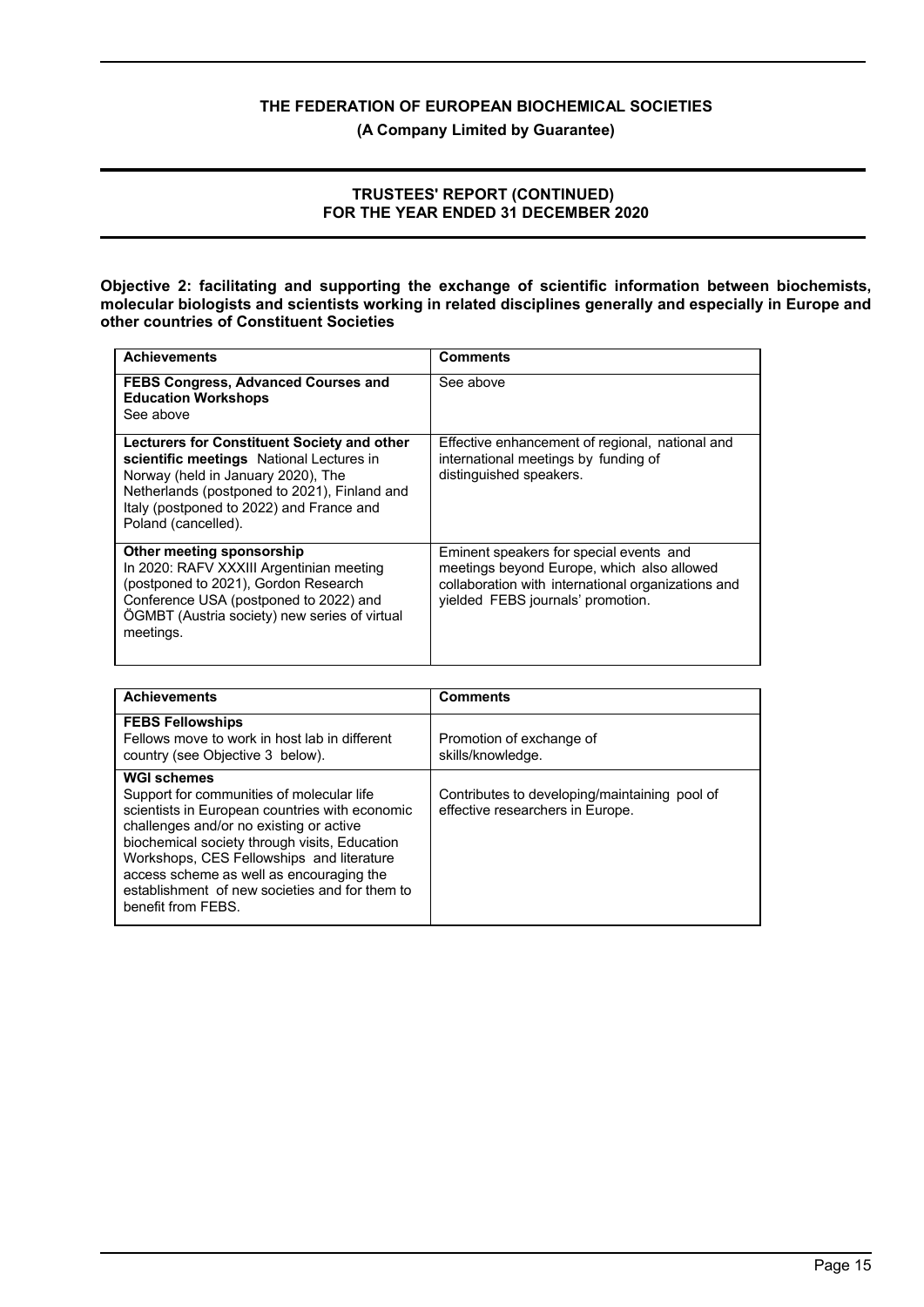**(A Company Limited by Guarantee)**

#### **TRUSTEES' REPORT (CONTINUED) FOR THE YEAR ENDED 31 DECEMBER 2020**

#### **Objective 3: facilitating and supporting the training of young scientists in research, in the form of fellowships**

| <b>Achievements</b>                                                                         | <b>Comments</b>                                                                                                                                                                |
|---------------------------------------------------------------------------------------------|--------------------------------------------------------------------------------------------------------------------------------------------------------------------------------|
| <b>Short-Term Fellowships</b><br>19 Short-Term and 10 Summer Fellowships<br>lawarded        | Enhances research possibilities for young<br>scientists; numbers awarded in accordance with<br>budgetary limits.                                                               |
| <b>Long - Term Fellowships</b><br>6 Long-Term awarded (such Fellows in post).               | Very competitive - only the most outstanding<br>scientists successful; numbers awarded in<br>accordance with budgetary limits. Accounts for<br>major part of FEBS expenditure. |
| <b>Fellows Meeting</b><br>(postponed from 2020 and due to be held in<br><b>Lisbon 2022)</b> | Participants are invited to participate. No<br>selection procedure applies as only FEBS Long-<br>Term Fellows are eligible. The organization<br>costs are shared with the YSF. |

#### **Objective 4: organising the editing and publication of scientific research and educational material in biochemistry and molecular biology and related disciplines**

| <b>Achievements</b>                                                                                                                                                                                                                                                                                                              | Comments                                                                                      |
|----------------------------------------------------------------------------------------------------------------------------------------------------------------------------------------------------------------------------------------------------------------------------------------------------------------------------------|-----------------------------------------------------------------------------------------------|
| In 2020, the FEBS Press journals received more submissions (13%),<br>published more articles (8%) compared to 2019. 59% per cent of all<br>articles published were open access (gold OA). A stable subscriptions<br>base was maintained for FEBS Journal and FEBS Letters. Journal<br>Impact factors increased for all journals. | Strong performance of FEBS' journals<br>in a challenging scientific publishing<br>environment |

The Publishing Agreement signed by FEBS and Wiley in 2015 came to effect on January 1 $st$  2016. The eight-year contract is based on revenue share, guaranteed income per year, support for establishing and development of the FEBS publishing platform, joint development and special support for the FEBS Network and a service level agreement.

#### **FINANCIAL REVIEW**

#### **Journal income and costs**

Total income from royalties in 2020 was 0.4% higher than the royalty income in 2019. The total costs for the four FEBS journals, FEBS Journal, FEBS Letters, FEBS Open Bio and Molecular Oncology increased by 8.6% in 2020 from 2019. These costs include direct costs and support costs such as employees who work on the journals, (excluding foreign exchange gains).

#### **Distribution of expenditure on FEBS activities**

In 2020, Fellowships remained by far the highest area of charitable FEBS spending ~€681,000 ( ~€971,000 in 2019) then Advanced Courses, gross course grants and YTFs totalling ~€86,000; (~€463,000 in 2019). Prizes and awards for excellence in molecular life sciences totalled  $\epsilon$  3,000 ( $\epsilon$  £29,000 in 2019), and funding of lecturers for meetings within and outside of Europe totalled ~€20,000 (~€22,000 in 2019) including the FEBS 3+ meetings. Several other areas of FEBS work - including education workshops, science and society sessions, and 'integration' initiatives - were undertaken for ~€49,000 (~€128,000 in 2019) in total.

#### **Governance and support costs**

The senior scientists who serve as FEBS Officers and members of FEBS committees all work pro bono, and the holders of key positions in the FEBS Executive Committee generously devote considerable time and energy to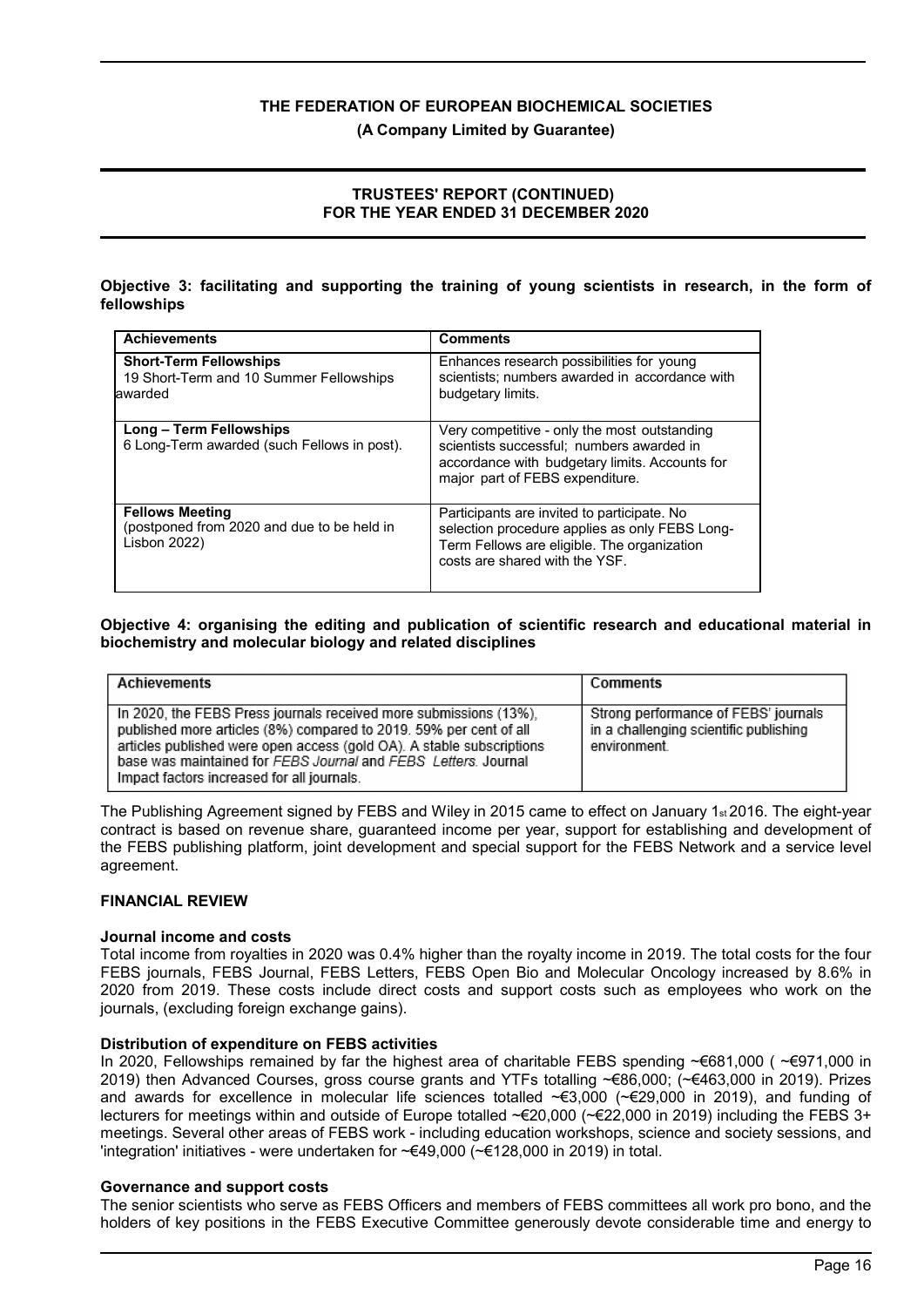**(A Company Limited by Guarantee)**

#### **TRUSTEES' REPORT (CONTINUED) FOR THE YEAR ENDED 31 DECEMBER 2020**

FEBS activities. There are a small number of support personnel working in (1) the FEBS Central Administration Office dealing with central administration and communications, (2) the FEBS Treasury Office dealing with financial matters, and (3) those working with the Fellowships and Advanced Courses Committee Chairs to support their work and those of the committees.

The total governance costs - including the expenses associated with higher-level committees (Council, Executive and Finance) within FEBS, Central Administration Office, The Treasury office and Secretary General expenses, as well as auditor and other fees - amounted to about 23% (20% in 2019) of the size of charitable spending in 2020 (note that these governance costs are not included in the total for charitable spending).

An indication of the support costs involved in running the two activities of FEBS with the highest expenditure can be given by the committee expenses as a percentage of the charitable spending in that area; this was approximately 2.5% in 2020 (3.7% in 2019) for Fellowships, and 26.8% in 2020 (5.7% 2019) for Advanced Courses (although these figures exclude governance costs of central administration at the FEBS Treasury Office). The Advanced Courses figure is high due to the low number of courses taking place, but continuing support was needed to deal with the rearrangement of the courses. Support costs for the journals are covered in 'Journal income and costs' above.

#### **Investment performance**

In 2016 FEBS reviewed its investments and the Finance Committee decided to hold a tender for the management of the investments of FEBS. JP Morgan was the successful tenderer after an intensive selection process. The tender was conducted by the Finance Committee, plus the Chair of the Fellowship Committee, with the assistance of an independent investment consultant. By 31 December 2017 the investment portfolio had been moved to JP Morgan. For the twelve months to the 31 December 2020 the investment portfolio held at JP Morgan achieved a return of +6.36% (+17.84 % in 2019).

### **PRINCIPAL RISKS AND UNCERTAINTIES**

The trustees have a duty to identify and review the risks to which the charity is exposed and to ensure appropriate controls are in place to provide reasonable assurance against fraud and error.

#### **Potential Change to Journal Income**

In addition to directly fulfilling one of the charitable objectives of FEBS, our journals provide a source of income to fund FEBS' other charitable work. Future income streams are uncertain due to major changes in the publishing sector. The income from journal publishing could change as library contracts move from subscriptions to open access publication fees or other publishing models.

FEBS is addressing these concerns by (1) its policy on reserves (see below) so that future income can be derived from investments and (2) its negotiated long-term contract with a commercial publisher which, in turn, is negotiating deals with library and funding consortia for Read and Publish / Publish and Read access to the FEBS press journals. A group of funders called cOAlition S mainly from Europe, announced a new initiative (called Plan S) in September 2018 requiring their grant holders to publish only in full open access journals from 2021; the FEBS Publications Committee has reviewed its consequences and made strategic planning on how journals can adapt to new publishing requirements of Plan S supported authors.

#### **Return from investments**

Up until the end of 2017 FEBS followed a standard investment policy with investment in 30% bonds and 70% equities. Since moving the investment management to JP Morgan, FEBS has made some changes to its policy with investments currently (2021) allocated to 51% equities, 20% fixed income and cash and 29% alternatives (PE is limited to 8%). The performance of FEBS' investments is monitored regularly. The performance of the portfolio held at JPM for the year ending 31 December 2020 was + 6.36% (+17.84% in 2019). All decisions about investments are made by the Finance Committee, as delegated by the Executive Committee.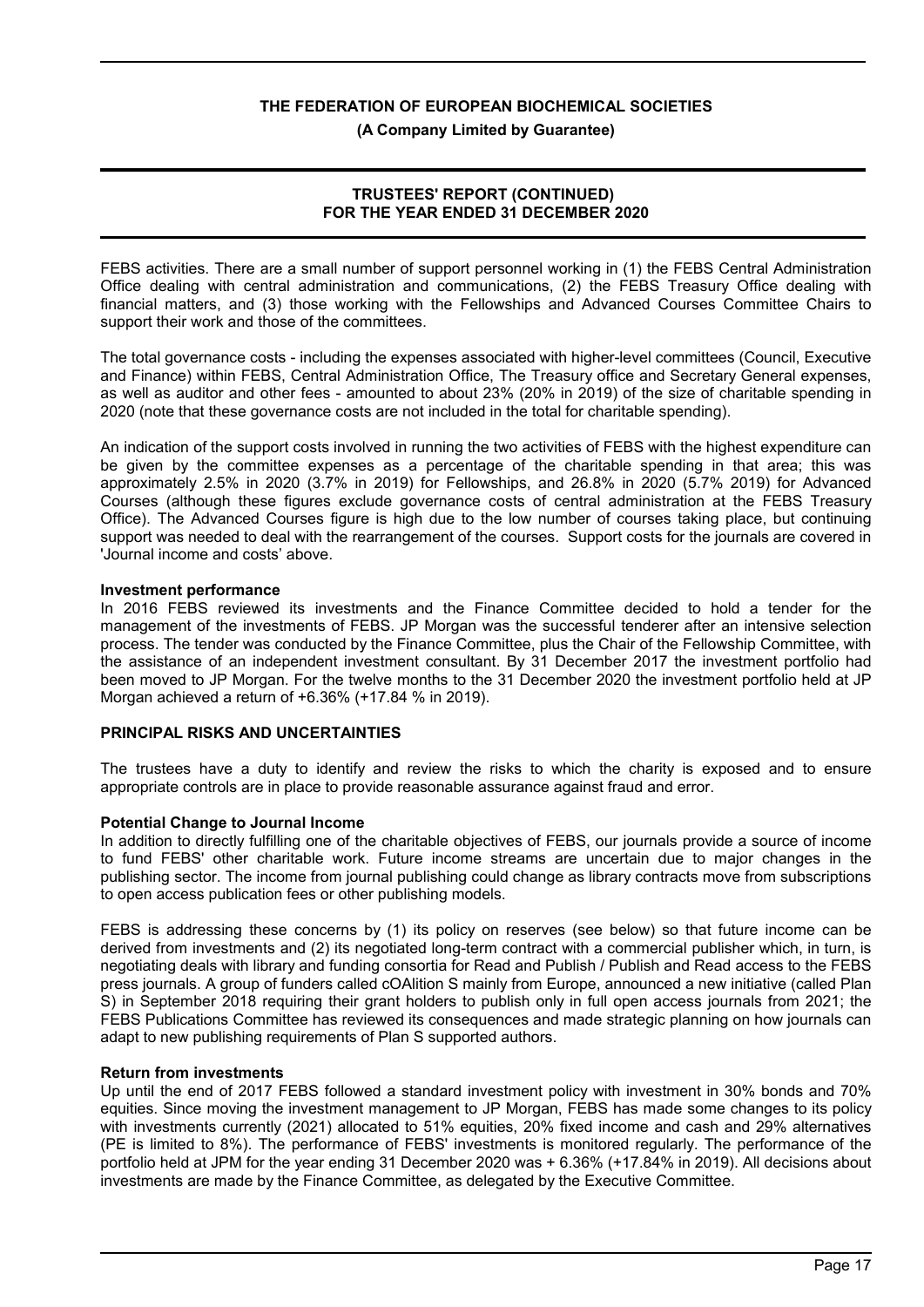**(A Company Limited by Guarantee)**

#### **TRUSTEES' REPORT (CONTINUED) FOR THE YEAR ENDED 31 DECEMBER 2020**

### **Internal Controls**

FEBS has an environment where suggestions for improvements to the systems and processes are encouraged. The Finance Committee is responsible for maintaining proper accounting records which disclose with reasonable accuracy at any time the financial position and to enable them to ensure that the financial statements comply with all statutes and regulations. FEBS' controls include regular internal and external oversight and checks. Controls and procedures are appropriate for the organisation's size and operation

#### **Impact on overall objectives**

The success of FEBS in promoting the advancement of research and education for the public benefit in the sciences of biochemistry, molecular biology and related disciplines is carefully monitored by stringent peer review and other methods.

#### **PLANS FOR THE FUTURE**

#### **Reserves policy**

The total value of funds held by FEBS at 31 December 2020 was €82.7M (€73.8M in 2019). None of the funds were restricted funds or unavailable for the general purposes of the charity at the end of the reporting period and no material amounts have been designated or are otherwise committed as at the end of the reporting period.

As at year end 2020, approximately 82% could be realised in fewer than 3 days, 12% was in investments that may be realised in 10 years and the rest had varying timescales, up to 4 months, in which the assets may be realised.

The Treasurer of FEBS' regularly reviews the performance of FEBS investments during the year. Significant changes in investments and the treatment of funds are discussed and approved by the FEBS Finance Committee and where appropriate, are submitted for further approval from the FEBS Executive Committee.

The FEBS' reserves policy allocates Euro 4M for one year's essential funding and this is held in cash at the bank.

The FEBS Trustees have approved the enhancement of the investment portfolio to reach a value that may generate funds to offset potential changes in income due to the new publishing model. The income from the portfolio in addition to royalty income will ensure that FEBS exists in perpetuity providing funding for the running of the journals and its other charitable activities.

#### **Impact of Covid 19**

In the short to medium term Covid 19 will not have an impact on the major source of FEBS' income which is the royalties from FEBS' journals. The financial performance of the investment portfolio, has held up well to date, giving an investment performance of 6.36% in 2020.

FEBS has not incurred any additional costs due to Covid 19 and its day-to-day operations have carried on without a major impact. One of FEBS charitable aims is to support life sciences through its events and in 2020 these activities were curtailed. Many events which FEBS funds with grants have not taken place this year. In these cases, the grants have not been paid or have been rolled over to fund activities in 2021 and 2022. As a result, forecast expenditure for 2020 and 2021 is expected to be lower than budget and 2022 is expected to have a higher level of expenditure due to the number of events postponed from 2020 and 2021.

#### **Future commitments and plans for other areas of FEBS work**

We now have firm arrangements for a programme of Annual Congresses until 2023, as these involve substantial forward planning. Expenditure on Advanced Courses up to 2022 and the costs of annual extensions of Long-Term Fellowships to up to 3 years for Fellows already in post are included in our budgets.

With regard to future activities, we are also continuing to attempt to forge closer links with related European and worldwide organisations that cover contiguous/overlapping areas of molecular life sciences (e.g. biophysics, microbiology, immunology, cancer) with the aim of maximising the use of our impacts and resources.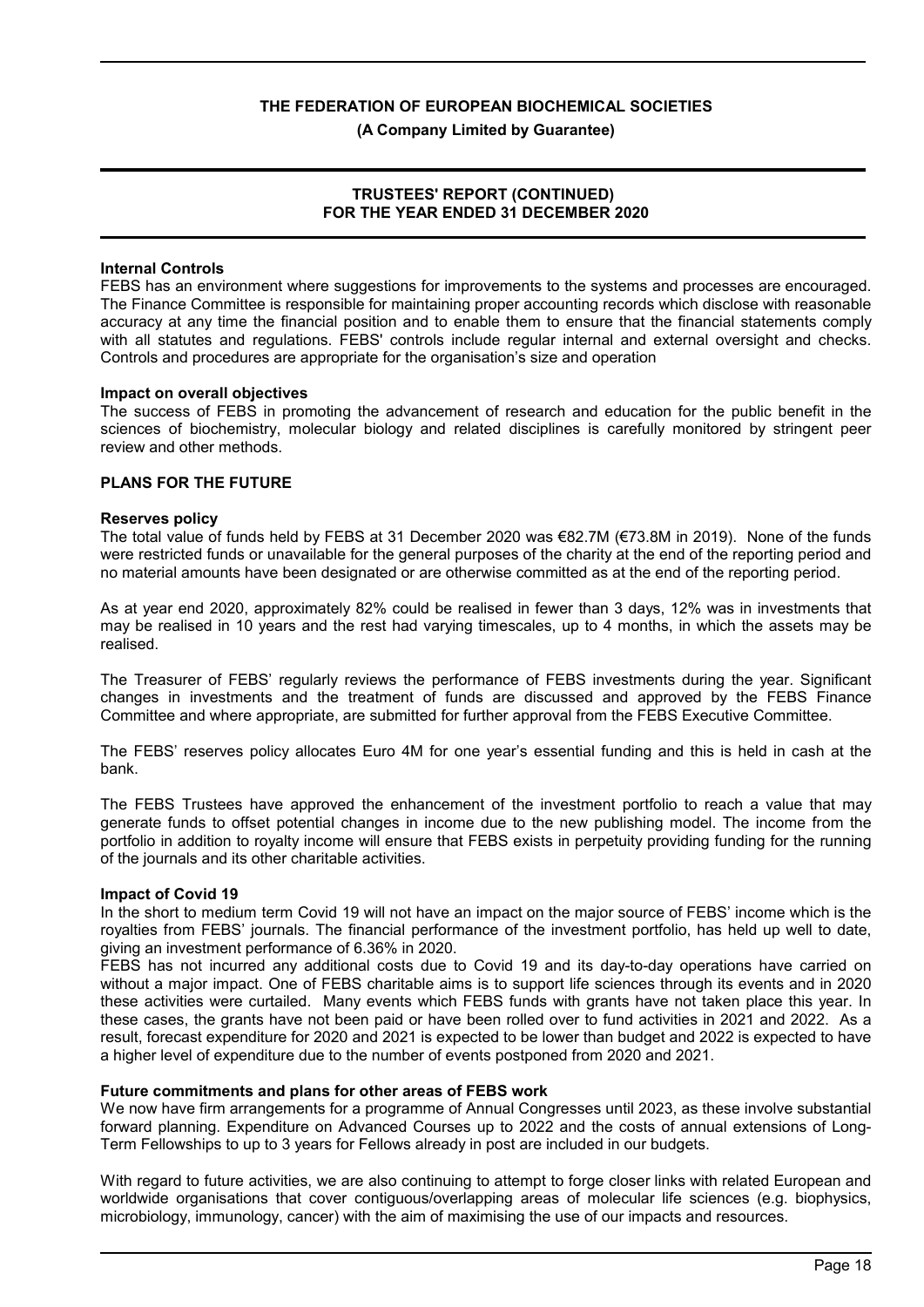**(A Company Limited by Guarantee)**

## **TRUSTEES' REPORT (CONTINUED) FOR THE YEAR ENDED 31 DECEMBER 2020**

#### **Concluding Comments**

FEBS has continued to operate successfully in promoting the advancement of research and education for the public benefit in the sciences of biochemistry, molecular biology and related disciplines, and its current strategy for its long-term survival is progressing smoothly and according to plan. By making provisions with its reserves FEBS will be in a position to provide support to many researchers in years to come.

Approved by order of the members of the board of Trustees and signed on their behalf by:

**V Pačes Trustee**

Date: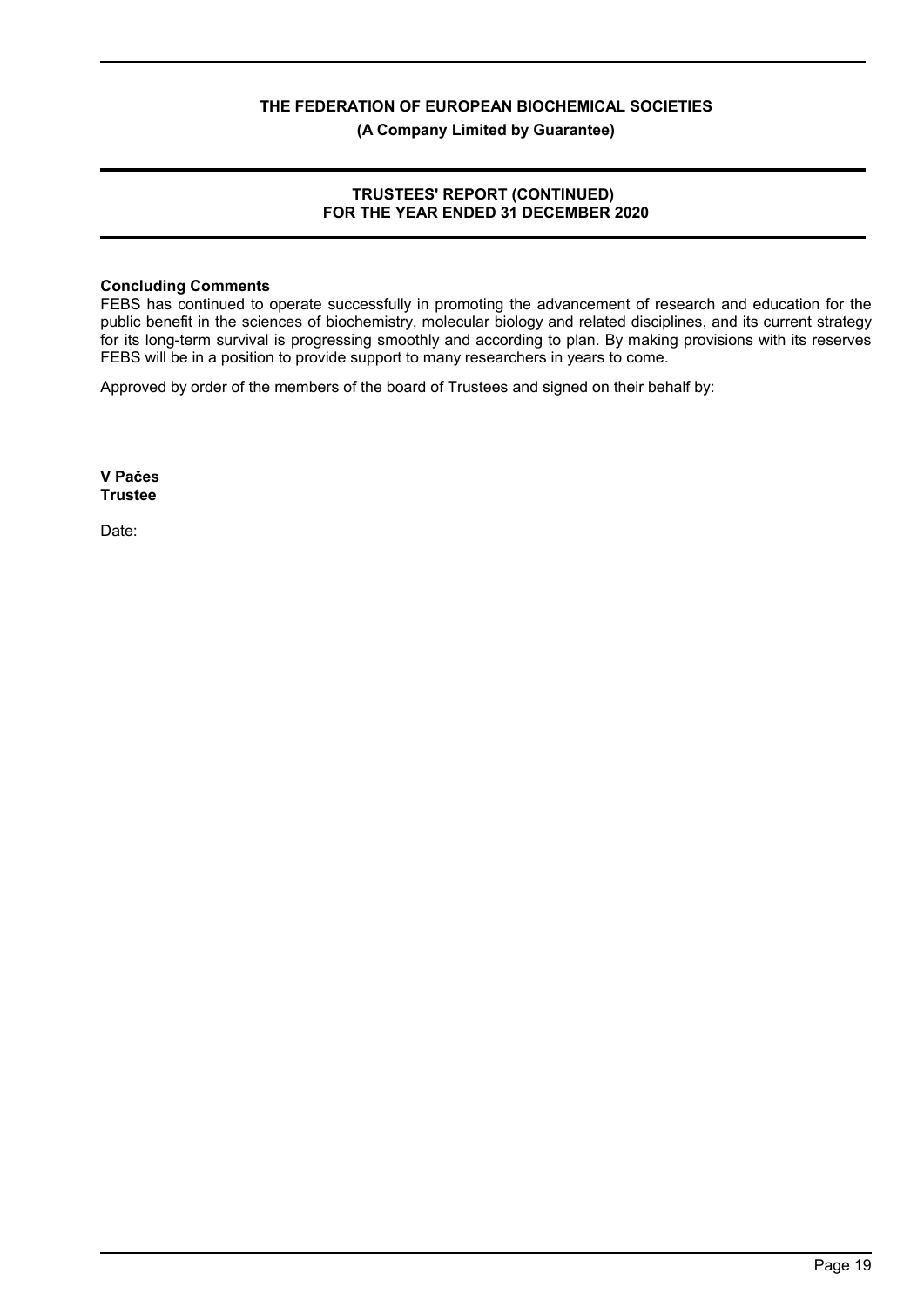#### **(A Company Limited by Guarantee)**

## **STATEMENT OF TRUSTEES' RESPONSIBILITIES FOR THE YEAR ENDED 31 DECEMBER 2020**

The Trustees (who are also the directors of the Company for the purposes of company law) are responsible for preparing the Trustees' Report and the financial statements in accordance with applicable law and United Kingdom Accounting Standards (United Kingdom Generally Accepted Accounting Practice).

Company law requires the Trustees to prepare financial statements for each financial . Under company law, the Trustees must not approve the financial statements unless they are satisfied that they give a true and fair view of the state of affairs of the Company and of its incoming resources and application of resources, including its income and expenditure, for that period. In preparing these financial statements, the Trustees are required to:

- select suitable accounting policies and then apply them consistently;
- observe the methods and principles of the Charities SORP (FRS 102);
- make judgments and accounting estimates that are reasonable and prudent;
- state whether applicable UK Accounting Standards (FRS 102) have been followed, subject to any material departures disclosed and explained in the financial statements;
- prepare the financial statements on the going concern basis unless it is inappropriate to presume that the Company will continue in business.

The Trustees are responsible for keeping adequate accounting records that are sufficient to show and explain the Company's transactions and disclose with reasonable accuracy at any time the financial position of the Company and enable them to ensure that the financial statements comply with the Companies Act 2006. They are also responsible for safeguarding the assets of the Company and hence for taking reasonable steps for the prevention and detection of fraud and other irregularities.

In so far as the trustees are aware:

- there is no relevant audit information of which the charitable company's auditor is unaware; and
- the trustees have taken all steps that they ought to have taken to make themselves aware of any relevant audit information and to establish that the auditor is aware of that information.

Financial information is published on the Charity's website. The maintenance and integrity of this website is the responsibility of the Trustees; the work carried out by the auditors does not involve consideration of these matters and, accordingly, the auditors accept no responsibility for any changes that may occur to the financial statements after they are initially presented on the website.

It should be noted that legislation in the United Kingdom governing the preparation and dissemination of financial statements may differ from legislation in other jurisdictions.

#### **AUDITORS**

The auditors, Hill Wooldridge & Co. Limited, will be proposed for re-appointment at the forthcoming Annual General Meeting.'

Approved by order of the members of the board of Trustees and signed on its behalf by:

**V Pačes**

#### **Trustee**

Date: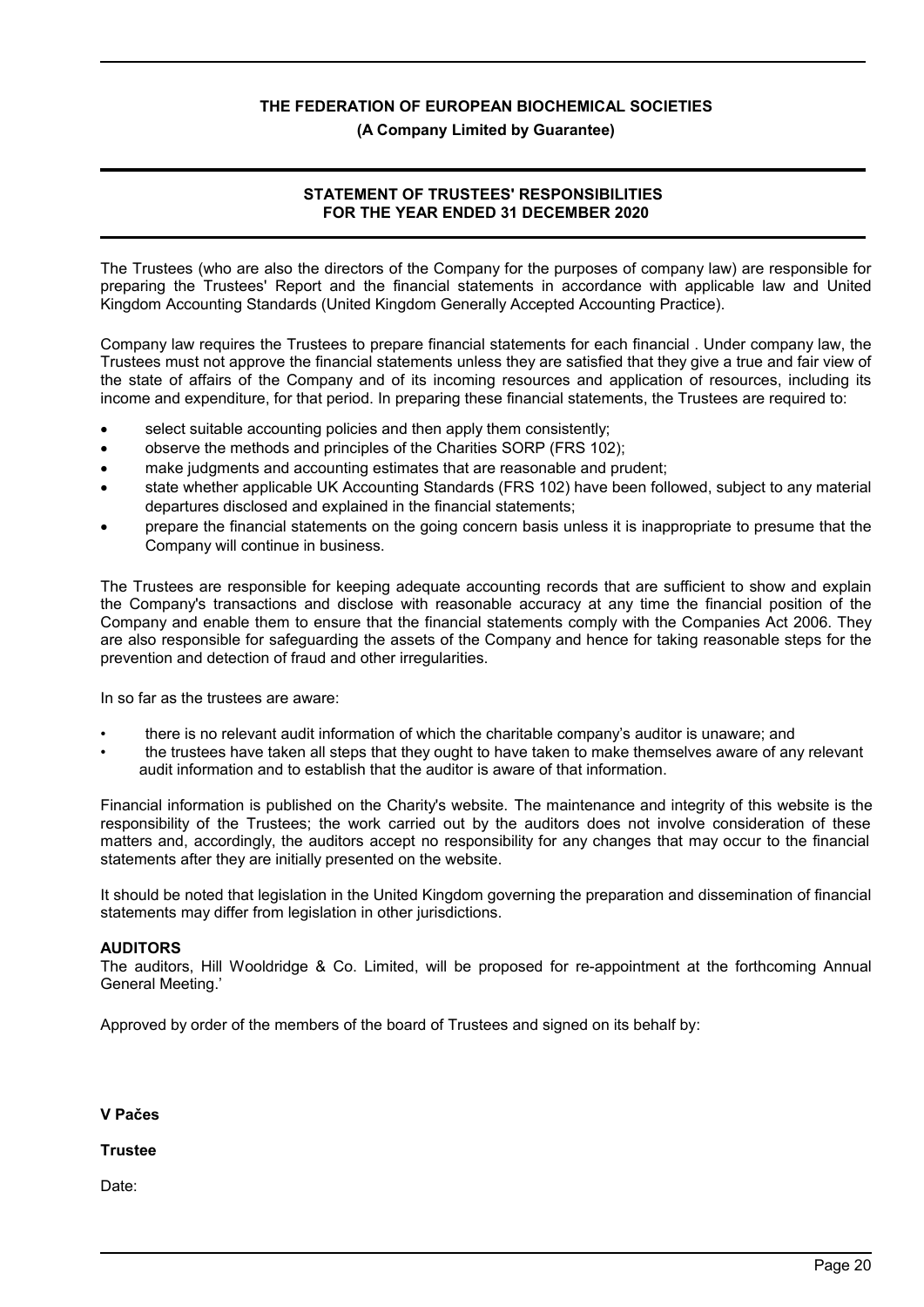# **(A Company Limited by Guarantee)**

## **INDEPENDENT AUDITORS' REPORT TO THE MEMBERS OF THE FEDERATION OF EUROPEAN BIOCHEMICAL SOCIETIES**

## **Opinion**

We have audited the financial statements of The Federation of European Biochemical Societies (the 'charitable company') for the year ended 31 December 2020 which comprise the Statement of Financial Activities, the Balance Sheet, the Statement of Cash Flows and the related notes, including a summary of significant accounting policies. The financial reporting framework that has been applied in their preparation is applicable law and United Kingdom Accounting Standards, including Financial Reporting Standard 102 'The Financial Reporting Standard applicable in the UK and Republic of Ireland' (United Kingdom Generally Accepted Accounting Practice).

In our opinion the financial statements:

- give a true and fair view of the state of the charitable company's affairs as at 31 December 2020 and of its incoming resources and application of resources, including its income and expenditure for the year then ended;
- have been properly prepared in accordance with United Kingdom Generally Accepted Accounting Practice; and
- have been prepared in accordance with the requirements of the Companies Act 2006.

### **Basis for opinion**

We conducted our audit in accordance with International Standards on Auditing (UK) (ISAs (UK)) and applicable law. Our responsibilities under those standards are further described in the Auditors' responsibilities for the audit of the financial statements section of our report. We are independent of the charitable company in accordance with the ethical requirements that are relevant to our audit of the financial statements in the United Kingdom, including the Financial Reporting Council's Ethical Standard, and we have fulfilled our other ethical responsibilities in accordance with these requirements. We believe that the audit evidence we have obtained is sufficient and appropriate to provide a basis for our opinion.

#### **Conclusions relating to going concern**

In auditing the financial statements, we have concluded that the Trustees' use of the going concern basis of accounting in the preparation of the financial statements is appropriate.

Based on the work we have performed, we have not identified any material uncertainties relating to events or conditions that, individually or collectively, may cast significant doubt on the charitable company's ability to continue as a going concern for a period of at least twelve months from when the financial statements are authorised for issue.

Our responsibilities and the responsibilities of the Trustees with respect to going concern are described in the relevant sections of this report.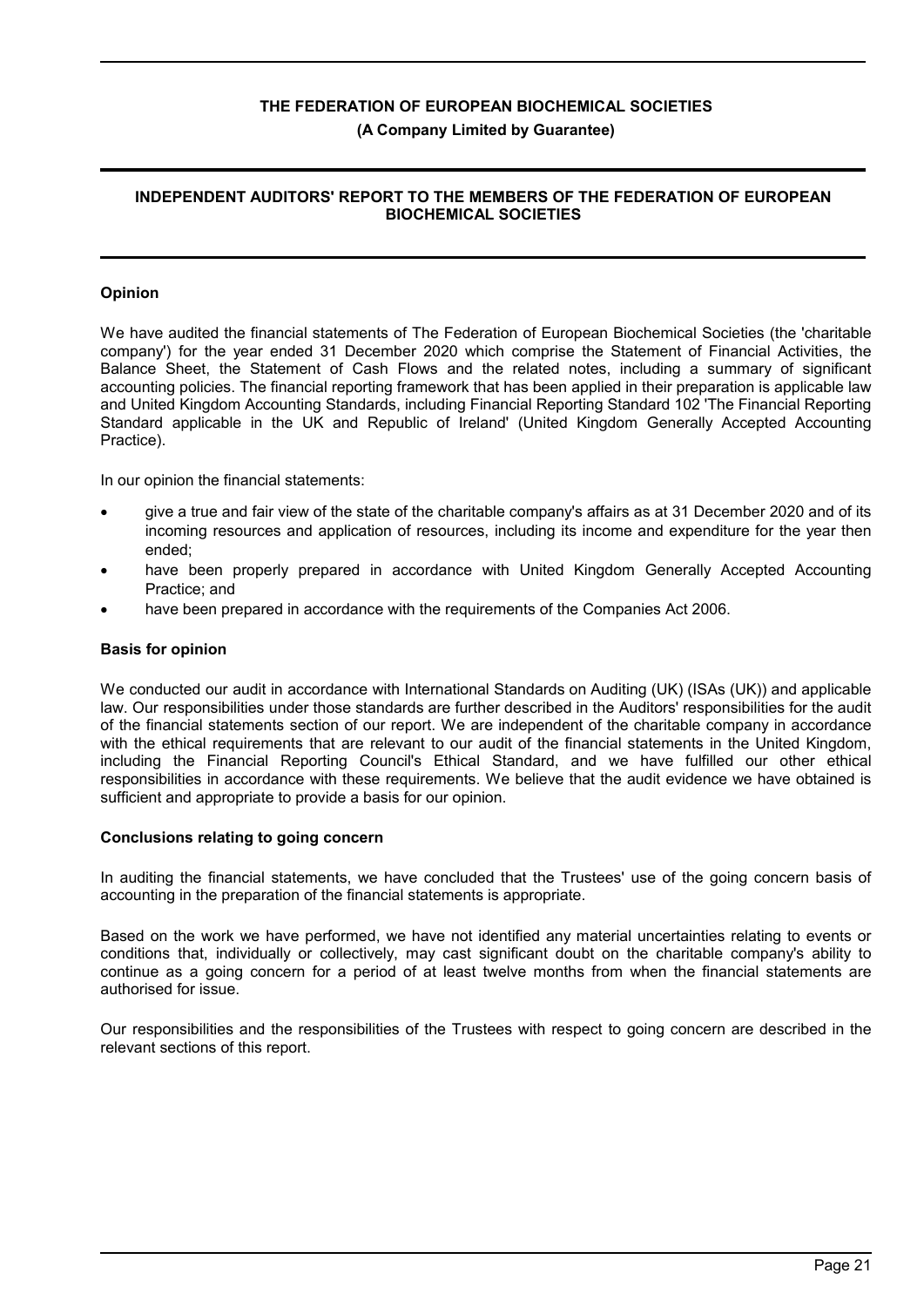#### **(A Company Limited by Guarantee)**

## **INDEPENDENT AUDITORS' REPORT TO THE MEMBERS OF THE FEDERATION OF EUROPEAN BIOCHEMICAL SOCIETIES (CONTINUED)**

#### **Other information**

The other information comprises the information included in the Annual Report other than the financial statements and our Auditors' Report thereon. The Trustees are responsible for the other information contained within the Annual Report. Our opinion on the financial statements does not cover the other information and, except to the extent otherwise explicitly stated in our report, we do not express any form of assurance conclusion thereon. Our responsibility is to read the other information and, in doing so, consider whether the other information is materially inconsistent with the financial statements or our knowledge obtained in the course of the audit, or otherwise appears to be materially misstated. If we identify such material inconsistencies or apparent material misstatements, we are required to determine whether this gives rise to a material misstatement in the financial statements themselves. If, based on the work we have performed, we conclude that there is a material misstatement of this other information, we are required to report that fact.

We have nothing to report in this regard.

#### **Opinion on other matters prescribed by the Companies Act 2006**

In our opinion, based on the work undertaken in the course of the audit:

- the information given in the Trustees' Report for the financial year for which the financial statements are prepared is consistent with the financial statements.
- the Trustees' Report has been prepared in accordance with applicable legal requirements.

#### **Matters on which we are required to report by exception**

In the light of our knowledge and understanding of the charitable company and its environment obtained in the course of the audit, we have not identified material misstatements in the Trustees' Report.

We have nothing to report in respect of the following matters in relation to which Companies Act 2006 requires us to report to you if, in our opinion:

- adequate accounting records have not been kept, or returns adequate for our audit have not been received from branches not visited by us; or
- the financial statements are not in agreement with the accounting records and returns; or
- certain disclosures of Trustees' remuneration specified by law are not made; or
- we have not received all the information and explanations we require for our audit; or
- the Trustees were not entitled to prepare the financial statements in accordance with the small companies regime and take advantage of the small companies' exemptions in preparing the Trustees' Report and from the requirement to prepare a Strategic Report.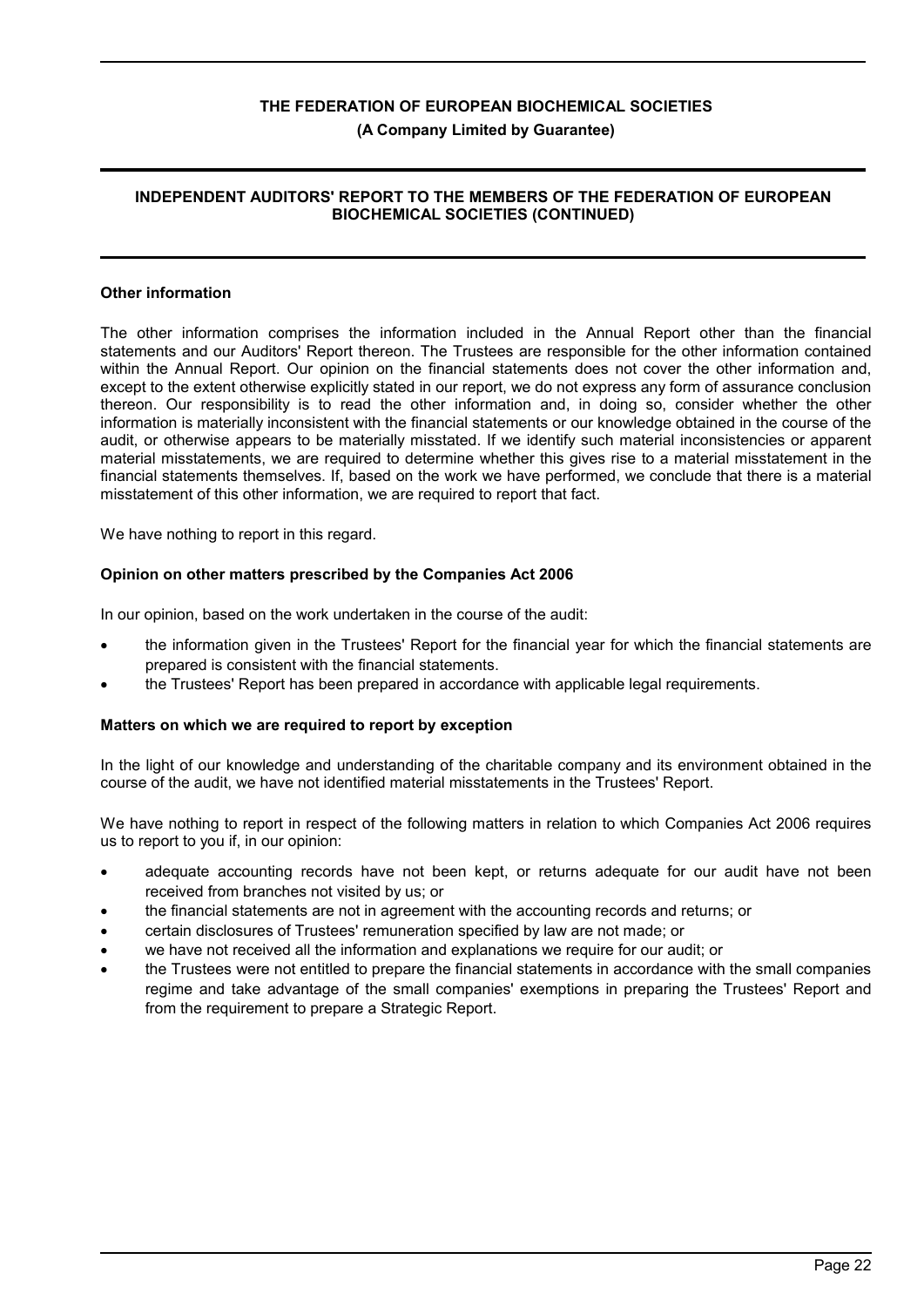## **(A Company Limited by Guarantee)**

## **INDEPENDENT AUDITORS' REPORT TO THE MEMBERS OF THE FEDERATION OF EUROPEAN BIOCHEMICAL SOCIETIES (CONTINUED)**

#### **Responsibilities of trustees**

As explained more fully in the Trustees' Responsibilities Statement, the Trustees (who are also the directors of the charitable company for the purposes of company law) are responsible for the preparation of the financial statements and for being satisfied that they give a true and fair view, and for such internal control as the Trustees determine is necessary to enable the preparation of financial statements that are free from material misstatement, whether due to fraud or error.

In preparing the financial statements, the Trustees are responsible for assessing the charitable company's ability to continue as a going concern, disclosing, as applicable, matters related to going concern and using the going concern basis of accounting unless the Trustees either intend to liquidate the charitable company or to cease operations, or have no realistic alternative but to do so.

## **Auditors' responsibilities for the audit of the financial statements**

Our objectives are to obtain reasonable assurance about whether the financial statements as a whole are free from material misstatement, whether due to fraud or error, and to issue an Auditors' Report that includes our opinion. Reasonable assurance is a high level of assurance, but is not a guarantee that an audit conducted in accordance with ISAs (UK) will always detect a material misstatement when it exists. Misstatements can arise from fraud or error and are considered material if, individually or in the aggregate, they could reasonably be expected to influence the economic decisions of users taken on the basis of these financial statements.

Irregularities, including fraud, are instances of non-compliance with laws and regulations. We design procedures in line with our responsibilities, outlined above, to detect material misstatements in respect of irregularities, including fraud. The extent to which our procedures are capable of detecting irregularities, including fraud is detailed below:

- We obtained an understanding of the procedures and controls over the charitable company's operations and discussed these with those charged with governance. No matters of fraud were brought to our attention during that discussion.
- During our discussions with management, they assessed these as being the normal risks required to be considered by us as auditors by the Auditing Standards (such as management override and revenue recognition) but confirmed that no irregularities here occurred. This was confirmed by our review of management meetings, auditing management override through journal testing, and other adjustments to consider appropriateness, review of the financial statements to ensure no unusual and / or inexplicable variances and general discussions with management during the course of the audit. We did not identify any significant business transactions outside the normal course of the business operations.
- Our senior statutory auditor has assessed that the audit team possessed the ability and competence to identify and recognise non-compliance with the relevant laws and regulations central to the operation of this charitable company. We have not identified any additional laws and regulations which are central to the entity's operations and which we were not notified about, during the course of our audit fieldwork.

We believe that our audit was capable of detecting material irregularities, including fraud but note that it is inherently difficult to detect such irregularities. We also note that it is always possible that a fraud might exist, if undertaken in a sophisticated fashion and hidden from the auditor.

A further description of our responsibilities for the audit of the financial statements is located on the Financial Reporting Council's website at: www.frc.org.uk/auditorsresponsibilities. This description forms part of our Auditors' Report.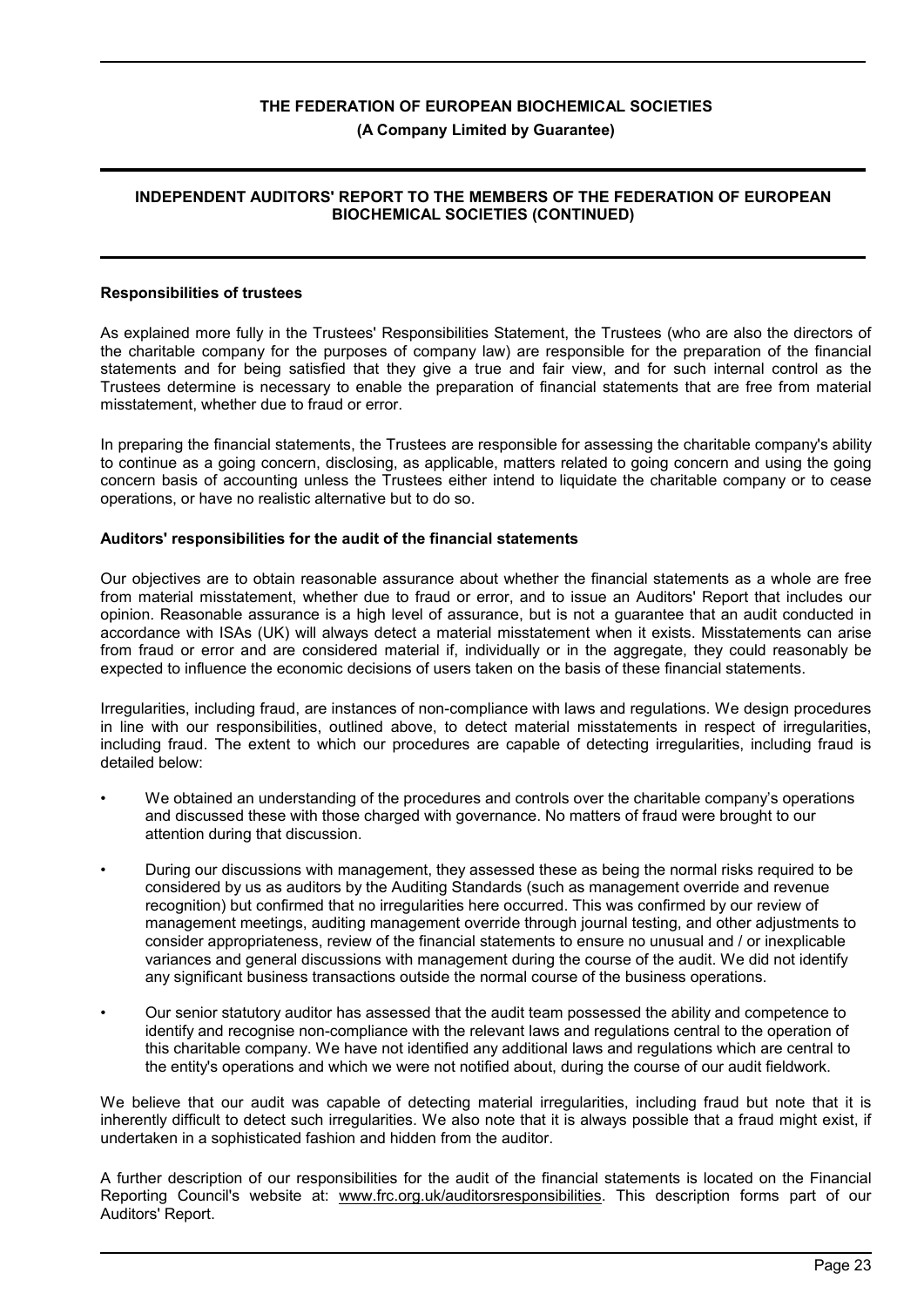# **(A Company Limited by Guarantee)**

## **INDEPENDENT AUDITORS' REPORT TO THE MEMBERS OF THE FEDERATION OF EUROPEAN BIOCHEMICAL SOCIETIES (CONTINUED)**

#### **Use of our report**

This report is made solely to the charitable company's members, as a body, in accordance with Chapter 3 of Part 16 of the Companies Act 2006. Our audit work has been undertaken so that we might state to the charitable company's members those matters we are required to state to them in an Auditors' Report and for no other purpose. To the fullest extent permitted by law, we do not accept or assume responsibility to anyone other than the charitable company and its members, as a body, for our audit work, for this report, or for the opinions we have formed.

**Mark Murray BCom ACA FCCA (Senior Statutory Auditor)** for and on behalf of **Hill Wooldridge & Co. Limited Statutory Auditor & Chartered Accountants** 107 Hindes Road Harrow Middlesex HA1 1RU

Date: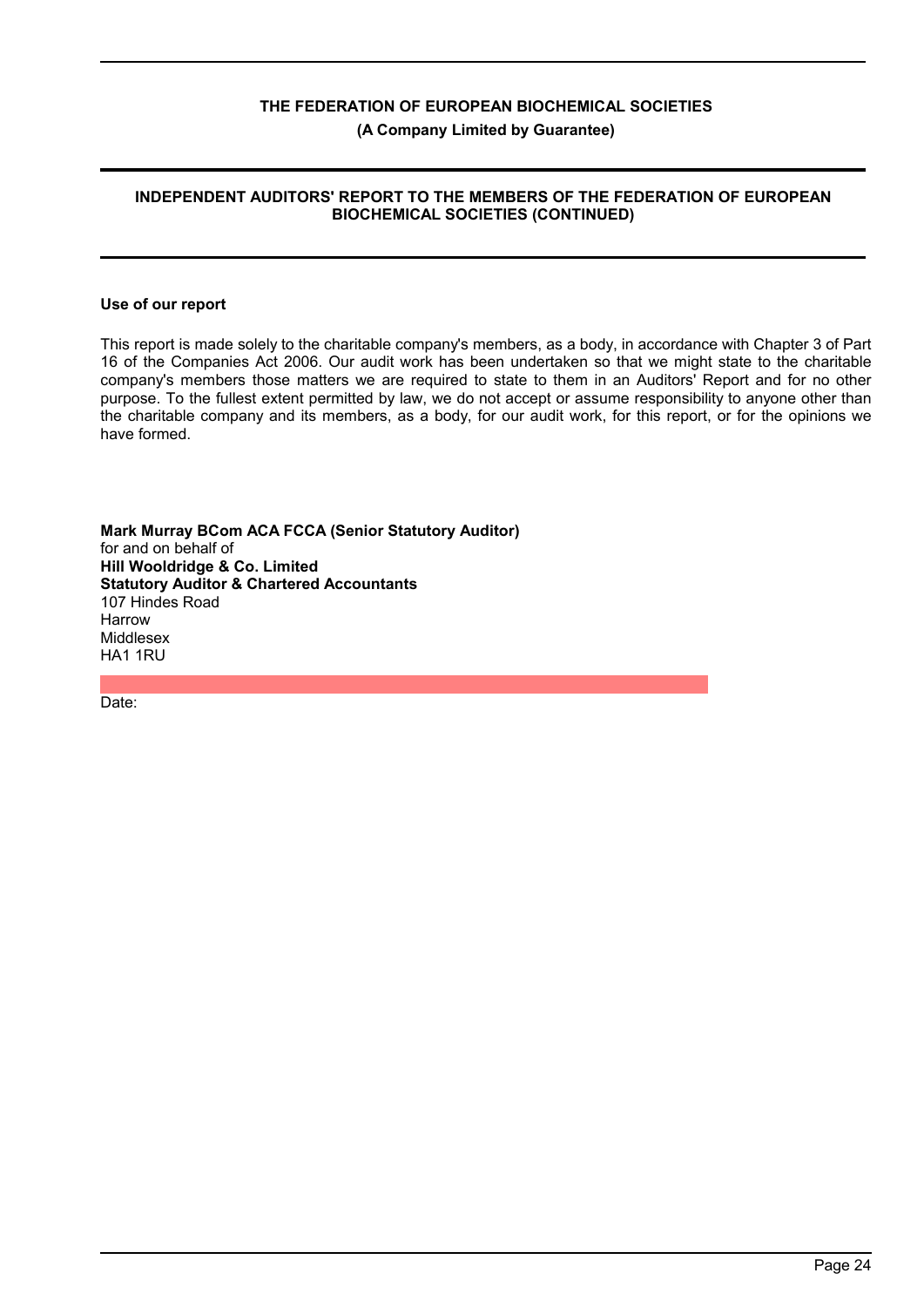**(A Company Limited by Guarantee)**

|                                       | <b>Unrestricted</b><br>funds |            | <b>Total</b><br>funds | Total<br>funds |
|---------------------------------------|------------------------------|------------|-----------------------|----------------|
|                                       |                              | 2020       | 2020                  | 2019           |
|                                       | <b>Note</b>                  | €          | €                     | €              |
| <b>INCOME FROM:</b>                   |                              |            |                       |                |
| Donations and legacies                | $\overline{2}$               | 8,591      | 8,591                 | 8,099          |
| Charitable activities                 | 3                            | 7,136,243  | 7,136,243             | 7,104,921      |
| Investments                           | 4                            | 827,670    | 827,670               | 953,275        |
| Other income                          | 5                            | 15,356     | 15,356                | 23,330         |
| <b>TOTAL INCOME</b>                   |                              | 7,987,860  | 7,987,860             | 8,089,625      |
| <b>EXPENDITURE ON:</b>                |                              |            |                       |                |
| Raising funds                         | 6                            | 490,706    | 490,706               | 412,176        |
| Charitable activities                 | 7                            | 1,814,746  | 1,814,746             | 5, 171, 572    |
| <b>TOTAL EXPENDITURE</b>              |                              | 2,305,452  | 2,305,452             | 5,583,748      |
| <b>NET INCOME BEFORE NET GAINS ON</b> |                              |            |                       |                |
| <b>INVESTMENTS</b>                    |                              | 5,682,408  | 5,682,408             | 2,505,877      |
| Net gains on investments              |                              | 3,278,883  | 3,278,883             | 10,940,411     |
| <b>NET MOVEMENT IN FUNDS</b>          |                              | 8,961,291  | 8,961,291             | 13,446,288     |
| <b>RECONCILIATION OF FUNDS:</b>       |                              |            |                       |                |
| Total funds brought forward           |                              | 73,756,341 | 73,756,341            | 60,310,053     |
| Net movement in funds                 |                              | 8,961,291  | 8,961,291             | 13,446,288     |
|                                       |                              |            |                       |                |
| TOTAL FUNDS CARRIED FORWARD           |                              | 82,717,632 | 82,717,632            | 73,756,341     |

#### **STATEMENT OF FINANCIAL ACTIVITIES (INCORPORATING INCOME AND EXPENDITURE ACCOUNT) FOR THE YEAR ENDED 31 DECEMBER 2020**

The Statement of Financial Activities includes all gains and losses recognised in the year.

The notes on pages 28 to 47 form part of these financial statements.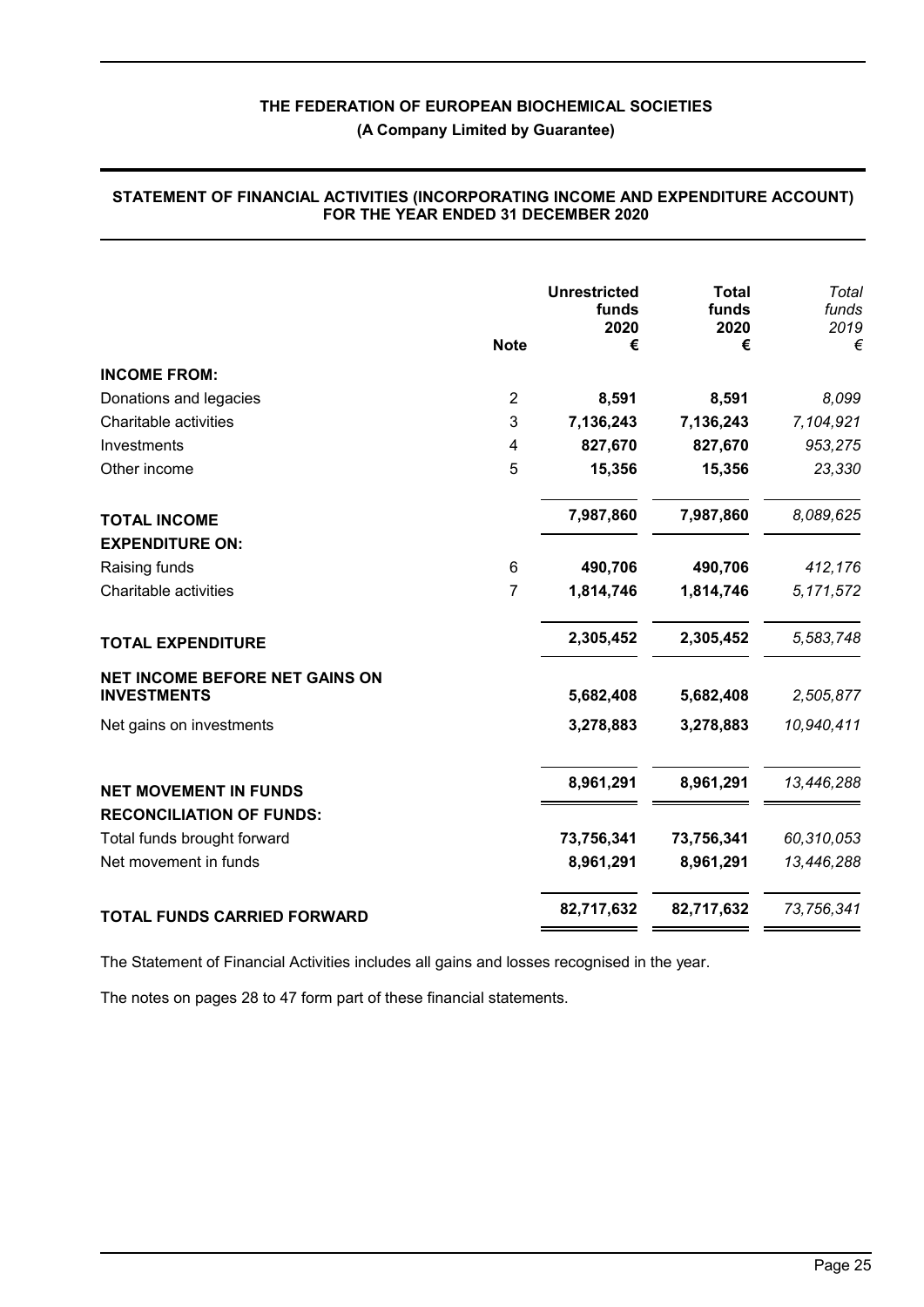#### **(A Company Limited by Guarantee) REGISTERED NUMBER: 08239097**

| <b>BALANCE SHEET</b><br>AS AT 31 DECEMBER 2020    |             |            |            |             |              |
|---------------------------------------------------|-------------|------------|------------|-------------|--------------|
|                                                   | <b>Note</b> |            | 2020<br>€  |             | 2019<br>€    |
| <b>FIXED ASSETS</b>                               |             |            |            |             |              |
| Tangible assets                                   | 11          |            | 91,253     |             | 93,506       |
| Investments                                       | 12          |            | 77,266,553 |             | 68,050,268   |
|                                                   |             |            | 77,357,806 |             | 68, 143, 774 |
| <b>CURRENT ASSETS</b>                             |             |            |            |             |              |
| <b>Debtors</b>                                    | 13          | 554,894    |            | 238,844     |              |
| Cash at bank and in hand                          |             | 5,254,028  |            | 5,943,409   |              |
|                                                   |             | 5,808,922  |            | 6, 182, 253 |              |
| Creditors: amounts falling due within one<br>year | 14          | (449, 096) |            | (569, 686)  |              |
| <b>NET CURRENT ASSETS</b>                         |             |            | 5,359,826  |             | 5,612,567    |
| TOTAL ASSETS LESS CURRENT<br><b>LIABILITIES</b>   |             |            | 82,717,632 |             | 73,756,341   |
| <b>TOTAL NET ASSETS</b>                           |             |            | 82,717,632 |             | 73,756,341   |
| <b>CHARITY FUNDS</b>                              |             |            |            |             |              |
| Unrestricted funds                                | 15          |            | 82,717,632 |             | 73,756,341   |
| <b>TOTAL FUNDS</b>                                |             |            | 82,717,632 |             | 73,756,341   |

The Trustees acknowledge their responsibilities for complying with the requirements of the Act with respect to accounting records and preparation of financial statements.

The financial statements have been prepared in accordance with the provisions applicable to entities subject to the small companies regime.

The financial statements were approved and authorised for issue by the Trustees and signed on their behalf by:

**F Michelangeli Trustee**

Date:

The notes on pages 28 to 47 form part of these financial statements.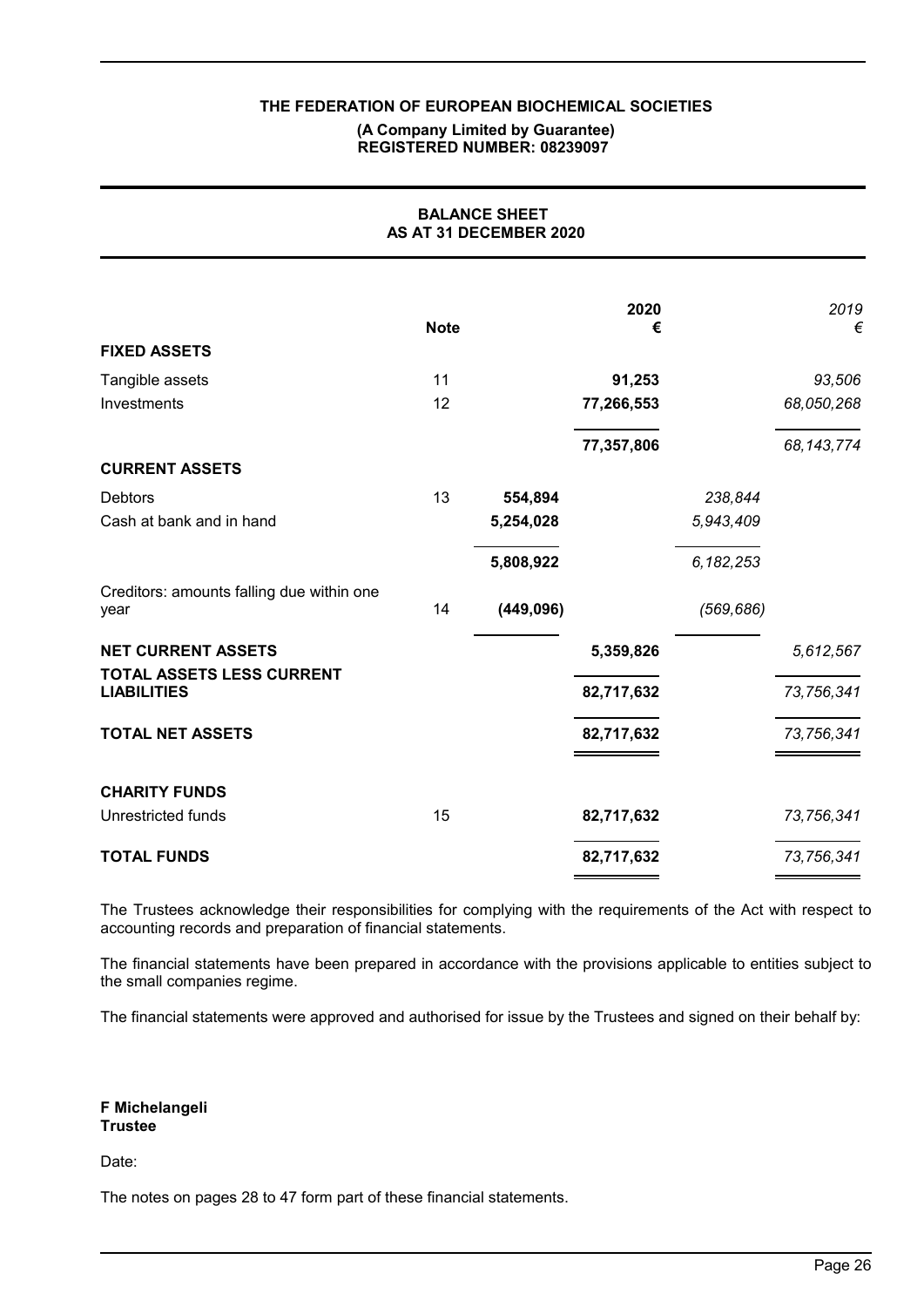**(A Company Limited by Guarantee)**

| <b>STATEMENT OF CASH FLOWS</b>      |  |
|-------------------------------------|--|
| FOR THE YEAR ENDED 31 DECEMBER 2020 |  |

|                                                        | <b>Note</b> | 2020<br>€     | 2019<br>€     |
|--------------------------------------------------------|-------------|---------------|---------------|
| <b>CASH FLOWS FROM OPERATING ACTIVITIES</b>            |             |               |               |
| Net cash from operating activities                     | 17          | 4,434,669     | 2,835,855     |
| <b>CASH FLOWS FROM INVESTING ACTIVITIES</b>            |             |               |               |
| Purchase of tangible fixed assets                      |             | (14, 318)     | (75, 441)     |
| Purchase of fixed asset investments                    |             | (32,030,400)  | (65,481,134)  |
| Sale of fixed asset investments                        |             | 26,092,998    | 60,556,248    |
| Interest received                                      |             | 317,201       | 375,023       |
| Dividends received                                     |             | 510,469       | 578,252       |
| <b>NET CASH USED IN INVESTING ACTIVITIES</b>           |             | (5, 124, 050) | (4,047,052)   |
| CHANGE IN CASH AND CASH EQUIVALENTS IN THE YEAR        |             | (689, 381)    | (1, 211, 197) |
| Cash and cash equivalents at the beginning of the year |             | 5,943,409     | 7,154,606     |
| CASH AND CASH EQUIVALENTS AT THE END OF THE YEAR       | 18          | 5,254,028     | 5,943,409     |

The notes on pages 28 to 47 form part of these financial statements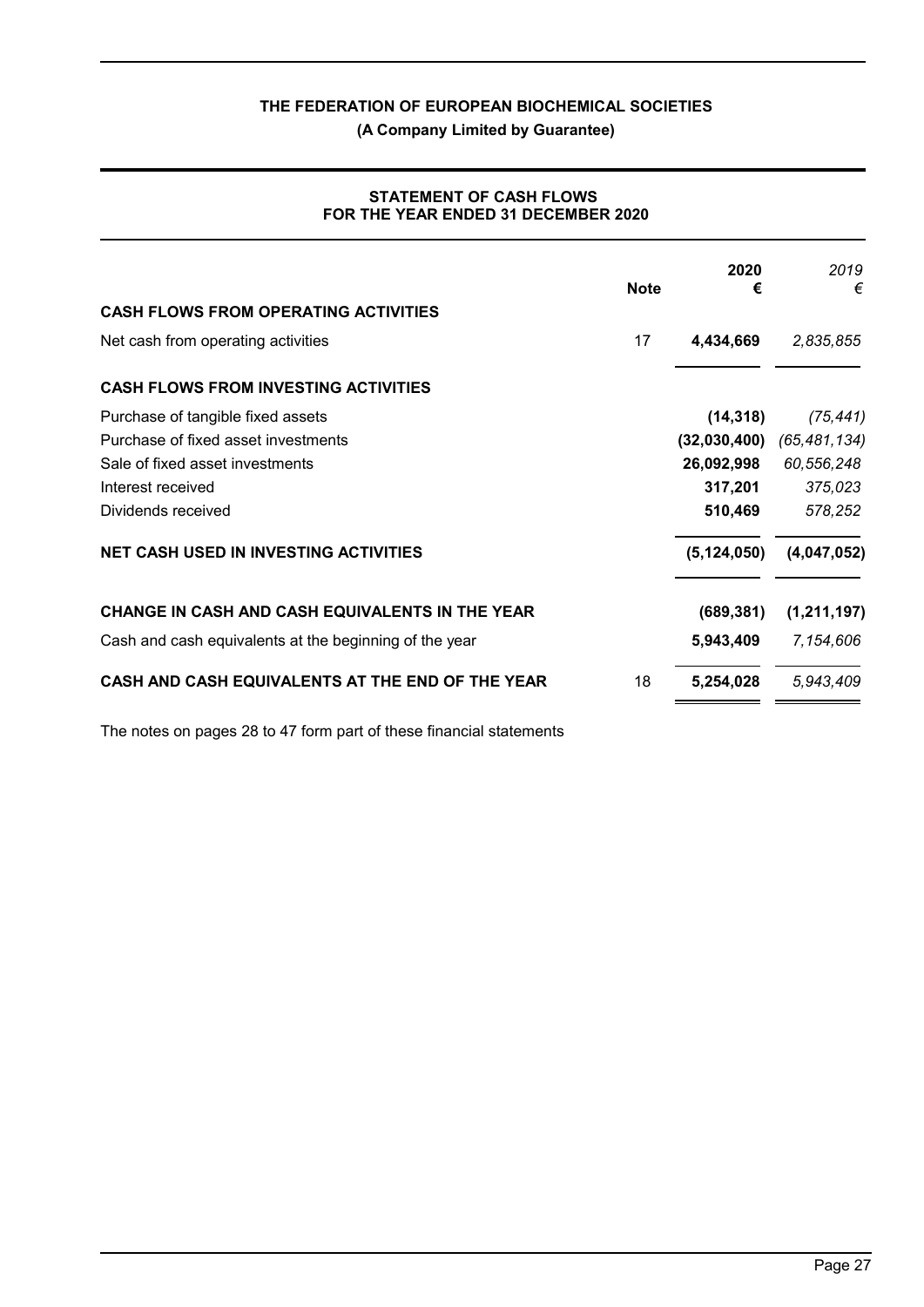**(A Company Limited by Guarantee)**

#### **NOTES TO THE FINANCIAL STATEMENTS FOR THE YEAR ENDED 31 DECEMBER 2020**

#### **1. ACCOUNTING POLICIES**

#### **1.1 BASIS OF PREPARATION OF FINANCIAL STATEMENTS**

The financial statements have been prepared in accordance with the Charities SORP (FRS 102) - Accounting and Reporting by Charities: Statement of Recommended Practice applicable to charities preparing their accounts in accordance with the Financial Reporting Standard applicable in the UK and Republic of Ireland (FRS 102) (effective 1 January 2019), the Financial Reporting Standard applicable in the UK and Republic of Ireland (FRS 102) the Charities Act 2011 and the Companies Act 2006. Assets and liabilities are initially recognised at historical cost or transaction value unless otherwise stated in the relevant accounting policy.

The Federation of European Biochemical Societies meets the definition of a public benefit entity as defined by FRS 102.

There were no significant estimates or judgements made by management in preparing these financial statements.

#### **1.2 GOING CONCERN**

The Trustees have considered the charity's forecasts and projections and have taken account of pressures on income, particularly in the light of the impact of the COVID-19 pandemic which occurred before these financial statements were approved. After making enquiries the Trustees have concluded that there is a reasonable expectation that the charity has adequate resources to continue in operational existence for the foreseeable future. Therefore, these accounts have been prepared on the going concern basis.

#### **1.3 INCOME**

All income is recognised once the Company has entitlement to the income, it is probable that the income will be received and the amount of income receivable can be measured reliably.

Income from royalties is recognised in line with the period to which it relates.

Income from grants and donations are recognised when the Company has been notified in writing of both the amount and settlement date. In the event that a grant or donation is subject to conditions that require a level of performance before the Company is entitled to the funds, the income is deferred and not recognised until those conditions are fully met, or the fulfillment of those conditions is wholly within the control of the Company and it is probable that those conditions will be fulfilled in the reporting period.

Investment income is recognised in the period in which the Company becomes entitled to the income.

Interest on funds held on deposit is included when receivable and the amount can be measured reliably by the Company; this is normally upon notification of the interest paid or payable by the Bank.

Other income is recognised in the period in which it is receivable and to the extent the goods have been provided or on completion of the service.

#### **1.4 EXPENDITURE**

Expenditure is recognised once there is a legal or constructive obligation to transfer economic benefit to a third party, it is probable that a transfer of economic benefits will be required in settlement and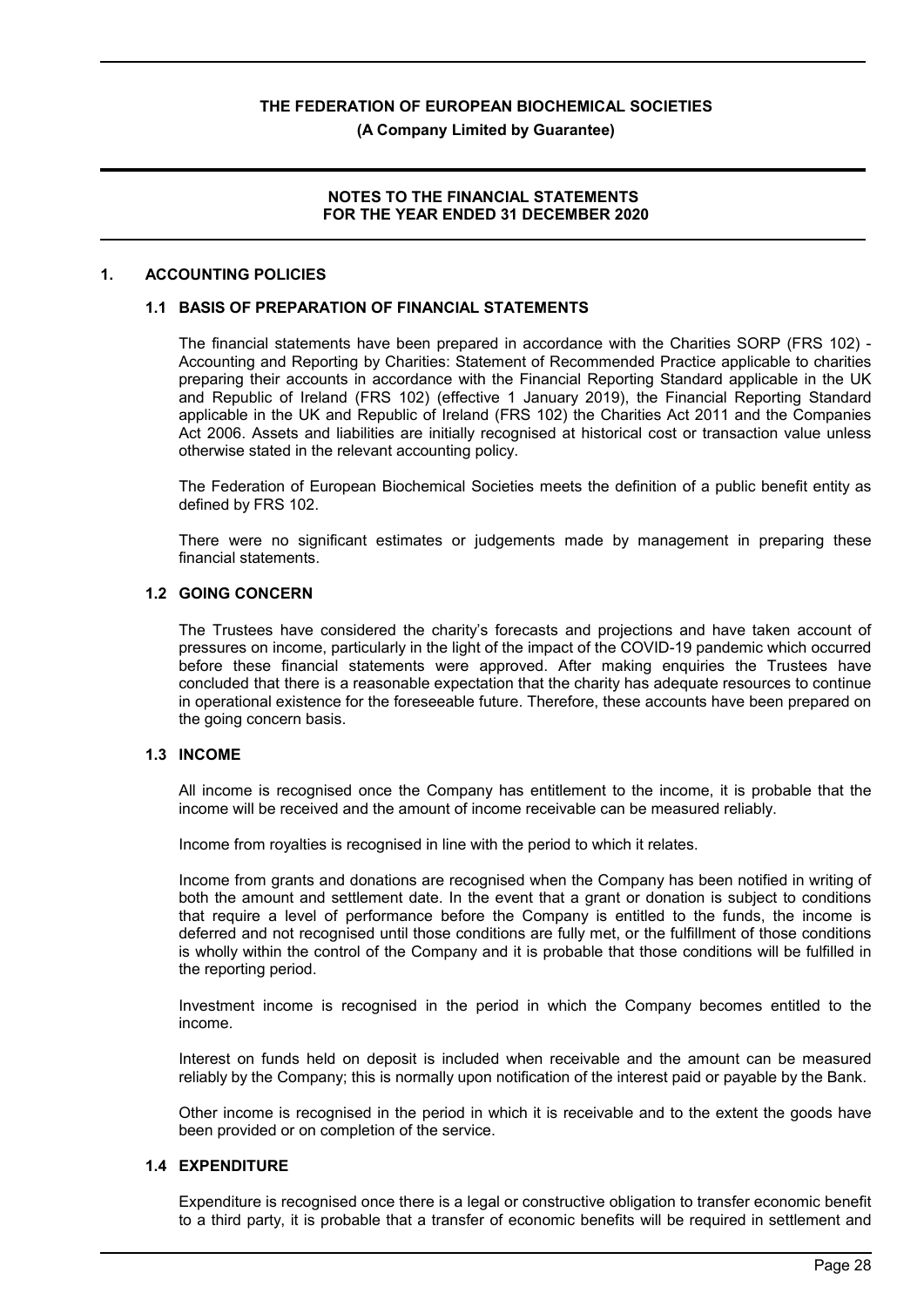**(A Company Limited by Guarantee)**

#### **NOTES TO THE FINANCIAL STATEMENTS FOR THE YEAR ENDED 31 DECEMBER 2020**

#### **1. ACCOUNTING POLICIES (CONTINUED)**

# **1.4 EXPENDITURE (CONTINUED)**

the amount of the obligation can be measured reliably.

Expenditure on raising funds includes all expenditure incurred by the Company to raise funds for its charitable purposes and includes costs of all fundraising activities events and non-charitable trading. This comprises investment management fees.

Expenditure on charitable activities is incurred on directly undertaking the activities which further the Company's objectives, as well as any associated support costs.

Allocation of costs is based on activity which has driven the relevant cost.

Grants payable are charged in the year when the offer is made except in those cases where the offer is conditional, such grants being recognised as expenditure when the conditions attaching are fulfilled. Grants offered subject to conditions which have not been met at the year end are noted as a commitment, but not accrued as expenditure.

Governance costs are those incurred in connection with administration of the Company and compliance with constitutional and statutory requirements.

#### **1.5 FOREIGN CURRENCIES**

Monetary assets and liabilities denominated in foreign currencies are translated into Euros at rates of exchange ruling at the reporting date.

Transactions in foreign currencies are translated into Euros at the rate ruling on the date of the transaction.

Exchange gains and losses are recognised in the Statement of Financial Activities.

## **1.6 TAXATION**

The Company is considered to pass the tests set out in Paragraph 1 Schedule 6 of the Finance Act 2010 and therefore it meets the definition of a charitable company for UK corporation tax purposes. Accordingly, the Company is potentially exempt from taxation in respect of income or capital gains received within categories covered by Chapter 3 Part 11 of the Corporation Tax Act 2010 or Section 256 of the Taxation of Chargeable Gains Act 1992, to the extent that such income or gains are applied exclusively to charitable purposes.

### **1.7 TANGIBLE FIXED ASSETS AND DEPRECIATION**

Tangible fixed assets are initially recognised at cost. After recognition, under the cost model, tangible fixed assets are measured at cost less accumulated depreciation and any accumulated impairment losses. All costs incurred to bring a tangible fixed asset into its intended working condition should be included in the measurement of cost.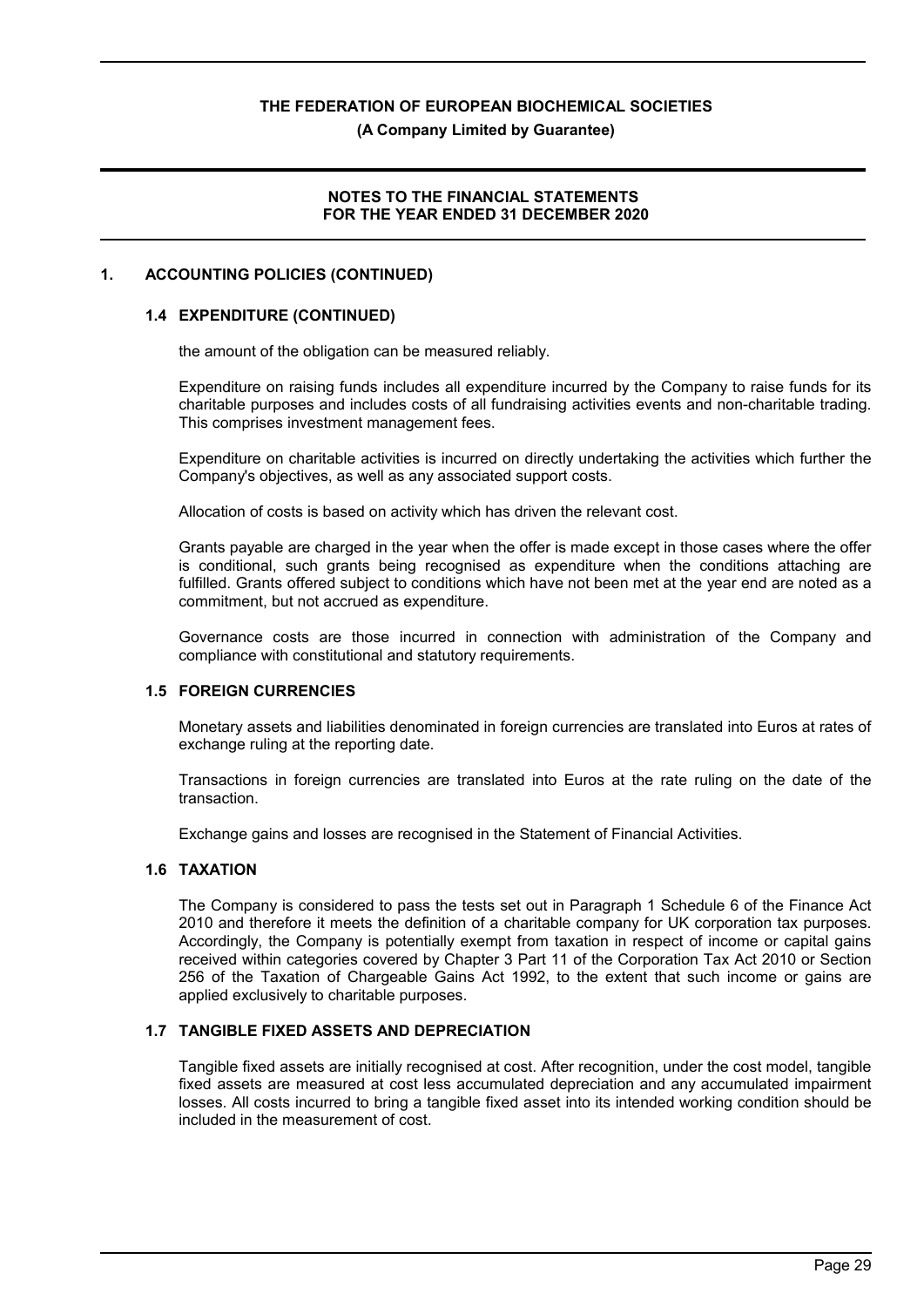**(A Company Limited by Guarantee)**

#### **NOTES TO THE FINANCIAL STATEMENTS FOR THE YEAR ENDED 31 DECEMBER 2020**

#### **1. ACCOUNTING POLICIES (CONTINUED)**

#### **1.7 TANGIBLE FIXED ASSETS AND DEPRECIATION (CONTINUED)**

Depreciation is charged so as to allocate the cost of tangible fixed assets less their residual value over their estimated useful lives.

Depreciation is provided on the following bases:

Leasehold improvements - over the life of the lease Fixtures and fittings - 15% on reducing balance Computer equipment and website

- 
- 25% on reducing balance

#### **1.8 INVESTMENTS**

Fixed asset investments are a form of financial instrument and are initially recognised at their transaction cost and subsequently measured at fair value at the Balance Sheet date, unless the value cannot be measured reliably in which case it is measured at cost less impairment. Investment gains and losses, whether realised or unrealised, are combined and presented as 'Gains/(Losses) on investments' in the Statement of Financial Activities.

Investments held as fixed assets are shown at cost less provision for impairment.

#### **1.9 DEBTORS**

Trade and other debtors are recognised at the settlement amount after any trade discount offered. Prepayments are valued at the amount prepaid net of any trade discounts due.

#### **1.10 CASH AT BANK AND IN HAND**

Cash at bank and in hand includes cash and short-term highly liquid investments with a short maturity of three months or less from the date of acquisition or opening of the deposit or similar account.

#### **1.11 LIABILITIES AND PROVISIONS**

Liabilities are recognised when there is an obligation at the Balance Sheet date as a result of a past event, it is probable that a transfer of economic benefit will be required in settlement, and the amount of the settlement can be estimated reliably.

Liabilities are recognised at the amount that the Company anticipates it will pay to settle the debt or the amount it has received as advanced payments for the goods or services it must provide.

Provisions are measured at the best estimate of the amounts required to settle the obligation. Where the effect of the time value of money is material, the provision is based on the present value of those amounts, discounted at the pre-tax discount rate that reflects the risks specific to the liability. The unwinding of the discount is recognised in the Statement of Financial Activities as a finance cost.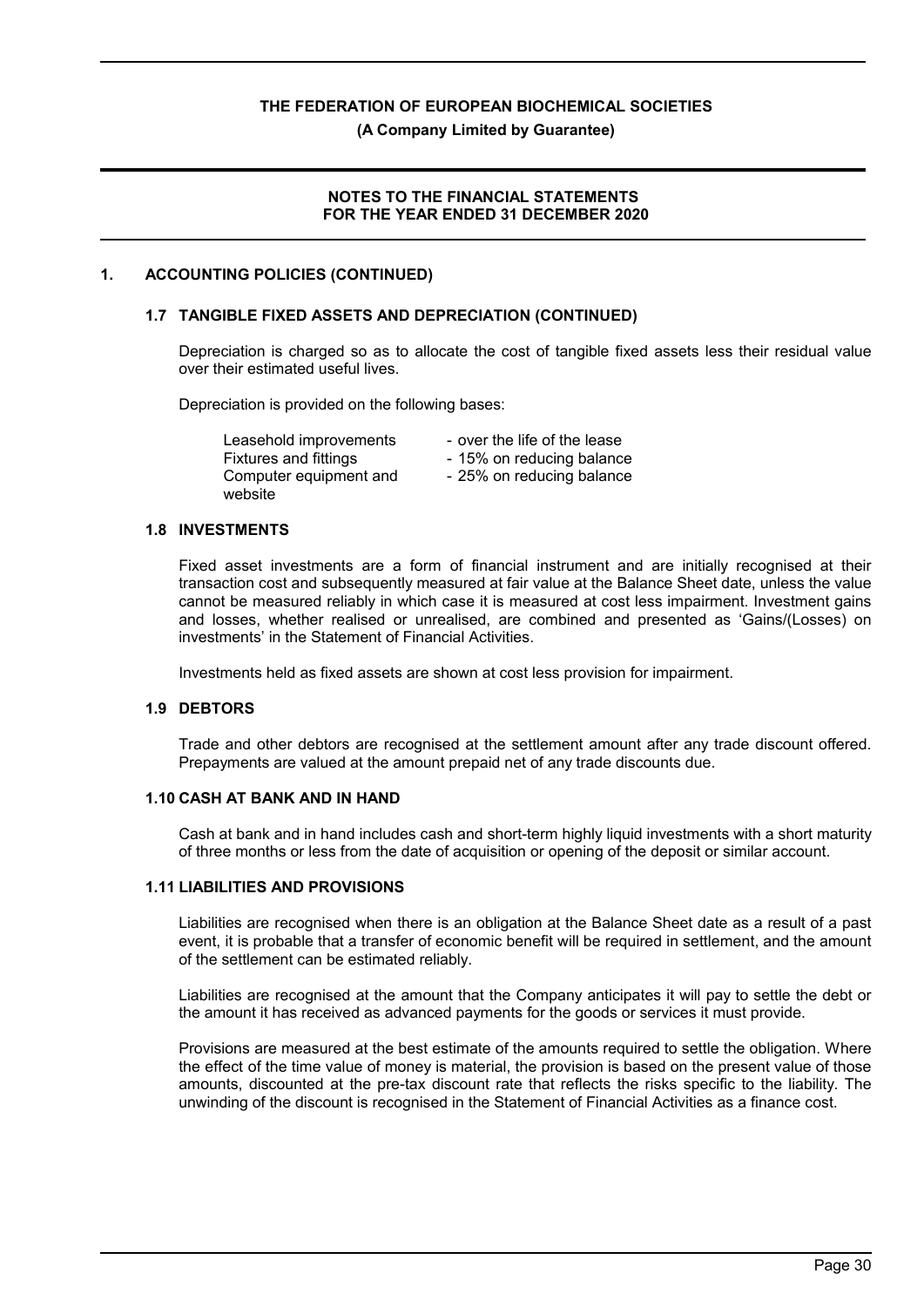**(A Company Limited by Guarantee)**

#### **NOTES TO THE FINANCIAL STATEMENTS FOR THE YEAR ENDED 31 DECEMBER 2020**

#### **1. ACCOUNTING POLICIES (CONTINUED)**

#### **1.12 FINANCIAL INSTRUMENTS**

The Company only has financial assets and financial liabilities of a kind that qualify as basic financial instruments. Basic financial instruments are initially recognised at transaction value and subsequently measured at their settlement value with the exception of bank loans which are subsequently measured at amortised cost using the effective interest method.

#### **1.13 OPERATING LEASES**

Rentals paid under operating leases are charged to the Statement of Financial Activities on a straight line basis over the lease term.

#### **1.14 PENSIONS**

The Company operates a defined contribution pension scheme and the pension charge represents the amounts payable by the Company to the fund in respect of the year.

#### **1.15 FUND ACCOUNTING**

General funds are unrestricted funds which are available for use at the discretion of the Trustees in furtherance of the general objectives of the Company and which have not been designated for other purposes.

Restricted funds are funds which are to be used in accordance with specific restrictions imposed by donors or which have been raised by the Company for particular purposes. The costs of raising and administering such funds are charged against the specific fund. The aim and use of each restricted fund is set out in the notes to the financial statements.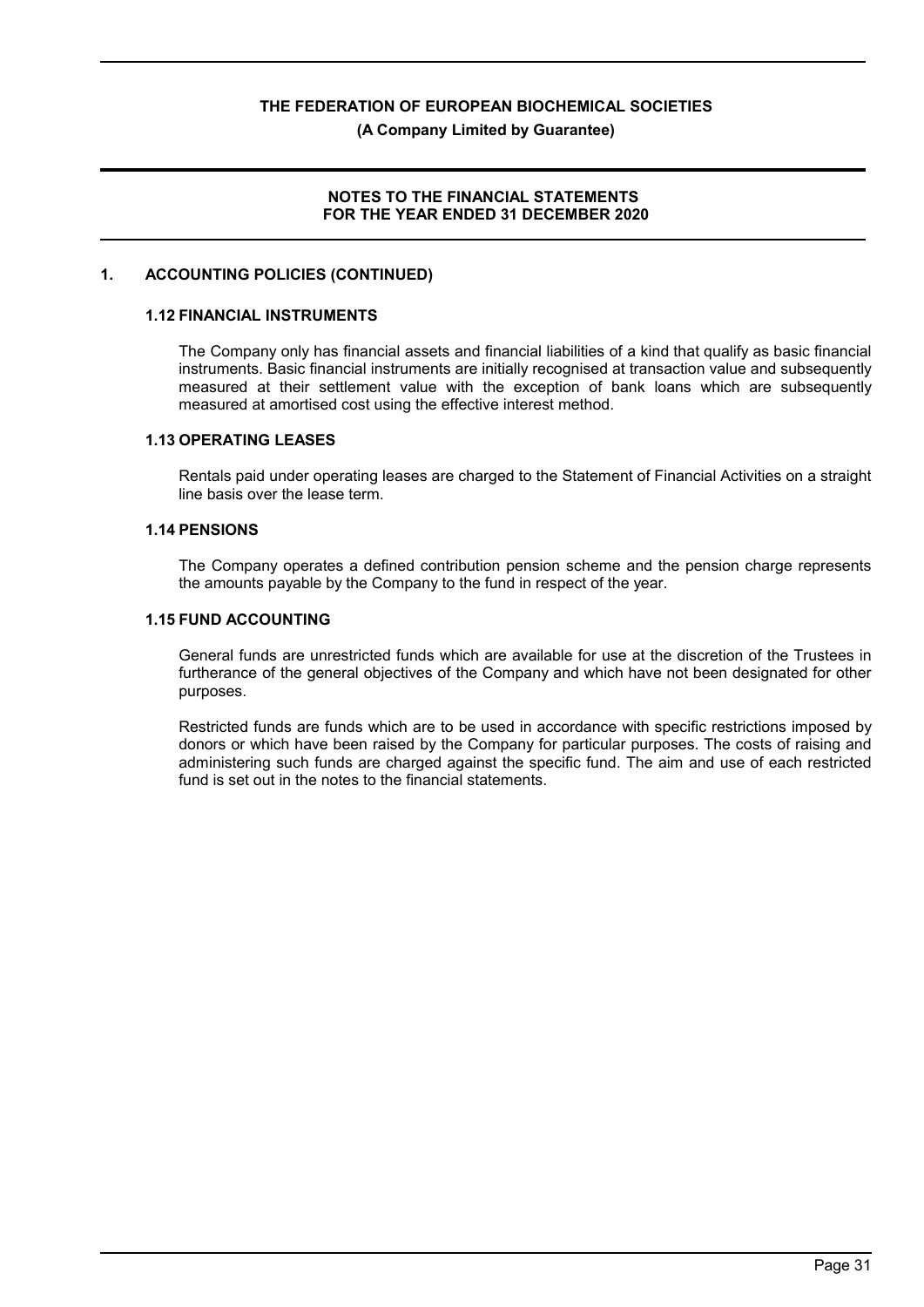**(A Company Limited by Guarantee)**

## **NOTES TO THE FINANCIAL STATEMENTS FOR THE YEAR ENDED 31 DECEMBER 2020**

# **2. INCOME FROM DONATIONS AND LEGACIES**

|                          | <b>Unrestricted</b><br>funds<br>2020<br>€ | <b>Total</b><br>funds<br>2020<br>€ |
|--------------------------|-------------------------------------------|------------------------------------|
| Subscriptions receivable | 8,591                                     | 8,591                              |
| <b>TOTAL 2020</b>        | 8,591                                     | 8,591                              |
|                          | <b>Unrestricted</b><br>funds<br>2019<br>€ | Total<br>funds<br>2019<br>€        |
| Subscriptions receivable | 8,099                                     | 8,099                              |
| <b>TOTAL 2019</b>        | 8,099                                     | 8,099                              |

# **3. INCOME FROM CHARITABLE ACTIVITIES**

|                      | <b>Unrestricted</b><br>funds<br>2020<br>€ | <b>Total</b><br>funds<br>2020<br>€ |
|----------------------|-------------------------------------------|------------------------------------|
| Royalties receivable | 7,136,243                                 | 7,136,243                          |
| <b>TOTAL 2020</b>    | 7,136,243                                 | 7,136,243                          |
|                      | <b>Unrestricted</b><br>funds<br>2019<br>€ | Total<br>funds<br>2019<br>€        |
| Royalties receivable | 7,104,921                                 | 7,104,921                          |
| <b>TOTAL 2019</b>    | 7,104,921                                 | 7,104,921                          |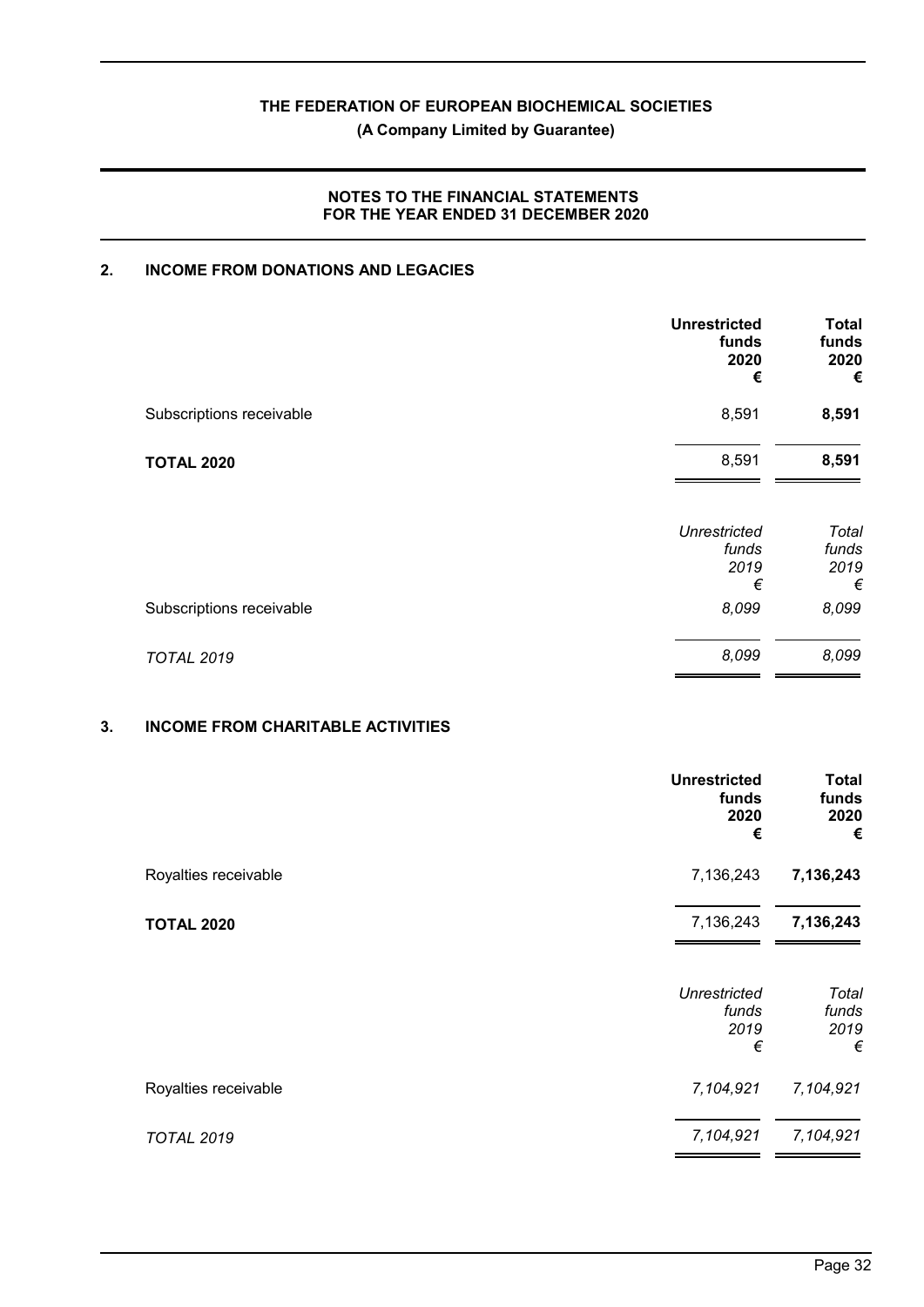## **(A Company Limited by Guarantee)**

## **NOTES TO THE FINANCIAL STATEMENTS FOR THE YEAR ENDED 31 DECEMBER 2020**

#### **4. INVESTMENT INCOME**

|                                       | <b>Unrestricted</b><br>funds<br>2020<br>€ | Total<br>funds<br>2020<br>€ |
|---------------------------------------|-------------------------------------------|-----------------------------|
| Franked investment income - dividends | 510,469                                   | 510,469                     |
| Interest received                     | 317,201                                   | 317,201                     |
| <b>TOTAL 2020</b>                     | 827,670                                   | 827,670                     |
|                                       | <b>Unrestricted</b><br>funds              | Total<br>funds              |
|                                       | 2019                                      | 2019                        |
|                                       | €                                         | €                           |
| Franked investment income - dividends | 578,252                                   | 578,252                     |
| Interest received                     | 375,023                                   | 375,023                     |
| <b>TOTAL 2019</b>                     | 953,275                                   | 953,275                     |

Investment income from UK investment assets was €173,811 (2019: €190,921). Investment income from investment assets outside the UK was €653,859 (2019: €762,354).

### **5. OTHER INCOMING RESOURCES**

|                   | <b>Unrestricted</b><br>funds<br>2020<br>€ | <b>Total</b><br>funds<br>2020<br>€ |
|-------------------|-------------------------------------------|------------------------------------|
| Other income      | 15,356                                    | 15,356                             |
| <b>TOTAL 2020</b> | 15,356                                    | 15,356                             |

Other incoming resources comprise recharges on editorial activities.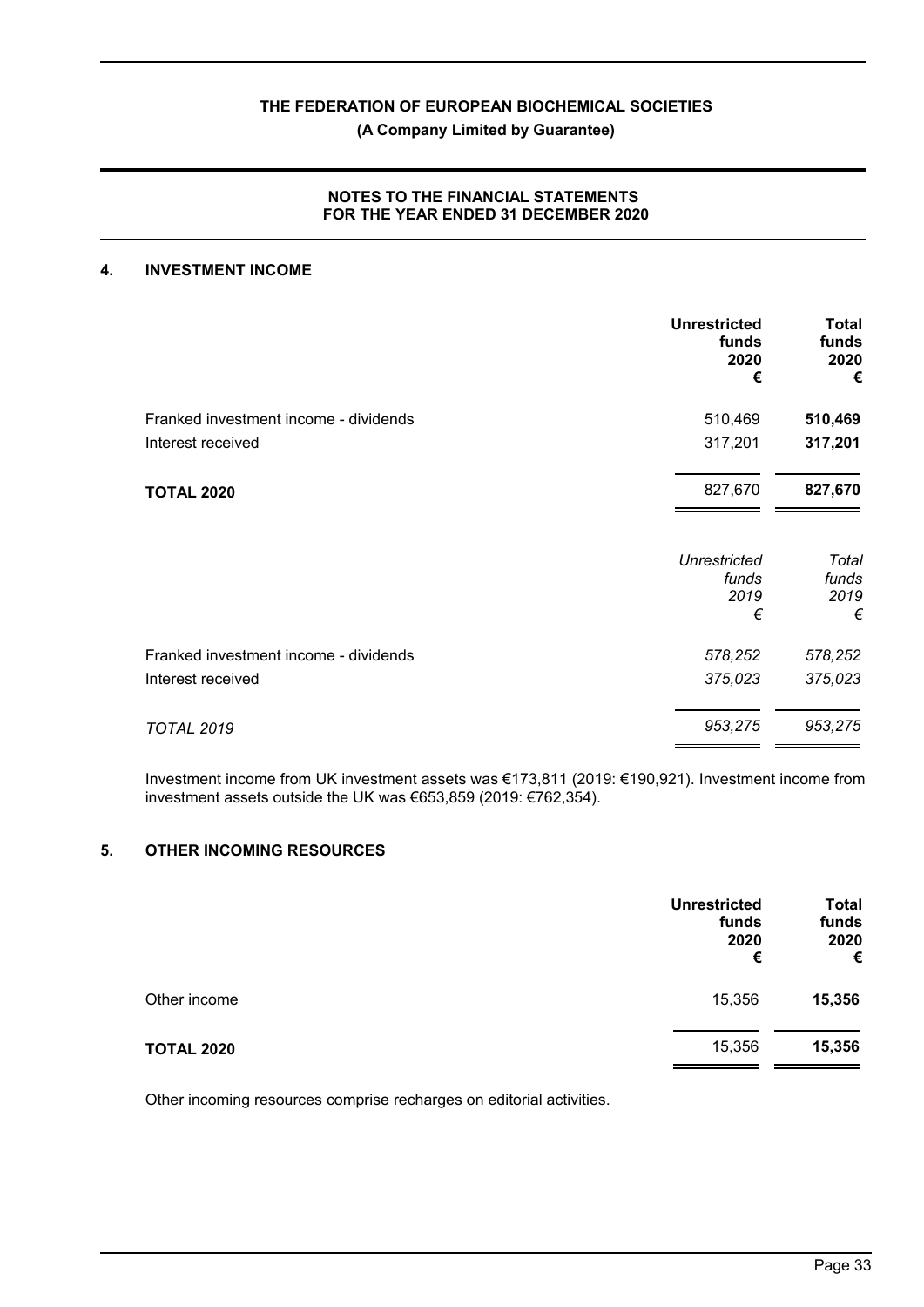**(A Company Limited by Guarantee)**

### **NOTES TO THE FINANCIAL STATEMENTS FOR THE YEAR ENDED 31 DECEMBER 2020**

# **5. OTHER INCOMING RESOURCES (CONTINUED)**

|              | <b>Unrestricted</b><br>funds<br>2019<br>€ | Total<br>funds<br>2019<br>€ |
|--------------|-------------------------------------------|-----------------------------|
| Other income | 23,330                                    | 23,330                      |

## **6. INVESTMENT MANAGEMENT COSTS**

|                      | <b>Unrestricted</b><br>funds<br>2020<br>€ | <b>Total</b><br>funds<br>2020<br>€ |
|----------------------|-------------------------------------------|------------------------------------|
| Portfolio management | 490,706                                   | 490,706                            |
| <b>TOTAL 2020</b>    | 490,706                                   | 490,706                            |

J.P. Morgan Private Bank, the company's investment manager, holds a charge over the company's cash and investments it manages on behalf of the company.

|                      | Unrestricted<br>funds<br>2019<br>€ | Total<br>funds<br>2019<br>€ |
|----------------------|------------------------------------|-----------------------------|
| Portfolio management | 412,176                            | 412,176                     |
| <b>TOTAL 2019</b>    | 412,176                            | 412,176                     |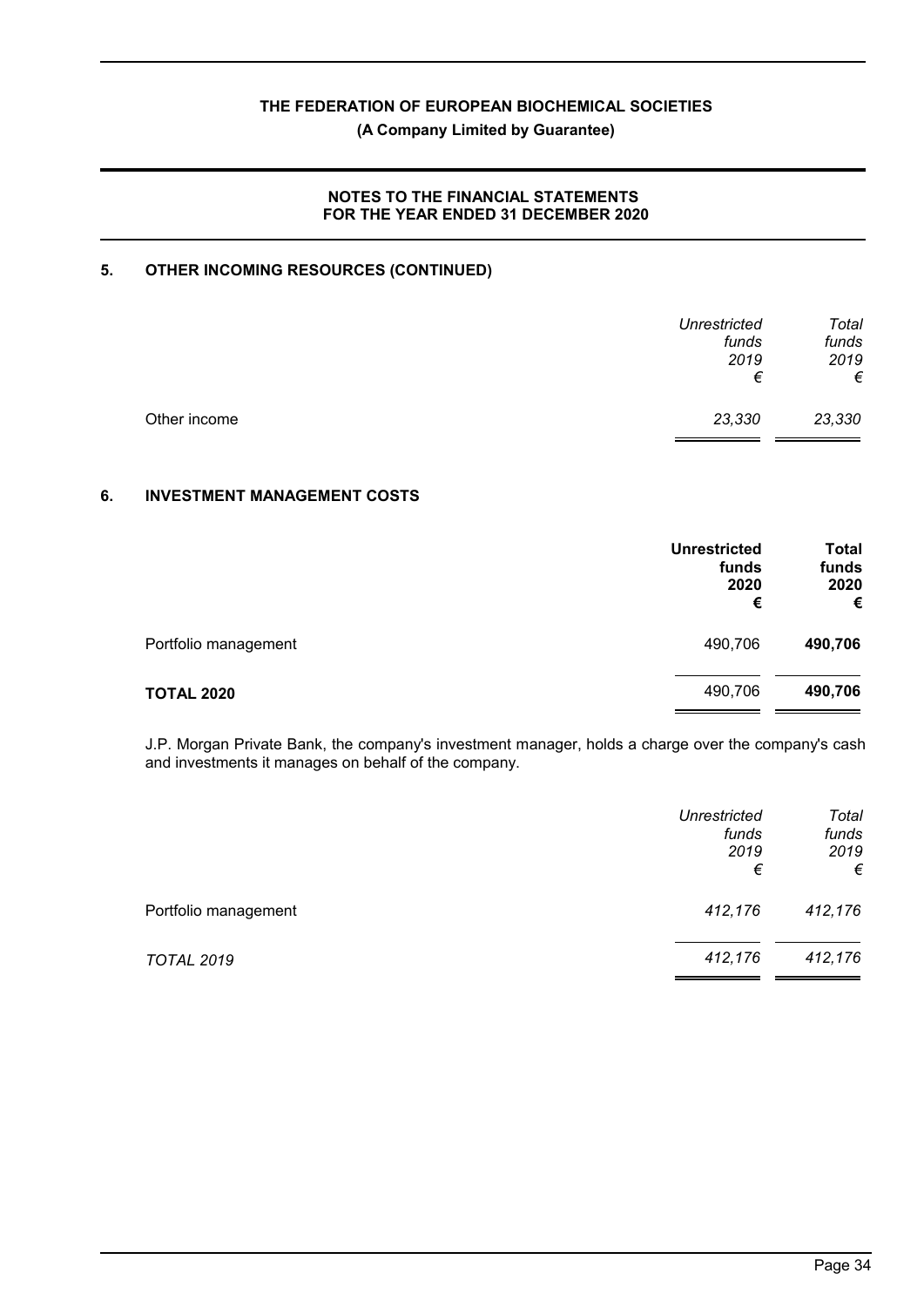**(A Company Limited by Guarantee)**

# **NOTES TO THE FINANCIAL STATEMENTS FOR THE YEAR ENDED 31 DECEMBER 2020**

# **7. ANALYSIS OF EXPENDITURE BY ACTIVITIES**

|                   | <b>Activities</b><br>undertaken<br>directly<br>2020<br>€ | Grant<br>activities<br>(note 8)<br>2020<br>€ | funding of Support and<br>governance<br>costs<br>2020<br>€ | <b>Total</b><br>funds<br>2020<br>€ |
|-------------------|----------------------------------------------------------|----------------------------------------------|------------------------------------------------------------|------------------------------------|
| Journals          | 299,055                                                  |                                              | 505,814                                                    | 804,869                            |
| Congress          | 3,162                                                    | 1,390                                        | 65,197                                                     | 69,749                             |
| Fellowships       |                                                          | 681,320                                      | 40,843                                                     | 722,163                            |
| Advanced courses  |                                                          | 85,559                                       | 62,305                                                     | 147,864                            |
| Other             | 14,766                                                   | 34,539                                       | 20,796                                                     | 70,101                             |
| <b>TOTAL 2020</b> | 316,983                                                  | 802,808                                      | 694,955                                                    | 1,814,746                          |

|                   | Activities<br>undertaken<br>directly<br>2019<br>€ | Grant<br>funding of<br>activities<br>(note 8)<br>2019<br>€ | Support and<br>governance<br>costs<br>2019<br>€ | Total<br>funds<br>2019<br>€ |
|-------------------|---------------------------------------------------|------------------------------------------------------------|-------------------------------------------------|-----------------------------|
| Journals          | 309,604                                           |                                                            | 1,290,928                                       | 1,600,532                   |
| Congress          | 173,644                                           | 219,428                                                    | 423,025                                         | 816,097                     |
| Fellowships       |                                                   | 971,041                                                    | 423,151                                         | 1,394,192                   |
| Advanced courses  |                                                   | 463,229                                                    | 421,443                                         | 884,672                     |
| Other             | 69,244                                            | 58,351                                                     | 348,484                                         | 476,079                     |
| <b>TOTAL 2019</b> | 552,492                                           | 1,712,049                                                  | 2,907,031                                       | 5, 171, 572                 |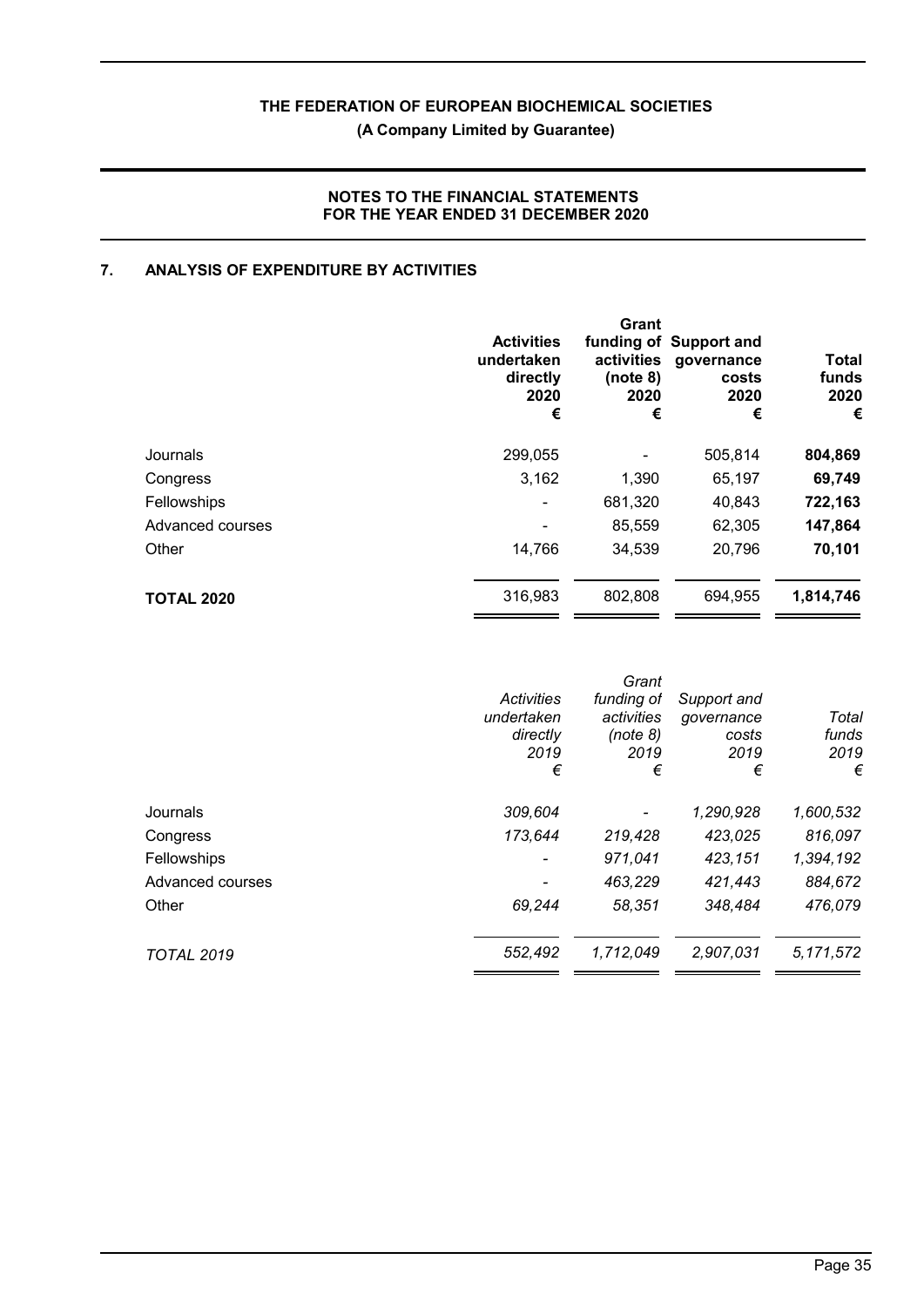**(A Company Limited by Guarantee)**

# **NOTES TO THE FINANCIAL STATEMENTS FOR THE YEAR ENDED 31 DECEMBER 2020**

# **7. ANALYSIS OF EXPENDITURE BY ACTIVITIES (CONTINUED)**

# **Analysis of direct costs**

|                                     | <b>Journals</b><br>2020<br>€ | <b>Congress</b><br>2020<br>€ | <b>Other</b><br>2020<br>€ | <b>Total</b><br>funds<br>2020<br>€ |
|-------------------------------------|------------------------------|------------------------------|---------------------------|------------------------------------|
| Editorial fees and expenses         | 299,055                      |                              |                           | 299,055                            |
| Education committee events          |                              |                              | 14,219                    | 14,219                             |
| Other education workshops           |                              | 2,195                        |                           | 2,195                              |
| <b>FEBS congress</b>                |                              | 354                          |                           | 354                                |
| FEBS Young Scientist forum congress |                              | 613                          |                           | 613                                |
| WGI participation events            |                              |                              | 547                       | 547                                |
| <b>TOTAL 2020</b>                   | 299,055                      | 3,162                        | 14,766                    | 316,983                            |
|                                     |                              |                              |                           |                                    |

|          |           |           | Total     |
|----------|-----------|-----------|-----------|
| Journals | Congress  | Other     | funds     |
|          |           |           | 2019      |
|          |           |           | €         |
| 309,604  |           |           | 309,604   |
|          | 11,210    |           | 11,210    |
|          |           | 36,348    | 36,348    |
|          |           | 13,289    | 13,289    |
|          |           | 1,550     | 1,550     |
|          |           | 453       | 453       |
|          | 13,373    |           | 13,373    |
|          | 49,373    |           | 49,373    |
|          | 89,170    |           | 89,170    |
|          |           | 17,604    | 17,604    |
|          | 3,125     |           | 3,125     |
|          | 7,393     |           | 7,393     |
| 309,604  | 173,644   | 69,244    | 552,492   |
|          | 2019<br>€ | 2019<br>€ | 2019<br>€ |

**Total**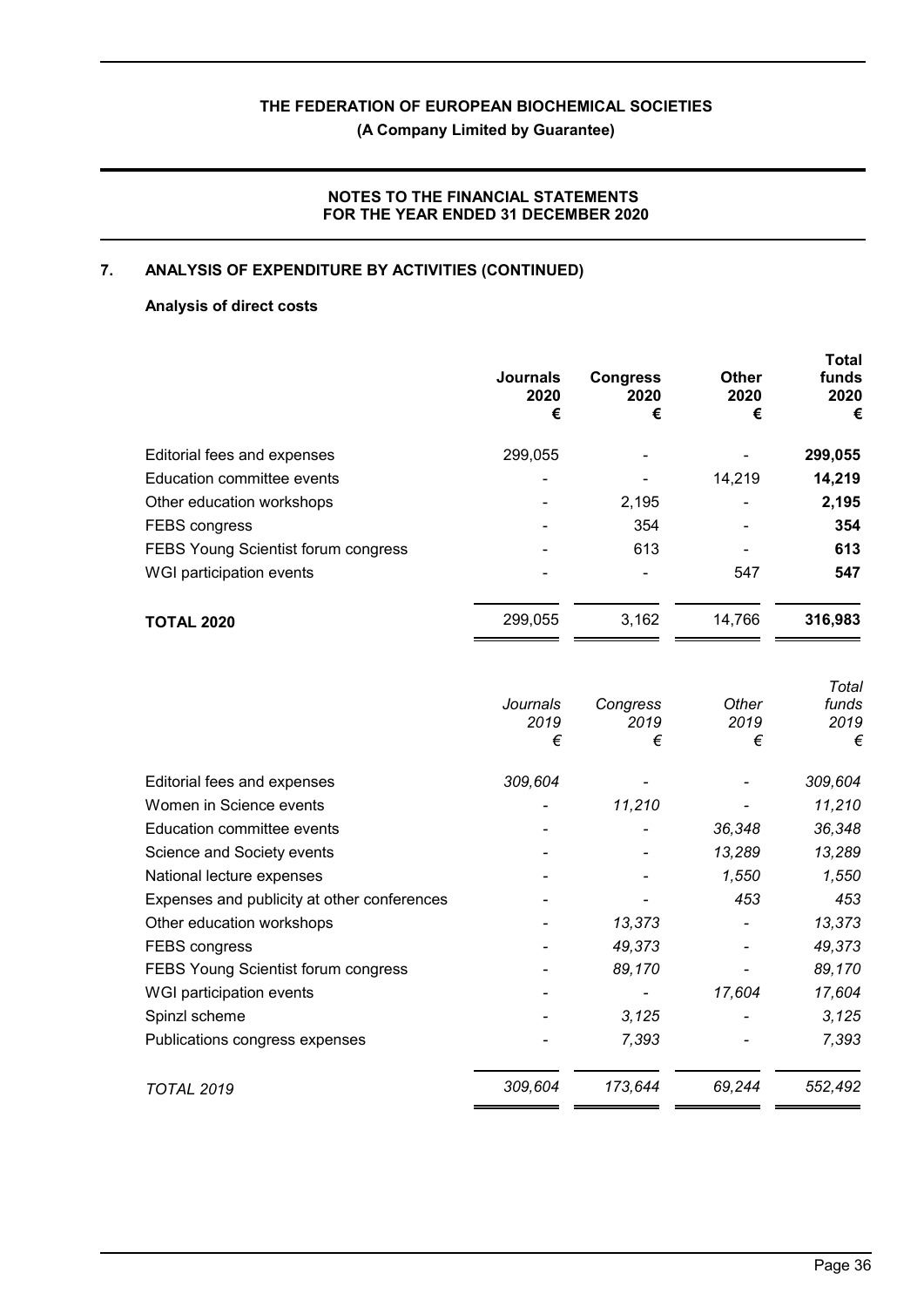**(A Company Limited by Guarantee)**

# **NOTES TO THE FINANCIAL STATEMENTS FOR THE YEAR ENDED 31 DECEMBER 2020**

# **7. ANALYSIS OF EXPENDITURE BY ACTIVITIES (CONTINUED)**

# **Analysis of support costs**

|                        | <b>Journals</b><br>2020<br>€ | 2020<br>€ | <b>Congress Fellowships</b><br>2020<br>€ | <b>Advanced</b><br>courses<br>2020<br>€ |
|------------------------|------------------------------|-----------|------------------------------------------|-----------------------------------------|
| Journals support costs | 944,095                      |           |                                          |                                         |
| HR and communications  | 43,542                       | 43,542    | 21,770                                   | 21,770                                  |
| Finance                | 64,659                       | 32,330    | 24,248                                   | 24,248                                  |
| ΙT                     | 55                           | 55        | 54                                       | 54                                      |
| Governance             | 22,094                       | 22,094    | 11,047                                   | 11,047                                  |
| Committee costs        |                              |           | 18,100                                   | 39,562                                  |
| Other support costs    | 6,208                        | 3,104     | 1,552                                    | 1,552                                   |
| Foreign exchange gains | (574, 839)                   | (35, 928) | (35,928)                                 | (35, 928)                               |
| <b>TOTAL 2020</b>      | 505,814                      | 65,197    | 40,843                                   | 62,305                                  |

|                         | <b>Other</b><br>2020<br>€ | Total<br>funds<br>2020<br>€ |
|-------------------------|---------------------------|-----------------------------|
| Journals support costs  |                           | 944,095                     |
| HR and communications   | 14,516                    | 145,140                     |
| Finance                 | 16,165                    | 161,650                     |
| IT                      | 54                        | 272                         |
| Governance              | 7,366                     | 73,648                      |
| Committee costs         |                           | 57,662                      |
| Other support costs     | 18,623                    | 31,039                      |
| Foreign exchange losses | (35, 928)                 | (718, 551)                  |
| <b>TOTAL 2020</b>       | 20,796                    | 694,955                     |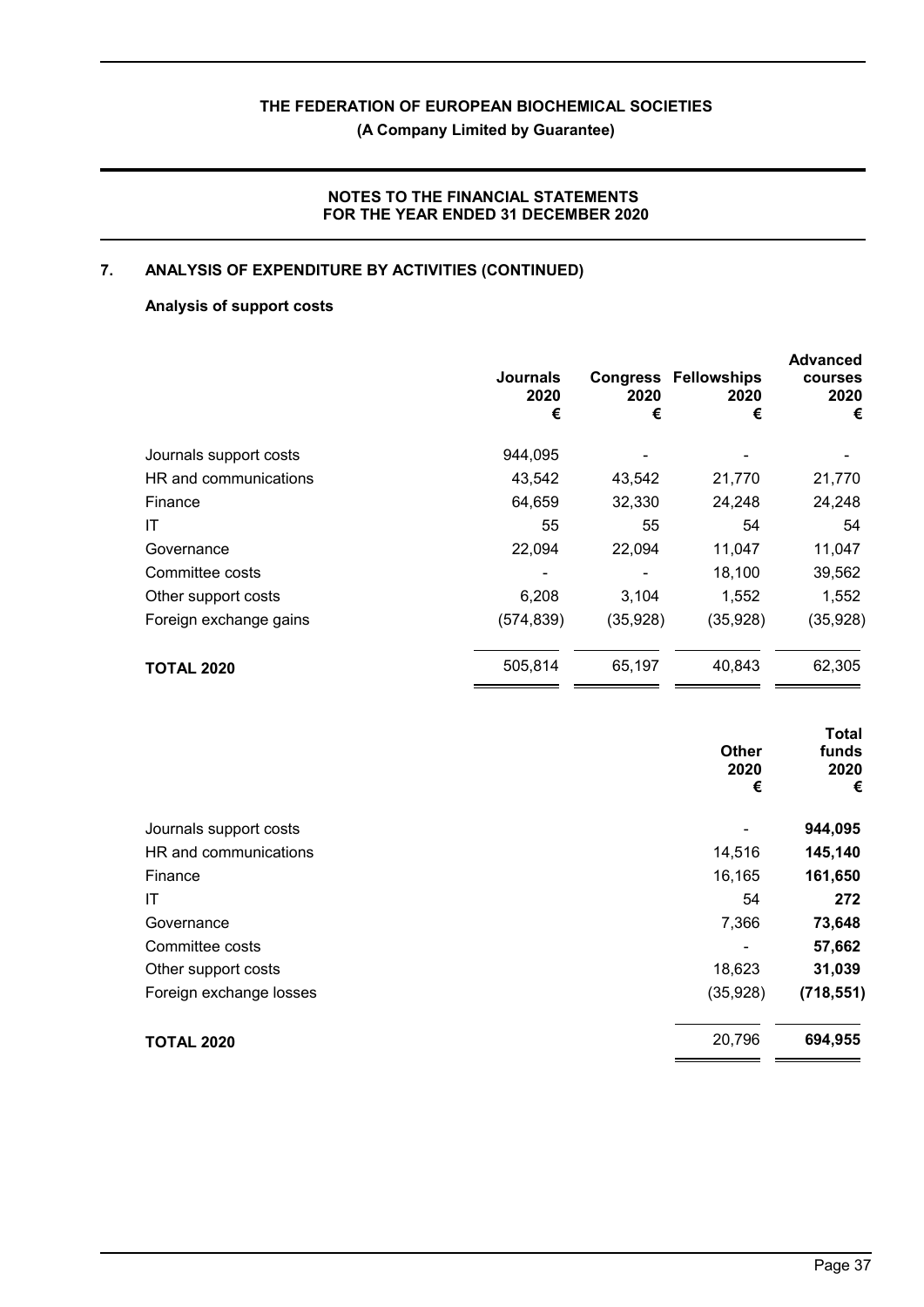**(A Company Limited by Guarantee)**

# **NOTES TO THE FINANCIAL STATEMENTS FOR THE YEAR ENDED 31 DECEMBER 2020**

# **7. ANALYSIS OF EXPENDITURE BY ACTIVITIES (CONTINUED)**

# **Analysis of support costs (continued)**

|                         | Journals<br>2019<br>€ | Congress<br>2019<br>€ | Fellowships<br>2019<br>€ | Advanced<br>courses<br>2019<br>€ |
|-------------------------|-----------------------|-----------------------|--------------------------|----------------------------------|
| Journals support costs  | 834,699               |                       |                          |                                  |
| HR and communications   | 49,815                | 49,815                | 24,907                   | 24,907                           |
| Finance                 | 66,411                | 33,206                | 24,905                   | 24,905                           |
| ΙT                      | 1,190                 | 1,190                 | 1,190                    | 1,190                            |
| Governance              | 37,093                | 37,093                | 18,546                   | 18,546                           |
| Committee costs         |                       |                       | 51,883                   | 50,175                           |
| Other support costs     | 10,299                | 10,299                | 10,298                   | 10,298                           |
| Foreign exchange losses | 291,421               | 291,422               | 291,422                  | 291,422                          |
| <b>TOTAL 2019</b>       | 1,290,928             | 423,025               | 423,151                  | 421,443                          |

|                         |         | Total     |
|-------------------------|---------|-----------|
|                         | Other   | funds     |
|                         | 2019    | 2019      |
|                         | €       | €         |
| Journals support costs  |         | 834,699   |
| HR and communications   | 16,607  | 166,051   |
| Finance                 | 16,603  | 166,030   |
| IT                      | 1,190   | 5,950     |
| Governance              | 12,364  | 123,642   |
| Committee costs         |         | 102,058   |
| Other support costs     | 10,298  | 51,492    |
| Foreign exchange losses | 291,422 | 1,457,109 |
| <b>TOTAL 2019</b>       | 348,484 | 2,907,031 |
|                         |         |           |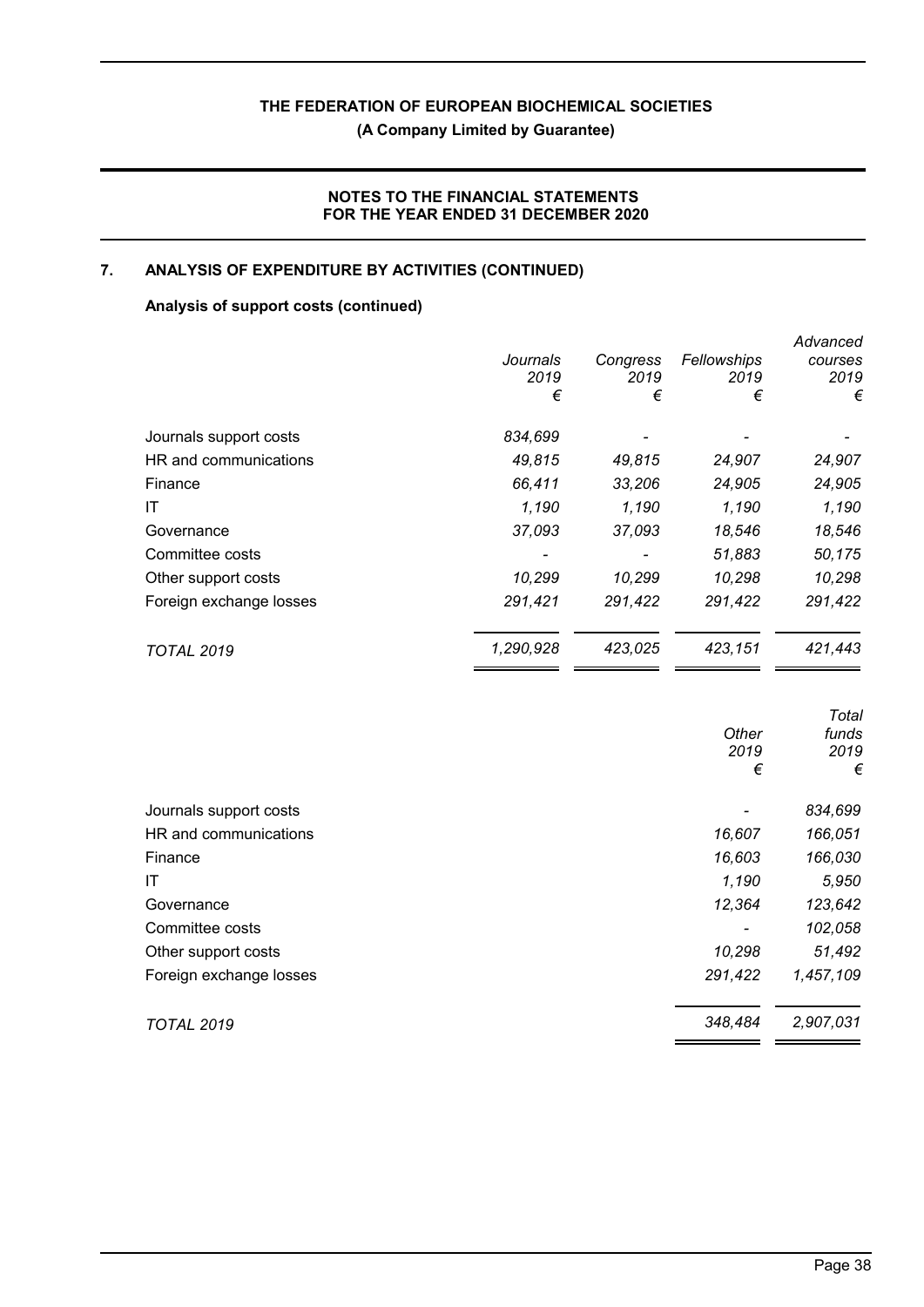**(A Company Limited by Guarantee)**

## **NOTES TO THE FINANCIAL STATEMENTS FOR THE YEAR ENDED 31 DECEMBER 2020**

# **8. ANALYSIS OF GRANTS**

|                   | <b>Grants to</b><br><b>Institutions</b><br>2020<br>€ | <b>Grants to</b><br><b>Individuals</b><br>2020<br>€ | <b>Total</b><br>funds<br>2020<br>€ |
|-------------------|------------------------------------------------------|-----------------------------------------------------|------------------------------------|
| Congress          |                                                      | 1,390                                               | 1,390                              |
| Fellowships       |                                                      | 681,320                                             | 681,320                            |
| Advanced courses  | 75,935                                               | 9,624                                               | 85,559                             |
| Other             | 30,000                                               | 4,539                                               | 34,539                             |
| <b>TOTAL 2020</b> | 105,935                                              | 696,873                                             | 802,808                            |
|                   | Grants to<br><b>Institutions</b><br>2019<br>€        | Grants to<br><b>Individuals</b><br>2019<br>€        | Total<br>funds<br>2019<br>€        |
| Congress          | 75,000                                               | 144,428                                             | 219,428                            |
| Fellowships       |                                                      | 971,041                                             | 971,041                            |
| Advanced courses  | 386,276                                              | 76,953                                              | 463,229                            |
| Other             | 32,100                                               | 26,251                                              | 58,351                             |
| <b>TOTAL 2019</b> | 493,376                                              | 1,218,673                                           | 1,712,049                          |

The Company has made the following material grants to institutions during the year:

|                                                       | 2020<br>€      | 2019<br>€ |
|-------------------------------------------------------|----------------|-----------|
| Advanced courses                                      | 75,935         | 386,276   |
| <b>FEBS Congress Grant</b>                            | $\blacksquare$ | 75,000    |
| Grants/sponsorship to other organisations/conferences | 5,000          | 7,100     |
| FEBS3+ Grant                                          | 20,000         | 20,000    |
| Alliance for Biomedical Research Grant                | 5,000          | 5,000     |
|                                                       | 105,935        | 493,376   |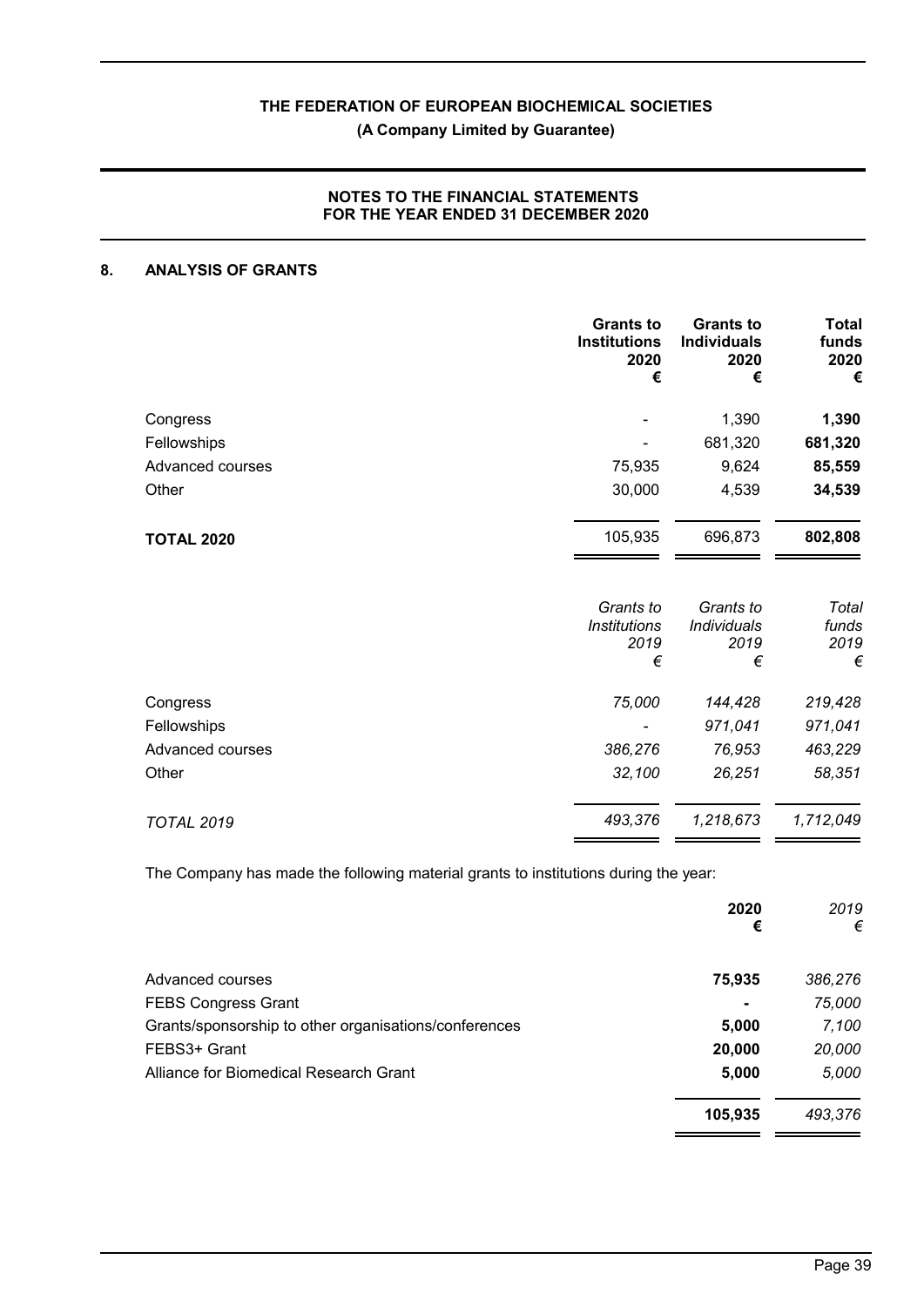**(A Company Limited by Guarantee)**

#### **NOTES TO THE FINANCIAL STATEMENTS FOR THE YEAR ENDED 31 DECEMBER 2020**

#### **9. AUDITORS' REMUNERATION**

|                                                                                         | 2020   | 2019<br>€ |
|-----------------------------------------------------------------------------------------|--------|-----------|
| Fees payable to the Company's auditor for the audit of the Company's<br>annual accounts | 17.783 | 21.135    |

#### **10. STAFF COSTS, KEY MANAGEMENT PERSONNEL AND TRUSTEES' REMUNERATION AND EXPENSES**

|                       | 2020<br>€ | 2019<br>€ |
|-----------------------|-----------|-----------|
| Wages and salaries    | 469,865   | 411,740   |
| Social security costs | 47,657    | 41,195    |
| Other pension costs   | 69,858    | 60,612    |
|                       | 587,380   | 513,547   |

The average number of persons employed by the Company during the year was as follows:

|                                    | 2020 | 2019           |
|------------------------------------|------|----------------|
| Publications (Cambridge, UK)       |      | 7              |
| Publications (Heidelberg, Germany) | 4    | 4              |
| Publications (Barcelona, Spain)    |      | 1              |
| Treasury                           | 2    | $\overline{c}$ |
| Central admin                      | 2    | 2              |
|                                    | 16   | 16             |

No employee received remuneration amounting to more than €70,000 in either year.

The key management personnel of the charity comprises the Trustees. The Trustees all give their time and expertise without any kind of remuneration or other benefit in kind with the exception of the following Trustees who provided services to the charity during the year: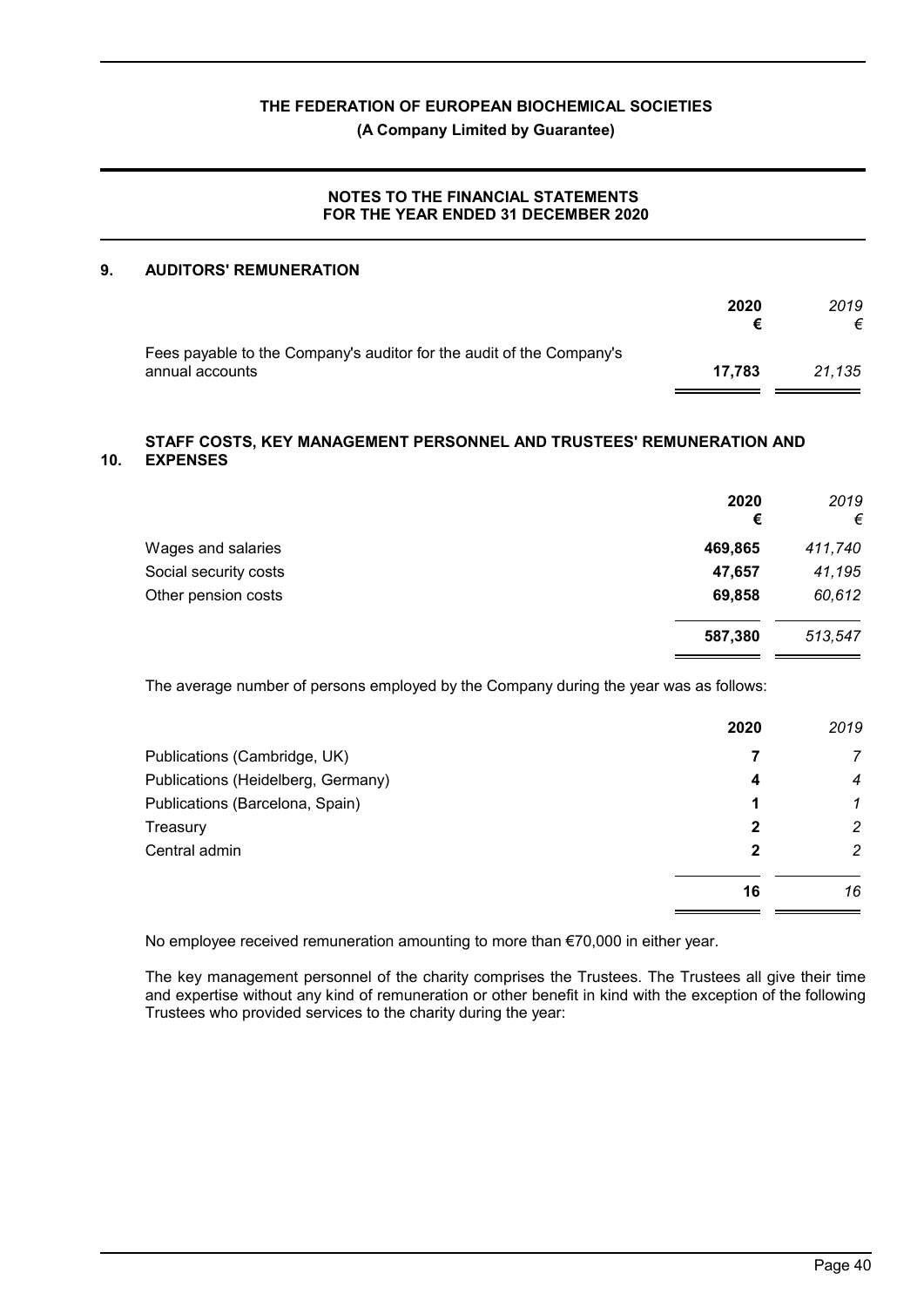## **(A Company Limited by Guarantee)**

#### **NOTES TO THE FINANCIAL STATEMENTS FOR THE YEAR ENDED 31 DECEMBER 2020**

|                                    | 2020<br>€ | 2019<br>€                |
|------------------------------------|-----------|--------------------------|
| M De La Rosa (Editorial services)  | 25,416    | 4,575                    |
| I Diaz Moreno (Editorial services) | 650       | $\overline{\phantom{a}}$ |
| C Arraiano (Editorial services)    | 75        | 125                      |
| B Vértessy (Editorial services)    | 25        | 25                       |
|                                    | 26,166    | 4,725                    |

These services are in accordance with the charity's governing document and in accordance with sections 185 to 188 of the Charities Act 2011.

During the year 11 (2019: 13) Trustees received reimbursement of expenses or had expenses paid directly to a third party on their behalf totalling €22,703 (2019: €53,878).

#### **Other personnel costs**

Due to the wide geographical spread of the Charity's activities, some staffing requirements are fulfilled by independent parties and freelancers. Details of the cost and number of personnel contracted in this manner are detailed below:

|                                                 | 2020<br>€ | 2019<br>€ |
|-------------------------------------------------|-----------|-----------|
| Copenhagen Journals Administrator               | 44.380    | 39,965    |
| Fellowship Committee Administrator              | 15,429    | 26,500    |
| <b>Advanced Courses Committee Administrator</b> | 23,902    | 21,252    |
|                                                 | 83,711    | 87.717    |

The average number of other such personnel (including part-time personnel) engaged by the charity during the period was as follows:

|                                          | 2020 | 2019 |
|------------------------------------------|------|------|
| Copenhagen Journals Administrator        |      |      |
| Fellowship Committee Administrator       | л    |      |
| Advanced Courses Committee Administrator |      |      |
|                                          |      | 3    |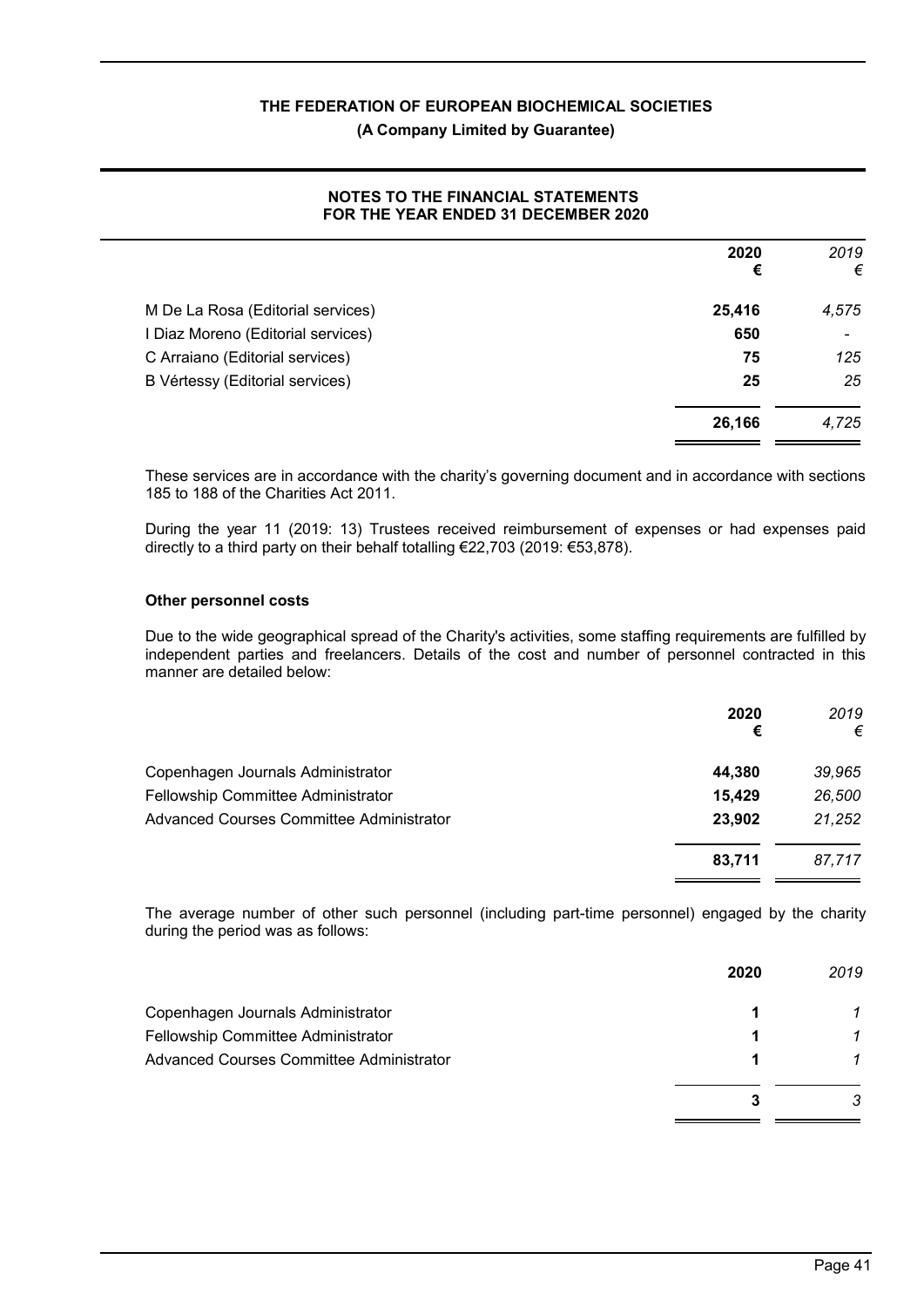**(A Company Limited by Guarantee)**

## **NOTES TO THE FINANCIAL STATEMENTS FOR THE YEAR ENDED 31 DECEMBER 2020**

# **11. TANGIBLE FIXED ASSETS**

|                          | Leasehold<br>improvements<br>€ | <b>Fixtures and</b><br>fittings<br>€ | <b>Computer</b><br>equipment<br>and website<br>€ | <b>Total</b><br>€ |
|--------------------------|--------------------------------|--------------------------------------|--------------------------------------------------|-------------------|
| <b>COST OR VALUATION</b> |                                |                                      |                                                  |                   |
| At 1 January 2020        | 51,356                         | 11,332                               | 99,403                                           | 162,091           |
| Additions                | 8,325                          | 1,058                                | 4,935                                            | 14,318            |
| At 31 December 2020      | 59,681                         | 12,390                               | 104,338                                          | 176,409           |
| <b>DEPRECIATION</b>      |                                |                                      |                                                  |                   |
| At 1 January 2020        | 886                            | 1,082                                | 66,617                                           | 68,585            |
| Charge for the year      | 6,130                          | 1,670                                | 8,771                                            | 16,571            |
| At 31 December 2020      | 7,016                          | 2,752                                | 75,388                                           | 85,156            |
| <b>NET BOOK VALUE</b>    |                                |                                      |                                                  |                   |
| At 31 December 2020      | 52,665                         | 9,638                                | 28,950                                           | 91,253            |
| At 31 December 2019      | 50,470                         | 10,250                               | 32,786                                           | 93,506            |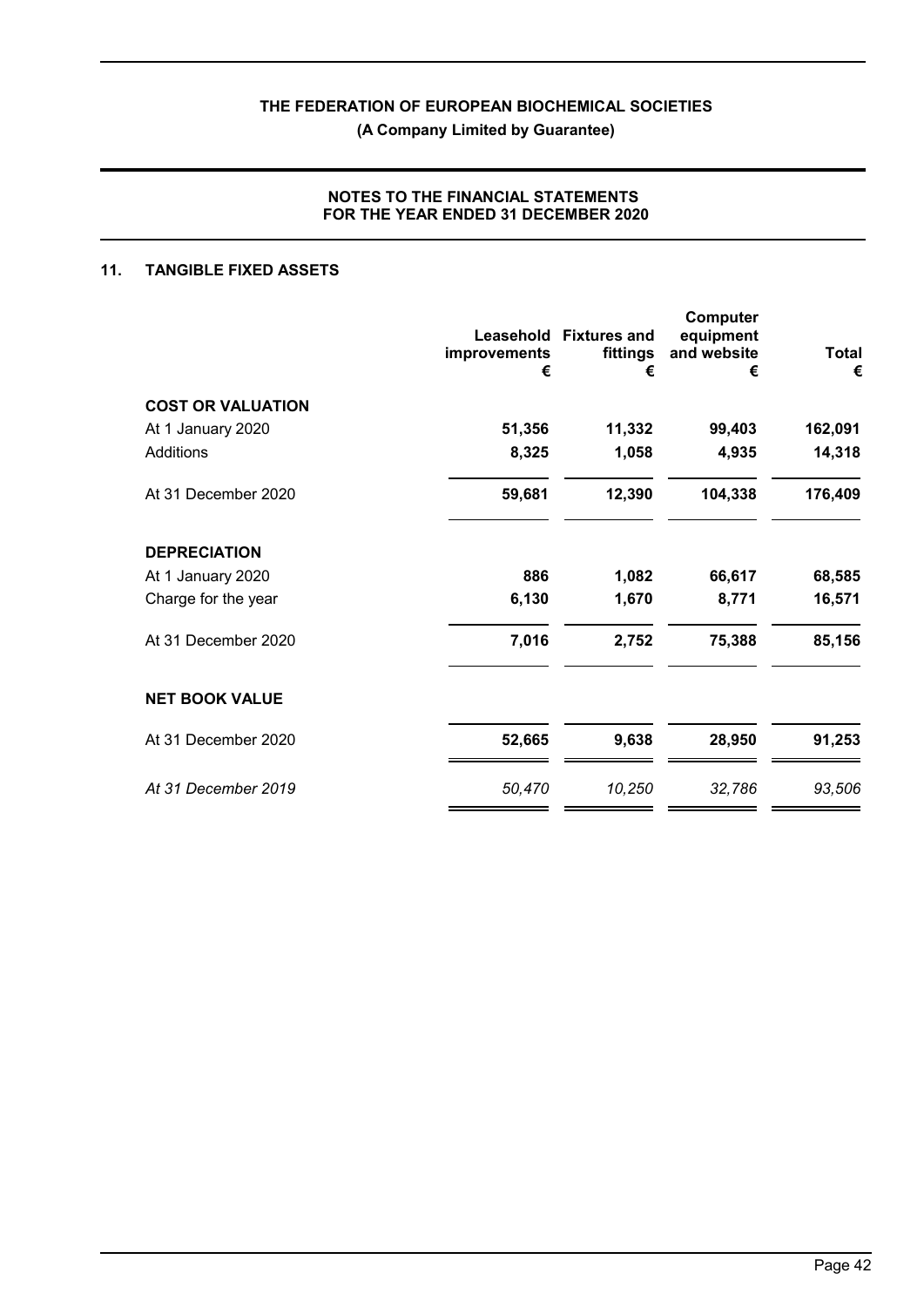**(A Company Limited by Guarantee)**

#### **NOTES TO THE FINANCIAL STATEMENTS FOR THE YEAR ENDED 31 DECEMBER 2020**

#### **12. FIXED ASSET INVESTMENTS**

|                                                          | Listed<br>investments<br>€ | Cash held at<br>broker<br>€ | Total<br>€     |
|----------------------------------------------------------|----------------------------|-----------------------------|----------------|
| <b>COST OR VALUATION</b>                                 |                            |                             |                |
| At 1 January 2020                                        | 67,141,805                 | 908,463                     | 68,050,268     |
| Additions                                                | 29,928,858                 |                             | 29,928,858     |
| Disposals (proceeds €26,527,791; realised loss €308,709) | (26, 836, 500)             |                             | (26, 836, 500) |
| <b>Revaluations</b>                                      | 3,587,592                  |                             | 3,587,592      |
| Movement in cash deposits                                |                            | 2,536,335                   | 2,536,335      |
| AT 31 DECEMBER 2020                                      | 73,821,755                 | 3,444,798                   | 77,266,553     |
| <b>NET BOOK VALUE</b>                                    |                            |                             |                |
| AT 31 DECEMBER 2020                                      | 73,821,755                 | 3,444,798                   | 77,266,553     |
| AT 31 DECEMBER 2019                                      | 67,141,805                 | 908,463                     | 68,050,268     |
|                                                          |                            |                             |                |

The market value of investment assets in the UK is €16,500,544 (2019: €5,615,246). The market value of investment assets outside the UK is €57,321,211 (2019: €61,526,559).

FEBS seeks to produce the best financial return within an acceptable level of risk. The investments are to enable FEBS to fund its activities in the long-term. The returns on investment are to provide funding of charitable activities and to increase the size of the investment fund in the next  $7 - 8$  years. The aim is to increase the size of the investment fund to provide higher income in the future to offset any potential reduction in income from royalties. The investment objective is to generate a return of HICP plus 3.5%, over the long term, after expenses. HICP the Harmonised Index of Consumer Prices is to be used as a measure. This should allow FEBS to at least maintain the real value of the assets, whilst funding annual expenditure over time. FEBS has a target level of investment that will cover any shortfall from publications income. FEBS uses a total return investment strategy.

The total net gains on investments as per the Statement of Financial Activities comprises realised losses of €308,709, and unrealised gains of €3,587,592.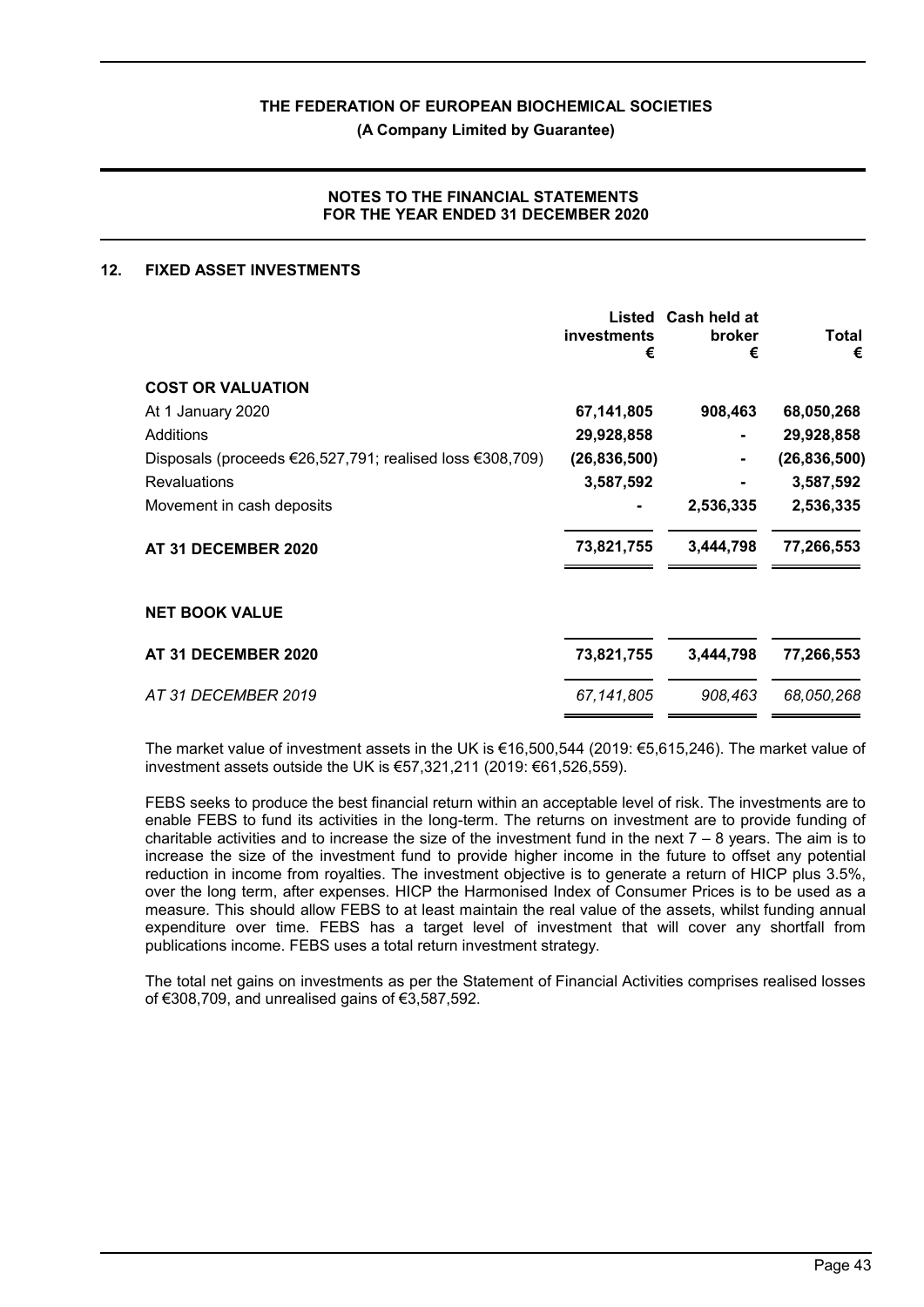# **(A Company Limited by Guarantee)**

## **NOTES TO THE FINANCIAL STATEMENTS FOR THE YEAR ENDED 31 DECEMBER 2020**

### **13. DEBTORS**

|                                | 2020<br>€ | 2019<br>€ |
|--------------------------------|-----------|-----------|
| Trade debtors                  | 14,719    | 36,016    |
| Other debtors                  | 58,904    | 45,259    |
| Prepayments and accrued income | 481,271   | 157,569   |
|                                | 554,894   | 238,844   |
|                                |           |           |

# **14. CREDITORS: AMOUNTS FALLING DUE WITHIN ONE YEAR**

|                                    | 2020<br>€ | 2019<br>€ |
|------------------------------------|-----------|-----------|
| Trade creditors                    | 53,360    | 132,358   |
| Other taxation and social security | 330,935   | 365,920   |
| Other creditors                    | 187       | 12,831    |
| Accruals and deferred income       | 64,614    | 58,577    |
|                                    | 449,096   | 569,686   |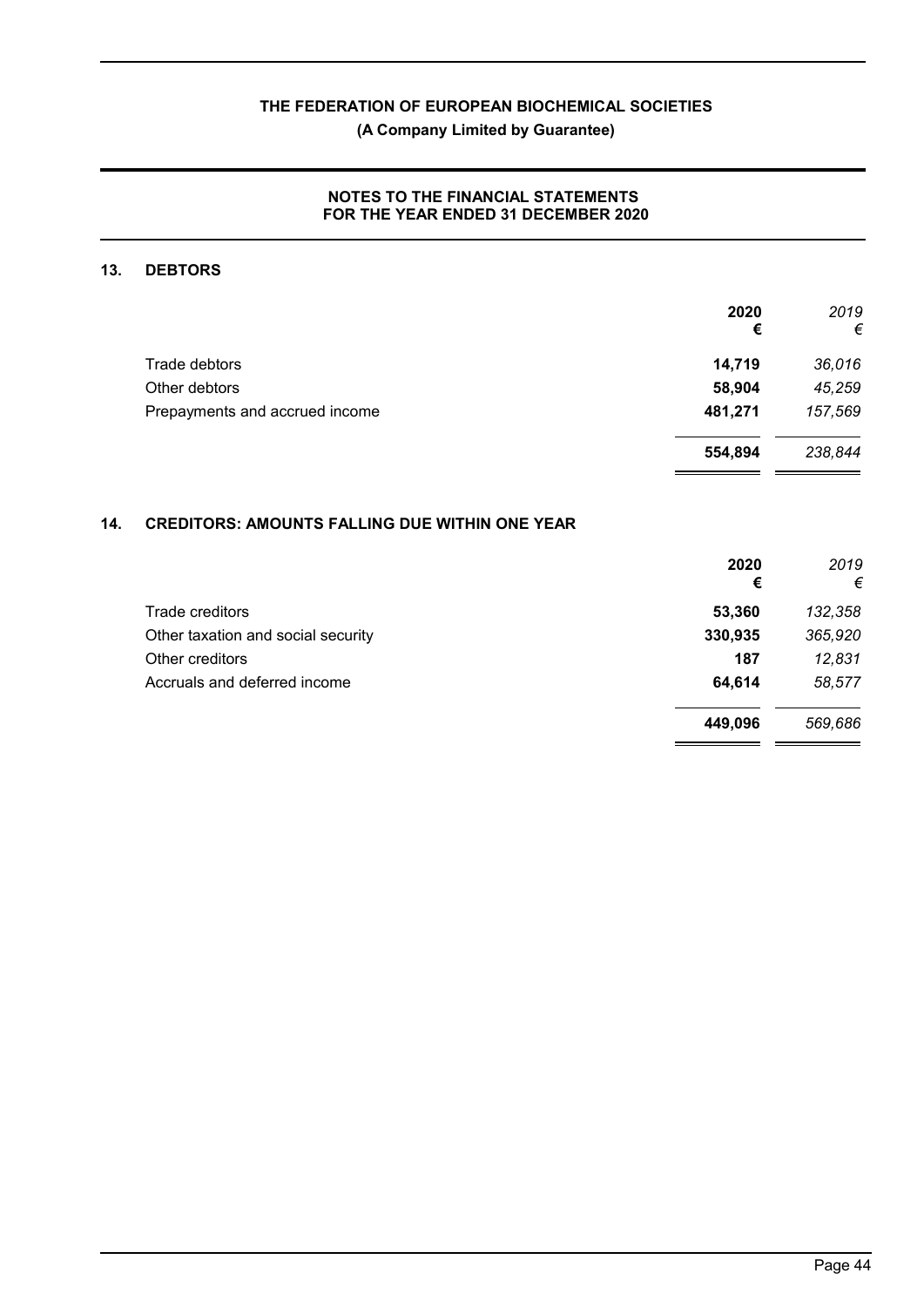**(A Company Limited by Guarantee)**

### **NOTES TO THE FINANCIAL STATEMENTS FOR THE YEAR ENDED 31 DECEMBER 2020**

#### **15. STATEMENT OF FUNDS**

# **STATEMENT OF FUNDS - CURRENT YEAR**

|                    | <b>Balance at 1</b>  |                                   |                                   |                         | <b>Balance at</b><br>31      |
|--------------------|----------------------|-----------------------------------|-----------------------------------|-------------------------|------------------------------|
|                    | January<br>2020<br>€ | Incoming<br><b>resources</b><br>€ | <b>Resources</b><br>expended<br>€ | Gains/<br>(Losses)<br>€ | <b>December</b><br>2020<br>€ |
| UNRESTRICTED FUNDS |                      |                                   |                                   |                         |                              |
| General funds      | 73.756.341           | 7.987.860                         | (2,305,452)                       | 3,278,883               | 82.717.632                   |

# **STATEMENT OF FUNDS - PRIOR YEAR**

|                           | <b>Balance</b> at      |                            |                            |                         | <b>Balance</b> at<br>31 |
|---------------------------|------------------------|----------------------------|----------------------------|-------------------------|-------------------------|
|                           | 1 January<br>2019<br>€ | Incoming<br>resources<br>€ | Resources<br>expended<br>€ | Gains/<br>(Losses)<br>€ | December<br>2019<br>€   |
| <b>UNRESTRICTED FUNDS</b> |                        |                            |                            |                         |                         |
| General funds             | 60,310,053             | 8,089,625                  | (5, 583, 748)              | 10,940,411              | 73,756,341              |

#### **16. ANALYSIS OF NET ASSETS BETWEEN FUNDS**

#### **ANALYSIS OF NET ASSETS BETWEEN FUNDS - CURRENT PERIOD**

|                               | <b>Unrestricted</b><br>funds<br>2020<br>€ | Total<br>funds<br>2020<br>€ |
|-------------------------------|-------------------------------------------|-----------------------------|
| Tangible fixed assets         | 91,253                                    | 91,253                      |
| Fixed asset investments       | 77,266,553                                | 77,266,553                  |
| Current assets                | 5,808,922                                 | 5,808,922                   |
| Creditors due within one year | (449,096)                                 | (449, 096)                  |
| <b>TOTAL</b>                  | 82,717,632                                | 82,717,632                  |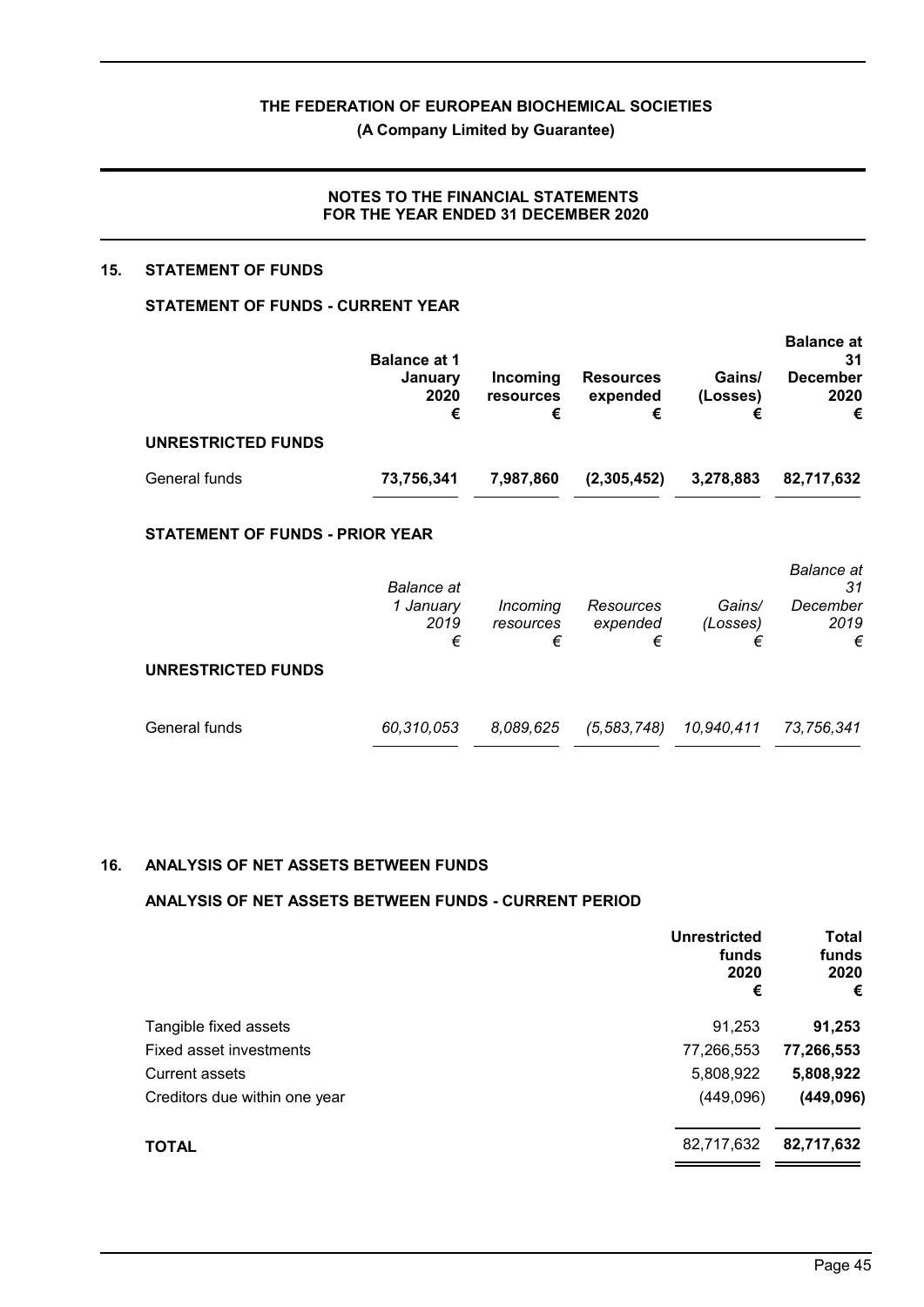**(A Company Limited by Guarantee)**

## **NOTES TO THE FINANCIAL STATEMENTS FOR THE YEAR ENDED 31 DECEMBER 2020**

# **16. ANALYSIS OF NET ASSETS BETWEEN FUNDS (CONTINUED)**

# **ANALYSIS OF NET ASSETS BETWEEN FUNDS - PRIOR PERIOD**

|                               | <b>Unrestricted</b><br>funds<br>2019<br>€ | Total<br>funds<br>2019<br>€ |
|-------------------------------|-------------------------------------------|-----------------------------|
| Tangible fixed assets         | 93,506                                    | 93,506                      |
| Fixed asset investments       | 68,050,268                                | 68,050,268                  |
| <b>Current assets</b>         | 6,182,253                                 | 6,182,253                   |
| Creditors due within one year | (569, 686)                                | (569, 686)                  |
| TOTAL                         | 73,756,341                                | 73,756,341                  |

#### **17. RECONCILIATION OF NET MOVEMENT IN FUNDS TO NET CASH FLOW FROM OPERATING ACTIVITIES**

|                                                                      | 2020<br>€      | 2019<br>€   |
|----------------------------------------------------------------------|----------------|-------------|
| Net income for the period (as per Statement of Financial Activities) | 8,961,291      | 13,446,288  |
| <b>ADJUSTMENTS FOR:</b>                                              |                |             |
| Depreciation charges                                                 | 16,571         | 10,118      |
| Loss on disposal of tangible fixed assets                            | $\blacksquare$ | 3.315       |
| (Gains)/losses on investments                                        | (3, 278, 883)  | (9,943,288) |
| Interest received                                                    | (317, 201)     | (375, 023)  |
| Dividends received                                                   | (510, 469)     | (578, 252)  |
| (Increase)/decrease in debtors                                       | (316,050)      | 2,267,453   |
| Decrease in creditors                                                | (120, 590)     | (1,994,756) |
| <b>NET CASH PROVIDED BY OPERATING ACTIVITIES</b>                     | 4,434,669      | 2,835,855   |